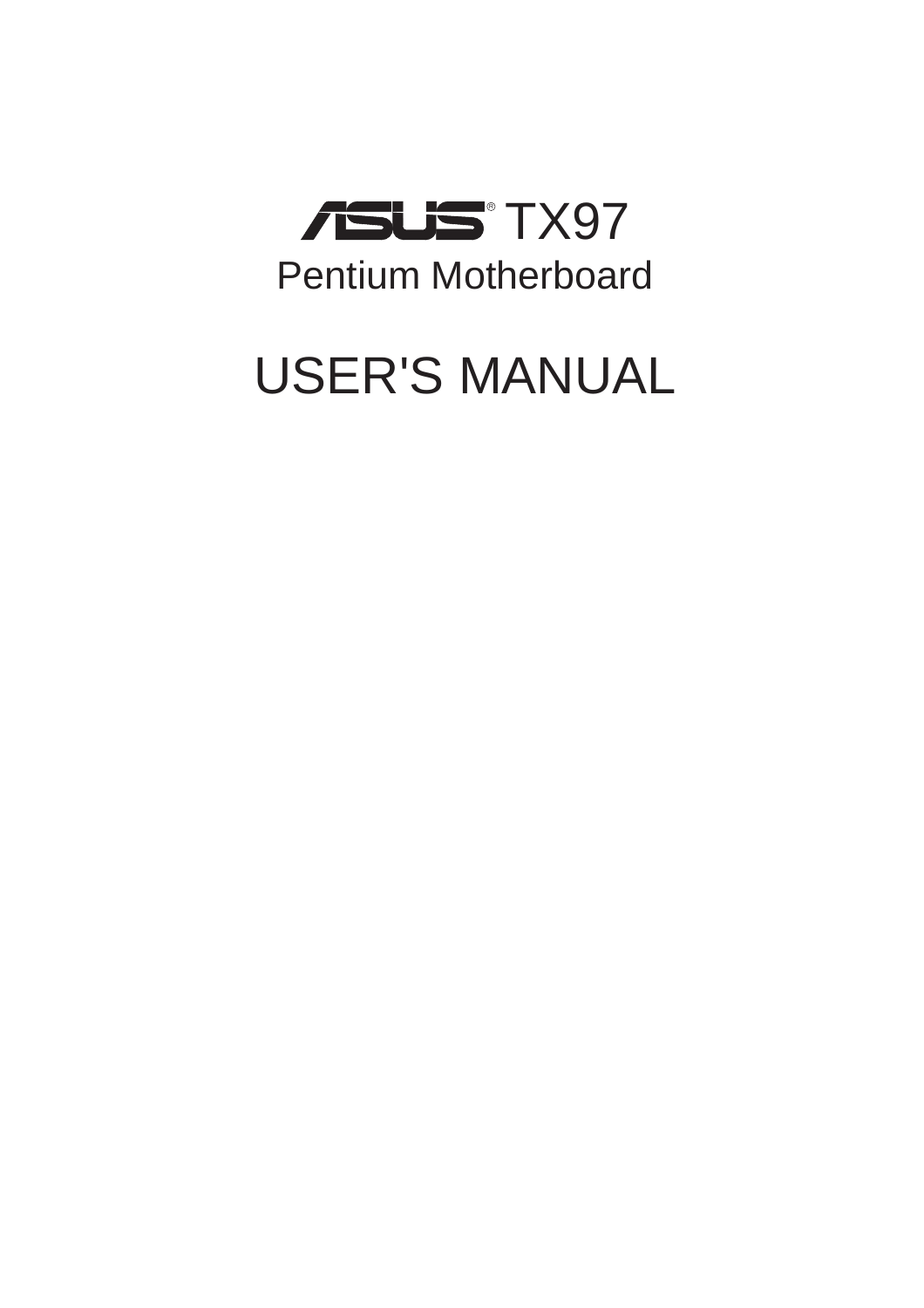No part of this manual, including the products and softwares described in it, may be reproduced, transmitted, transcribed, stored in a retrieval system, or translated into any language in any form or by any means, except documentation kept by the purchaser for backup purposes, without the express written permission of ASUSTeK COMPUTER INC. ("ASUS").

ASUS PROVIDES THIS MANUAL "AS IS" WITHOUT WARRANTY OF ANY KIND, EITHER EXPRESS OR IMPLIED, INCLUDING BUT NOT LIMITED TO THE IMPLIED WARRANTIES OR CONDITIONS OF MERCHANTABILITY OR FITNESS FOR A PAR-TICULAR PURPOSE. IN NO EVENT SHALL ASUS, ITS DIRECTORS, OFFICERS, EMPLOYEES OR AGENTS BE LIABLE FOR ANY INDIRECT, SPECIAL, INCIDEN-TAL, OR CONSEQUENTIAL DAMAGES (INCLUDING DAMAGES FOR LOSS OF PROFITS, LOSS OF BUSINESS, LOSS OF USE OR DATA, INTERRUPTION OF BUSI-NESS AND THE LIKE), EVEN IF ASUS HAS BEEN ADVISED OF THE POSSIBILITY OF SUCH DAMAGES ARISING FROM ANY DEFECT OR ERROR IN THIS MANUAL OR PRODUCT.

Products and corporate names appearing in this manual may or may not be registered trademarks or copyrights of their respective companies, and are used only for identification or explanation and to the owners' benefit, without intent to infringe.

- Intel, LANDesk, and Pentium are registered trademarks of Intel Corporation.
- IBM and OS/2 are registered trademarks of International Business Machines.
- Symbios is a registered trademark of Symbios Logic Corporation.
- Windows and MS-DOS are registered trademarks of Microsoft Corporation.
- Sound Blaster AWE32 and SB16 are trademarks of Creative Technology Ltd.
- Adobe and Acrobat are registered trademarks of Adobe Systems Incorporated.

The product name and revision number are both printed on the board itself. Manual revisions are released for each board design represented by the digit before and after the period of the manual revision number. Manual updates are represented by the third digit in the manual revision number.

For previous or updated manuals, BIOS, drivers, or product release information, contact ASUS at http://www.asus.com.tw or through any of the means indicated on the following page.

SPECIFICATIONS AND INFORMATION CONTAINED IN THIS MANUAL ARE FUR-NISHED FOR INFORMATIONAL USE ONLY, AND ARE SUBJECT TO CHANGE AT ANY TIME WITHOUT NOTICE, AND SHOULD NOT BE CONSTRUED AS A COM-MITMENT BY ASUS. ASUS ASSUMES NO RESPONSIBLITY OR LIABILITY FOR ANY ERRORS OR INACCURACIES THAT MAY APPEAR IN THIS MANUAL, INCLUD-ING THE PRODUCTS AND SOFTWARES DESCRIBED IN IT.

**Copyright © 1997 ASUSTeK COMPUTER INC. All Rights Reserved.**

| <b>Product Name:</b>    | <b>ASUS TX97</b>   |  |
|-------------------------|--------------------|--|
| <b>Manual Revision:</b> | 1.23               |  |
| Release Date:           | <b>August 1997</b> |  |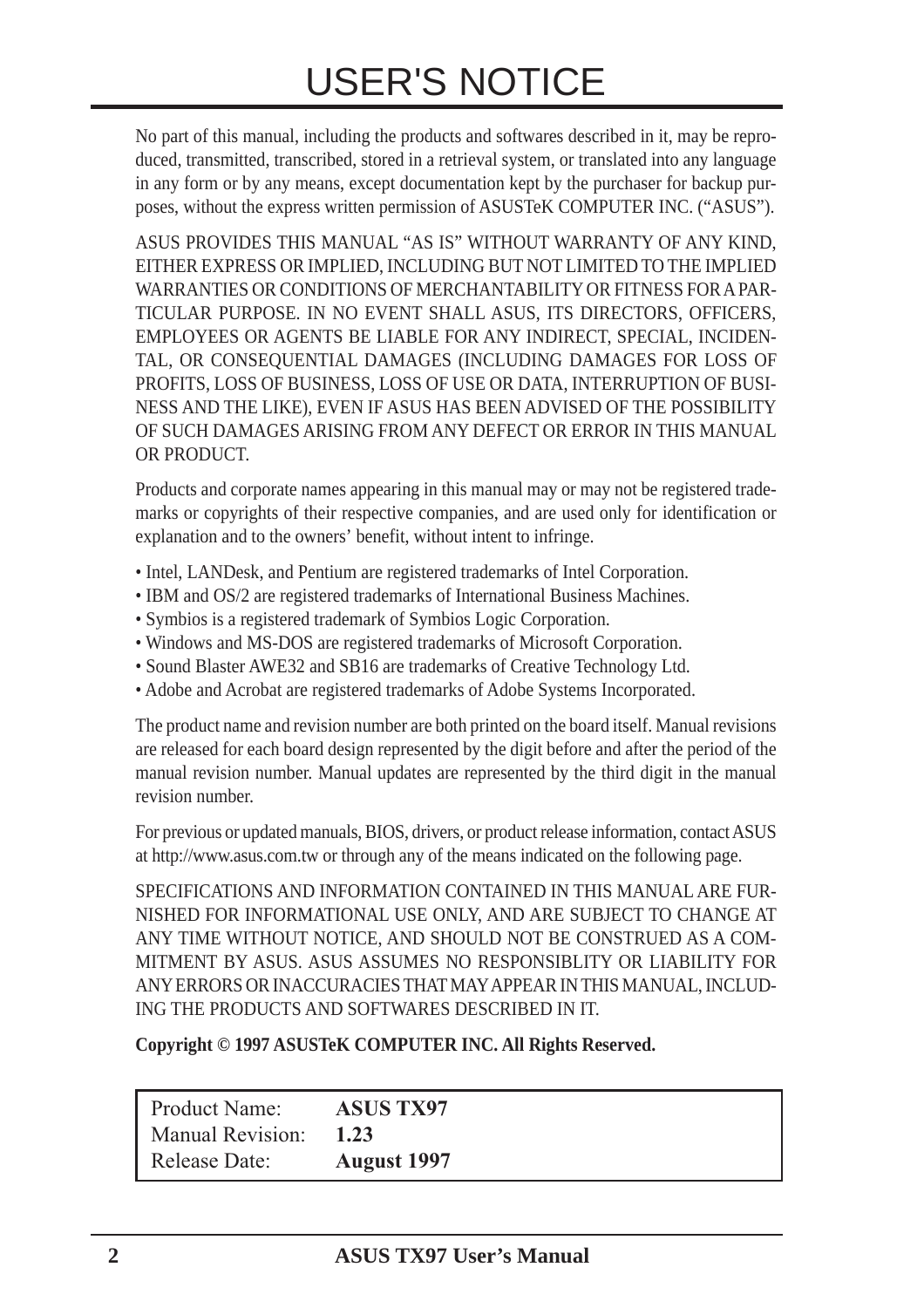# ASUS CONTACT INFORMATION

# ASUSTeK COMPUTER INC.

#### Marketing Info

Address: 150 Li-Te Road, Peitou, Taipei, Taiwan 112, ROC Telephone: +886-2-894-3447 Fax: +886-2-894-3449 Email: info@asus.com.tw

#### Technical Support

| Fax:    | $+886 - 2 - 895 - 9254$  |
|---------|--------------------------|
| BBS:    | $+886 - 2 - 896 - 4667$  |
| Email:  | tsd@asus.com.tw          |
| WWW:    | www.asus.com.tw          |
| Gopher: | gopher.asus.com.tw       |
| FTP:    | ftp.asus.com.tw/pub/ASUS |

# ASUS COMPUTER INTERNATIONAL

#### Marketing Info

| Address:   | 721 Charcot Avenue, San Jose, CA 95131, USA |
|------------|---------------------------------------------|
| Telephone: | $+1-408-474-0567$                           |
| Fax:       | $+1-408-474-0568$                           |
| Email:     | info-usa@asus.com.tw                        |
|            |                                             |

#### Technical Support

| BBS:   | $+1-408-474-0569$      |
|--------|------------------------|
| Email: | $tsd-usa@assus.com.tw$ |
| WWW:   | www.asus.com           |

### ASUS COMPUTER GmbH

#### Marketing Info

| Address:   | Harkort Str. 25, 40880 Ratingen, BRD, Germany |
|------------|-----------------------------------------------|
| Telephone: | 49-2102-445011                                |
| Fax:       | 49-2102-442066                                |
| Email:     | $info\text{-}ger@assus.com.tw$                |

#### Technical Support

| BBS:     | 49-2102-448690      |
|----------|---------------------|
| Email:   | tsd-ger@asus.com.tw |
| Hotline: | 49-2102-499712      |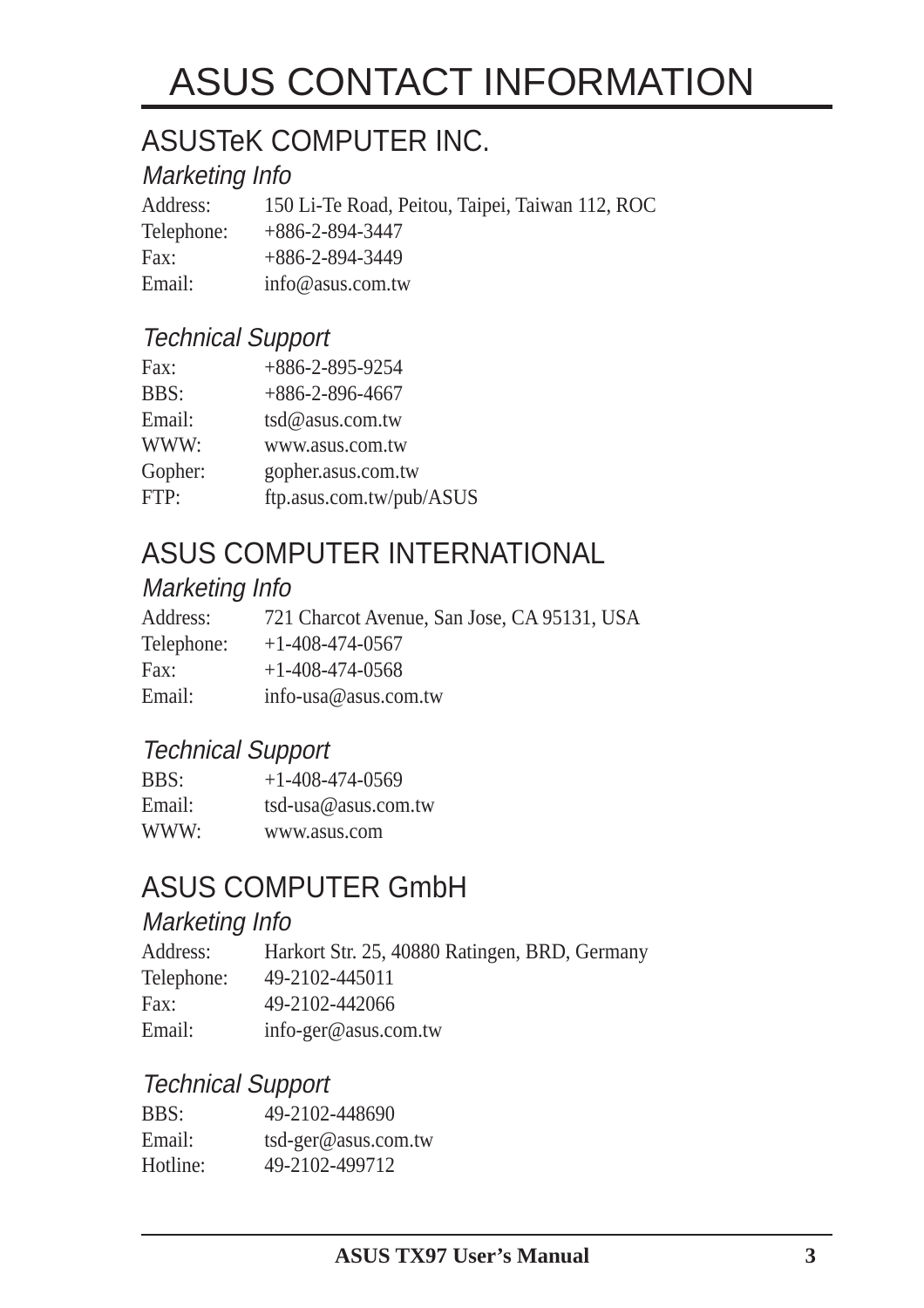# **CONTENTS**

| Introduction to ASUS TX97 Series of motherboards  9 |  |
|-----------------------------------------------------|--|
|                                                     |  |
|                                                     |  |
|                                                     |  |
|                                                     |  |
|                                                     |  |
|                                                     |  |
|                                                     |  |
|                                                     |  |
|                                                     |  |
|                                                     |  |
|                                                     |  |
|                                                     |  |
|                                                     |  |
|                                                     |  |
|                                                     |  |
|                                                     |  |
|                                                     |  |
|                                                     |  |
|                                                     |  |
|                                                     |  |
|                                                     |  |
| Managing & Updating your Motherboard's BIOS  34     |  |
|                                                     |  |
|                                                     |  |
|                                                     |  |
|                                                     |  |
|                                                     |  |
|                                                     |  |
|                                                     |  |
|                                                     |  |
|                                                     |  |
|                                                     |  |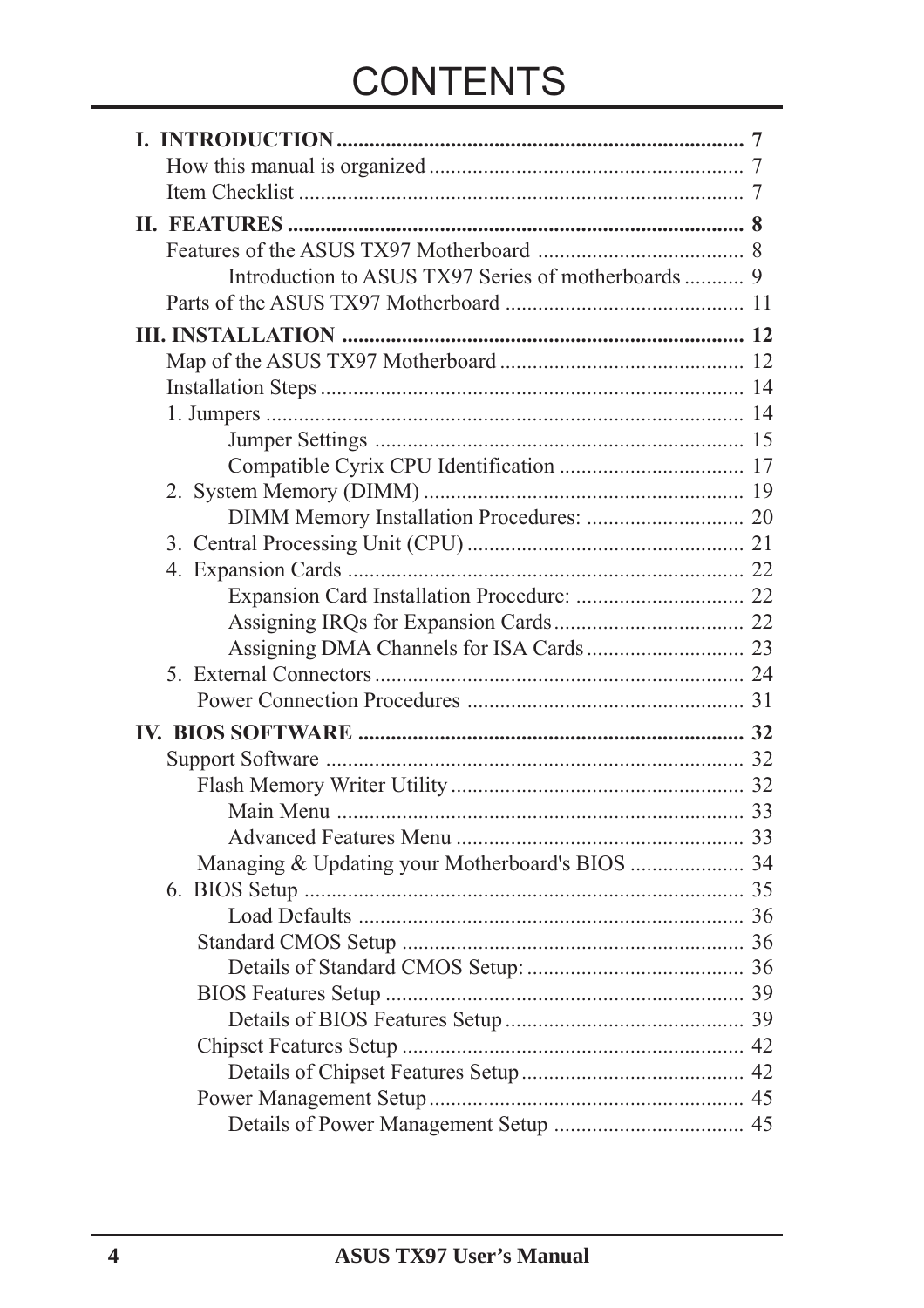# **CONTENTS**

| Setting the INT Assignment for the ASUS PCI-SC200  60 |  |
|-------------------------------------------------------|--|
|                                                       |  |
|                                                       |  |
|                                                       |  |
|                                                       |  |
|                                                       |  |
|                                                       |  |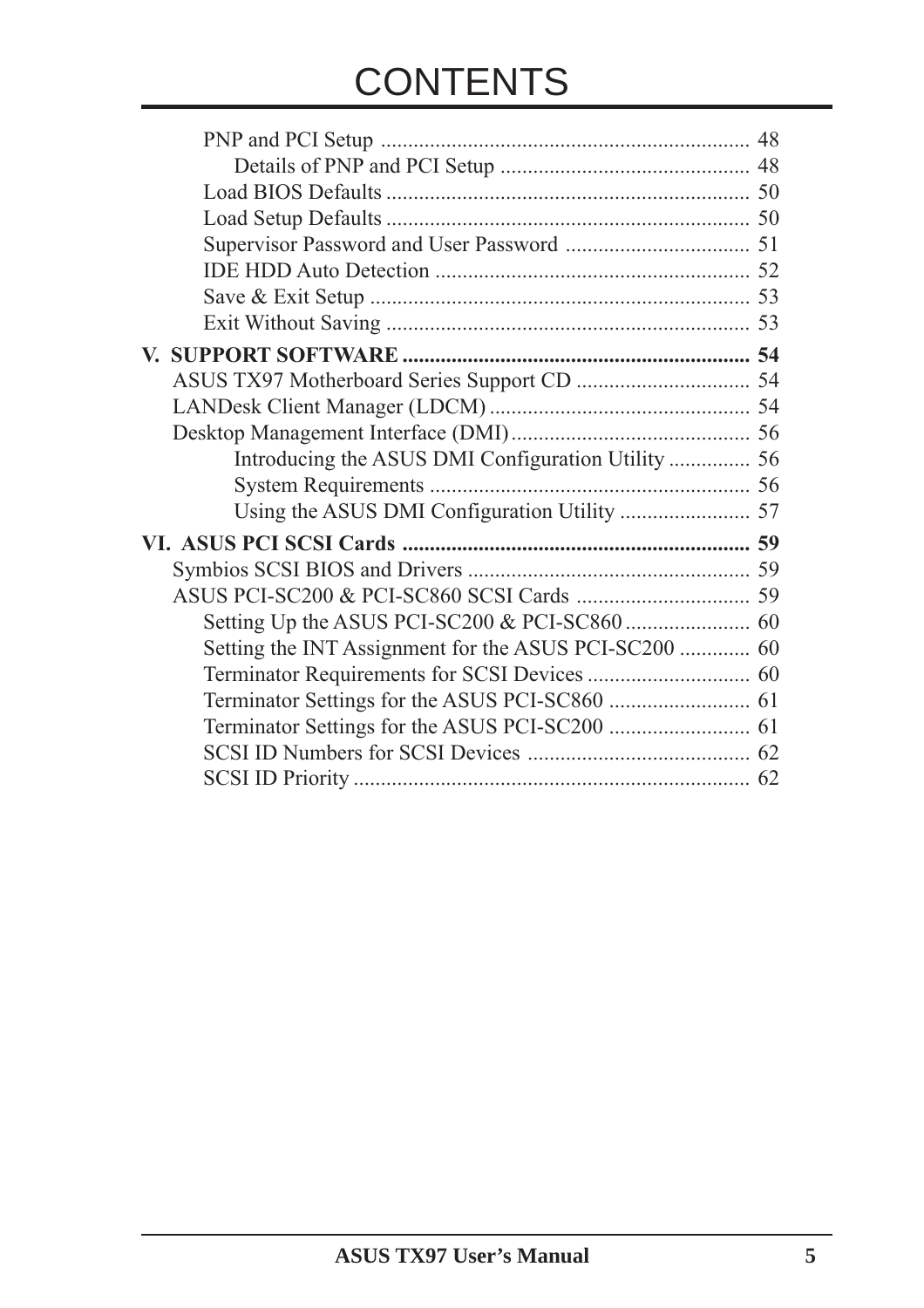### **Federal Communications Commission Statement**

This device complies with FCC Rules Part 15. Operation is subject to the following two conditions:

- This device may not cause harmful interference, and
- This device must accept any interference received, including interference that may cause undesired operation.

This equipment has been tested and found to comply with the limits for a Class B digital device, pursuant to Part 15 of the FCC Rules. These limits are designed to provide reasonable protection against harmful interference in a residential installation. This equipment generates, uses and can radiate radio frequency energy and, if not installed and used in accordance with manufacturer's instructions, may cause harmful interference to radio communications. However, there is no guarantee that interference will not occur in a particular installation. If this equipment does cause harmful interference to radio or television reception, which can be determined by turning the equipment off and on, the user is encouraged to try to correct the interference by one or more of the following measures:

- Re-orient or relocate the receiving antenna.
- Increase the separation between the equipment and receiver.
- Connect the equipment to an outlet on a circuit different from that to which the receiver is connected.
- Consult the dealer or an experienced radio/TV technician for help.

**WARNING:** The use of shielded cables for connection of the monitor to the graphics card is required to assure compliance with FCC regulations. Changes or modifications to this unit not expressly approved by the party responsible for compliance could void the user's authority to operate this equipment.

#### **Canadian Department of Communications Statement**

This digital apparatus does not exceed the Class B limits for radio noise emissions from digital apparatus set out in the Radio Interference Regulations of the Canadian Department of Communications.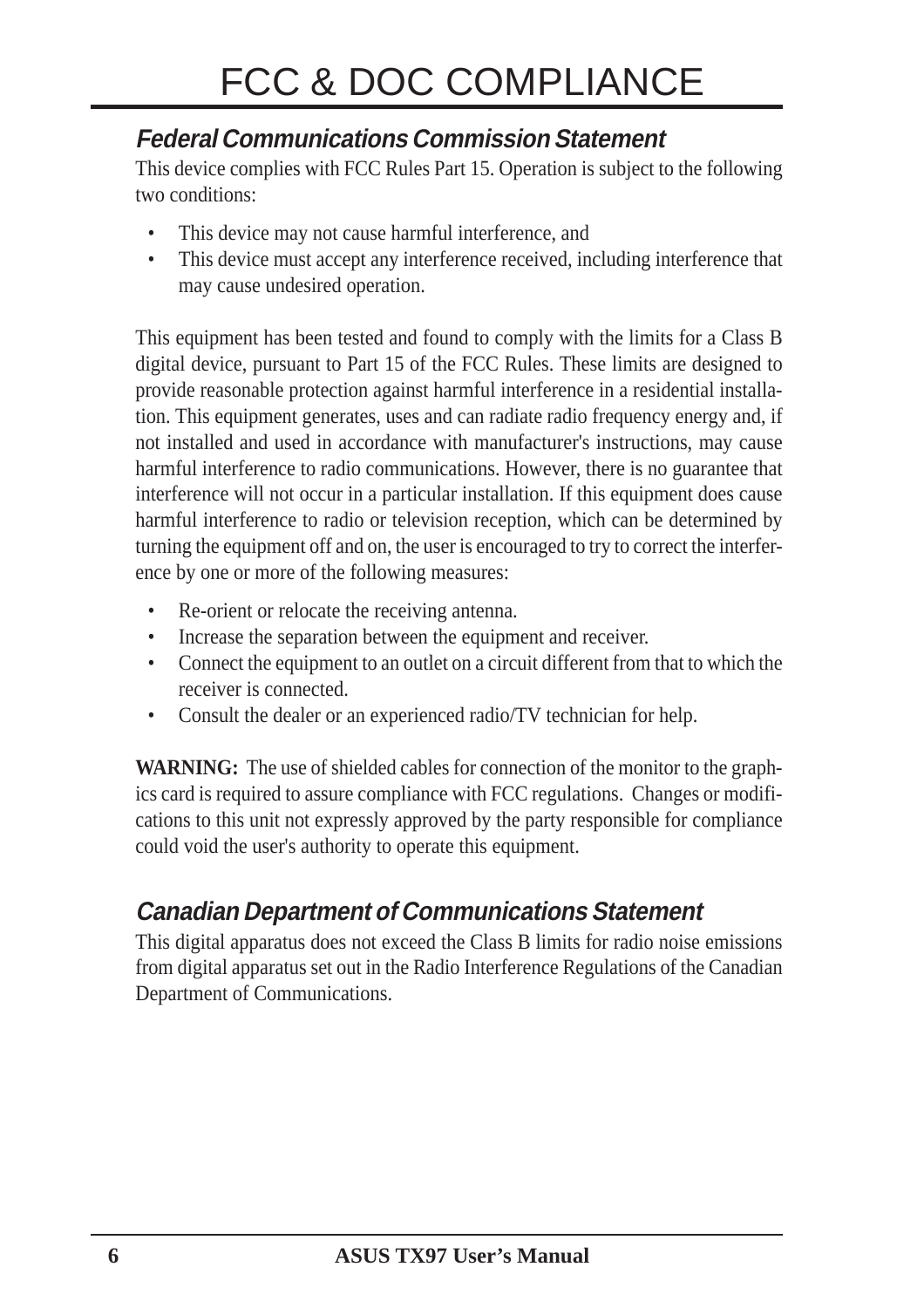# How this manual is organized

This manual is divided into the following sections:

- **I. Introduction:** Manual information and checklist
- **II. Features:** Information and specifications concerning this product
- **III.** Installation: Instructions on setting up the motherboard
- **IV. BIOS Software:** Instructions on setting up the BIOS software
- **V. Support Software:** Information on the included support software
- **VI. ASUS SCSI Cards:** Installation of ASUS SCSI cards (optional)

# Item Checklist

Please check that your package is complete. If you discover damaged or missing items, please contact your retailer.

- $\nabla$  The ASUS TX97 motherboard
- $\boxtimes$  2 serial port ribbon cables attached to a mounting bracket
- $\boxtimes$  1 parallel ribbon cable with mounting bracket
- $\nabla$  1 IDE ribbon cable
- $\boxtimes$  1 floppy ribbon cable
- $\boxtimes$  Support Drivers and Utilities:
	- Flash Memory Writer utility to update the FLASH BIOS
	- Desktop Management Interface (DMI) utility
	- LANDesk Client Manager (LDCM) Software (with optional onboard LM78)
	- Readme files for descriptions and use of the files
	- Technical Support Form
- $\nabla$  This user's manual
- $\square$  PS/2 mouse, USB, and IR cable with mounting bracket set (optional)
- $\Box$  ATX to AT Power Connector Adapter (optional)
- □ ASUS PCI-SC200 Fast-SCSI or PCI-SC860 Ultra-Fast SCSI card (optional)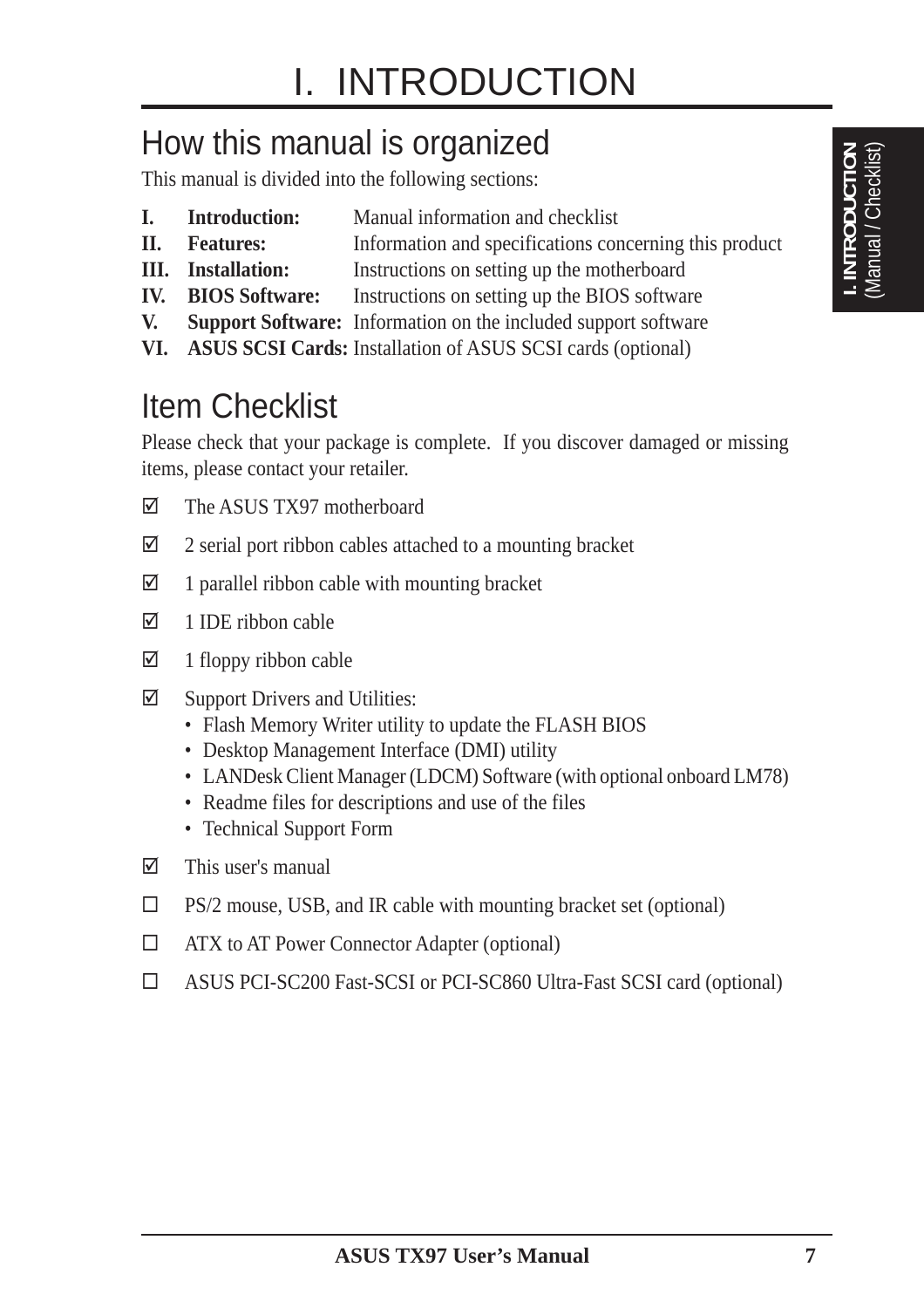# Features of the ASUS TX97 Motherboard

The ASUS TX97 is carefully designed for the demanding PC user who wants many intelligent features in a small package. This motherboard:

- **Intel Chipset:** Features Intel's 430TX PCIset with I/O subsystems.
- **Multi-Processor/Multi-Speed Support:** Intel Pentium® 75-200MHz (P55C-MMX™, P54C/P54CS), Cyrix® P166+ (Rev 2.7 & later), AMD-K5™ (PR75-133MHz).
- **Easy Installation:** Is equipped with BIOS that supports auto detection of hard drives, PS/2 mouse, and Plug and Play devices to make setup of hard drives, expansion cards, and other devices virtually automatic.
- **ISA and PCI Expansion Slots:** Provides three 16-bit ISA slots, three 32-bit PCI slots, and one PCI/MediaBus/ISA shared slot which allows the use of either a standard PCI card, an ASUS MediaBus card, or an ISA card.
- **ASUS MediaBus:** Features an expansion slot extension shared with PCI Slot 4 for an optional high-performance expansion card which includes two functions in one easy-to-install card.
- **Super Multi-I/O:** Provides two high-speed UART compatible serial ports and one parallel port with EPP and ECP capabilities. UART2 can also be directed from COM2 to the Infrared Module for wireless connections. Two floppy drives of either 5.25" or 3.5" (1.44MB or 2.88MB) are also supported without an external card. **Supports Japanese standard "Floppy 3 mode" (3.5" 1.2MB).**
- **Desktop Management Interface (DMI):** Supports DMI through BIOS which allows hardware to communicate within a standard protocol creating a higher level of compatibility. (Requires DMI-enabled components.) (See section V)
- **PCI Bus Master IDE Controller:** Comes with an onboard **Ultra DMA/33 Bus Master IDE** controller with two connectors that supports four IDE devices in two channels up to 33MB/sec IDE transfers and supports Enhanced IDE devices. This controller supports PIO Modes 3 and 4 and Bus Master IDE DMA Mode 2. **BIOS now supports IDE CD-ROM or SCSI bootup.**
- **Level 2 Cache:** 512KB Pipelined Burst SRAM onboard.
- **Versatile Memory Support:** Is equipped with three DIMM sockets to support (8, 16, 32, 64, or 128MB) 168-pin SDRAM memory modules up to 256MB.
- **Optional PS/2 Mouse, USB, IrDA Connector:** Supports an optional cable and bracket set to mount the connectors to an unused expansion slot on the system chassis. A second IrDA connector is available for a standard individual infrared cable set.
- **ATX Power Supply:** Supports an ATX power supply and the soft-off function using an optional ATX to AT power adapter.
- **SCSI BIOS:** Has firmware to support optional ASUS SCSI controller cards.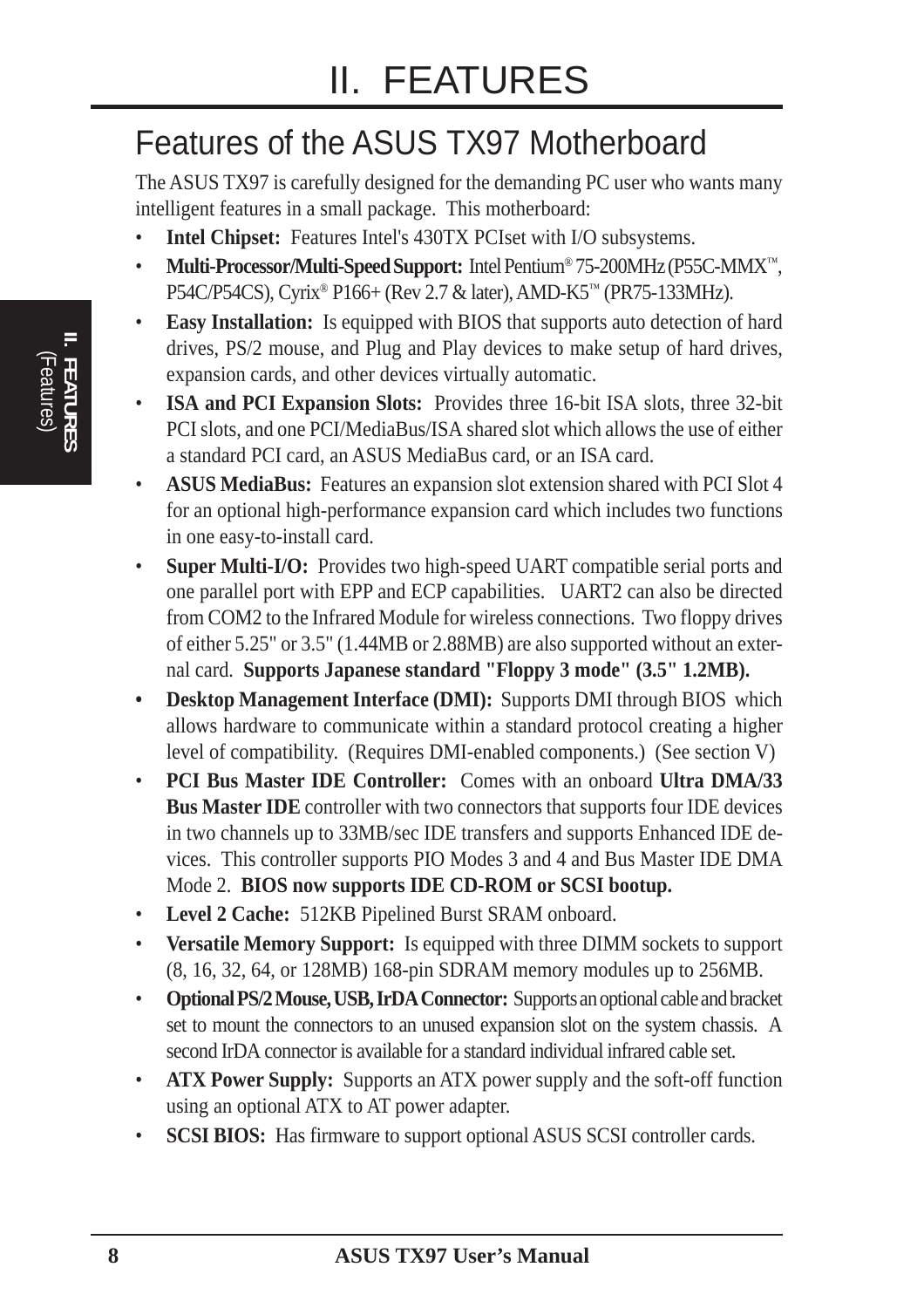#### Introduction to ASUS TX97 Series of motherboards

#### **Performance:**

- **SDRAM Optimized Performance -** ASUS TX97 series of motherboards support the new generation memory - Synchronous Dynamic Random Access Memory (SDRAM) which increases the data transfer rate from 264MB/s max using EDO memory to 528MB/s max.
- **Double the IDE Transfer Speed** ASUS TX97 series of motherboards with Intel 430TX PCIset improves IDE transfer rate using Bus Master UltraDMA/33 IDE which can handle data transfer up to 33MB/s. The best of all is that this new technology is compatible with existing ATA-2 IDE specs so there is no need to upgrade current hard drives or cables.
- **Concurrent PCI -** Concurrent PCI allows multiple PCI transfers from PCI master busses to memory to CPU.
- **ACPI Ready -** ACPI (Advanced Configuration and Power Interface) is also implemented on all ASUS 430TX series of motherboards. ACPI provide more Energy Saving Features for the future operating systems (OS) supporting OS Direct Power Management (OSPM) functionality. With these features implemented in the OS, PCs can be ready around the clock everyday, yet satisfy all the energy saving standards. To fully utilize the benefits of ACPI, an ACPIsupported OS such as in the next release of Windows 95 must be used.
- **PC '97 Compliant** Both the BIOS and hardware levels of ASUS TX97 series of motherboards meet PC '97 compliancy. The new PC 97 requirements for systems and components are based on the following high-level goals: Support for Plug and Play compatibility and power management for configuring and managing all system components, and 32-bit device drivers and installation procedures for both Windows 95 and Windows NT.

#### **Intelligence:**

- **Fan Status Monitoring and Alarm -** To prevent system overheat and system damage, the CPU fan and system fans are monitored for RPM and failure. Each fan can be set for its normal RPM range and alarm thresholds.
- **Temperature Monitoring and Alert -** To prevent system overheat and system damage, there is a heat sensor under the CPU and on the motherboard itself to monitor CPU and system temperature to make sure the system is operating at a safe heat level to avoid any failures triggered by extremely high temperature.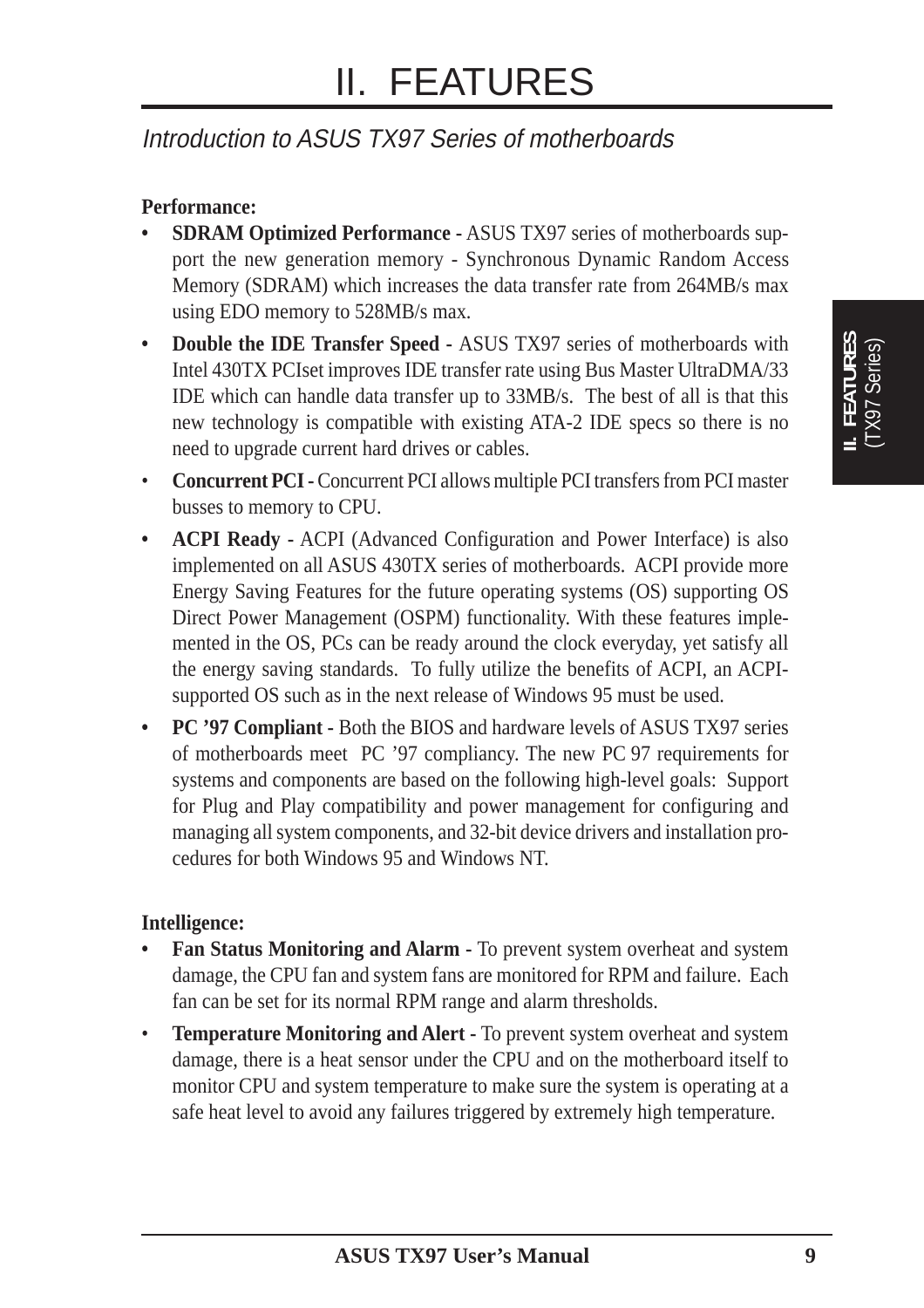- **Voltage Monitoring and Alert -** System voltage levels are monitored to ensure stable current to critical motherboard components. Voltage specifications are more critical for future processors, so monitoring is necessary to ensure proper system configuration and management.
- **System Resources Alert -** Today's operating systems such as Windows 95, Windows NT, and OS/2, require much more memory and hard drive space to present enormous user interfaces and run large applications. The system resource monitor will warn the user before the system resources are used up to prevent possible application crashes. Suggestions will give the user information on managing their limited resources more efficiently.
- **Virus Write Protection -** Normally, viruses can destroy data on storage media such as hard drivers, floppy diskettes, and MO. Some new-generation viruses will not only destroy data on storage media, but also clear BIOS data which is usually unprotected. ASUS TX97 series of motherboards were designed to cooperate with BIOS, chipset, and flash EPROM to disable write permission when the system's initialization stage is completed upon boot-up.
- **CPU Slow Down -** When CPU fans or system fans are malfunctioning, the system will deactivate the CPU Clock line to decrease CPU utilization to the speed upon detection of system overheat. This will prevent CPU damage from system overheat. The CPU utilization will restore normal operations when temperature falls below a safe level.
- **Auto Fan Off -** The system fans will power off automatically **even in sleep mode**. This function reduces both energy consumption *and* **system noise**, and is a important feature to implement silent PC systems.
- **Dual Function Power Button (requires ATX power supply) -** The system can be in one of two states, one is Sleep mode and the other is the Soft-Off mode. Pushing the power button for less than 4 seconds places the system into Sleep mode. When the power button is pressed for more than 4 seconds, it enters the Soft-Off mode.
- **Remote Ring On (requires ATX power supply) -** This allows a computer to be turned on remotely through a modem. With this benefit on-hand, any user can access vital information from their computer from anywhere in the world!
- **Message LED -** Chassis LEDs now act as information providers. Through the way a particular LED illuminates, the user can determine the stage the computer is in. A simple glimpse provides useful information to the user.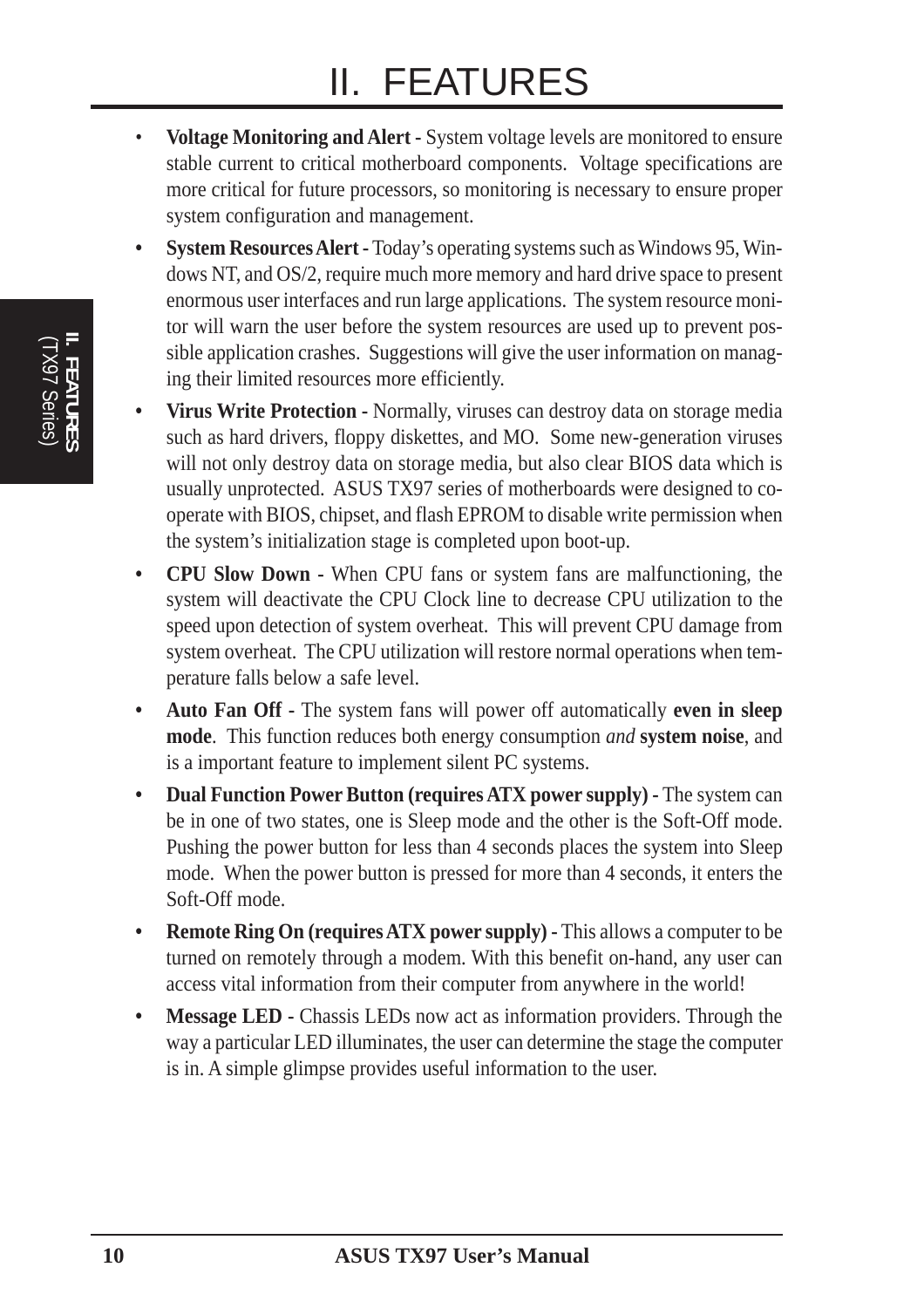# Parts of the ASUS TX97 Motherboard



Switching Voltage Regulators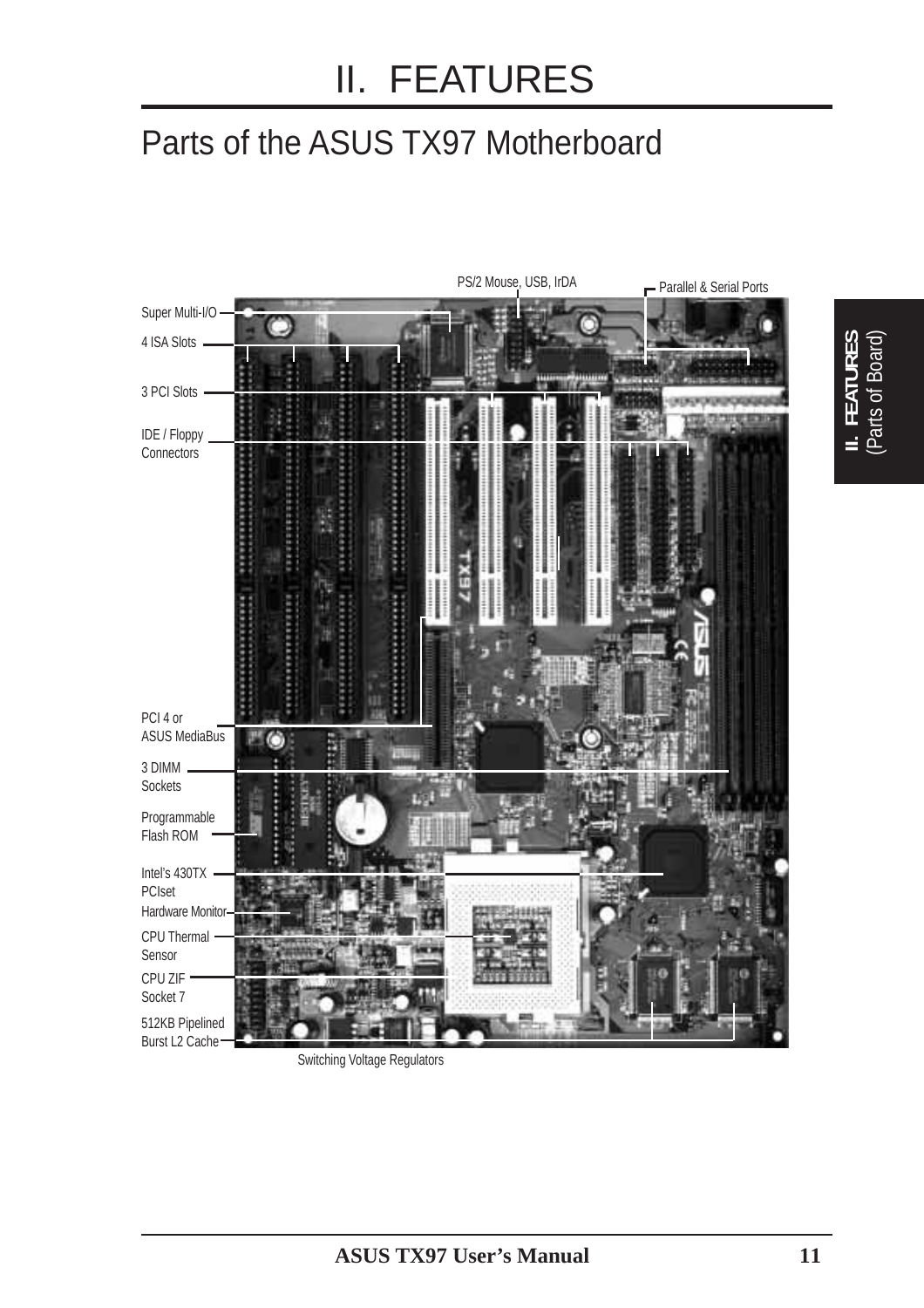# Map of the ASUS TX97 Motherboard



**III. INSTALLATION** l. INSTALLATIC<br>(Map of Board) (Map of Board)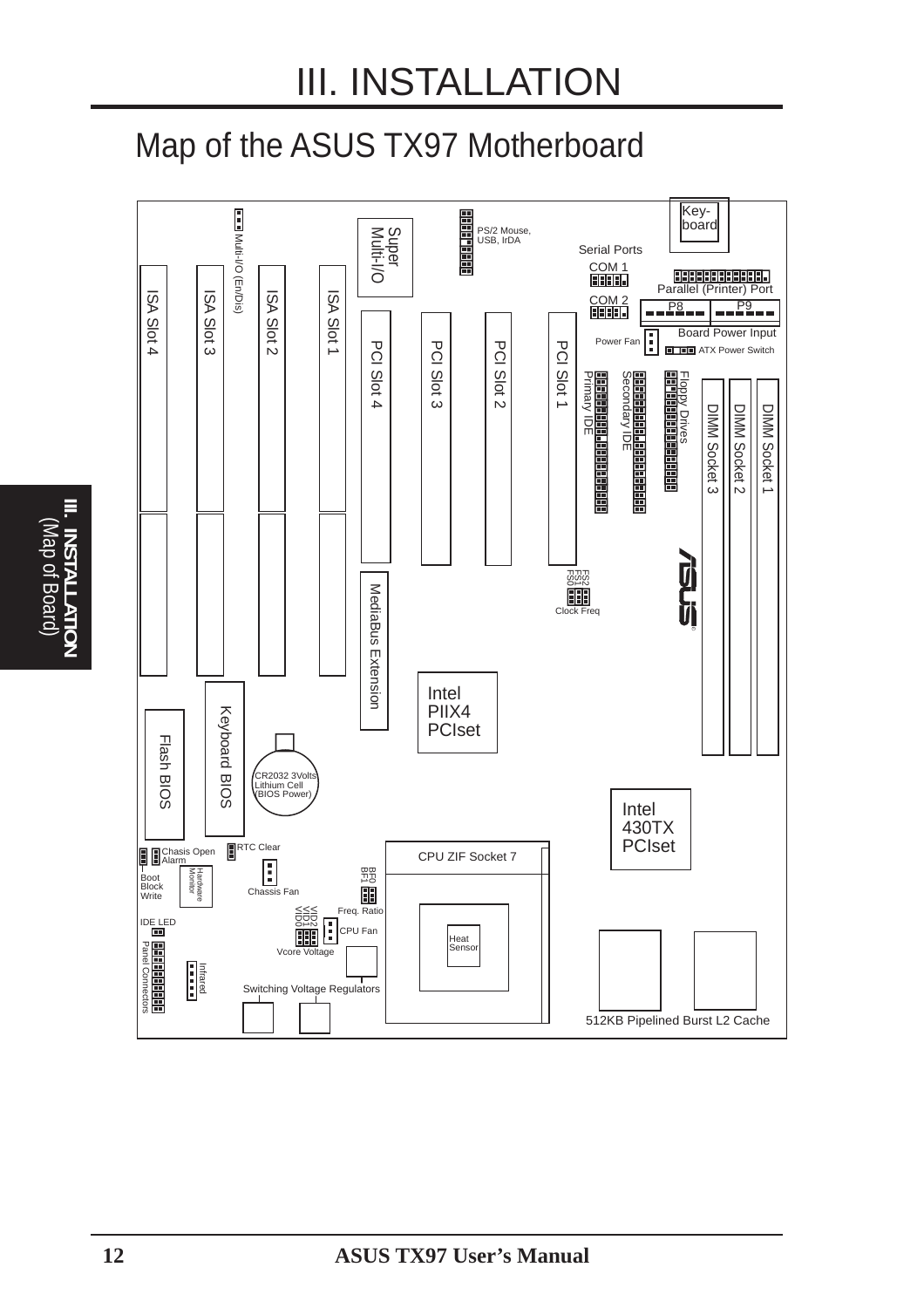# III. INSTALLATION

#### **Jumpers**

- 
- 
- 
- 
- 
- 

#### **Expansion Slots**

- 
- 
- 
- 

#### **Connectors**

- 
- 
- 
- 
- 
- 
- 
- 
- 
- 
- 
- 
- 
- 
- 
- 
- 
- 1) SIO p. 15 Multi-I/O Selection (Enable/Disable)
- 2) BBLKW p. 15 Flash ROM Boot Block Program (Disable/Enable)
- 3) RTCLR p. 16 Real Time Clock RAM (Operation/Clear Data)
- 4) VID0, VID1, VID2 p. 17 CPU Voltage Selection
- 5) FS0, FS1, FS2 p. 18 CPU External Clock (BUS) Frequency Selection
- 6) BF0, BF1 p. 18 CPU:BUS Frequency Ratio
- 1) DIMM Sockets p. 19 168-Pin SDRAM Memory Expansion Sockets
- 2) ZIF Socket 7 p. 21 Central Processing Unit (CPU) Socket
- 3) ISA Slots p. 22 16-bit ISA Bus Expansion Slots
- 4) PCI Slots p. 22 32-bit PCI Bus Expansion Slots
- 1) KBCON p. 24 Keyboard Connector (5-pin Female)
- 2) FLOPPY p. 24 Floppy Drive Connector (34-pin Block)
- 3) PRINTER p. 25 Parallel (Printer) Port Connector (26-pin Block)
- 4) COM1, COM2 p. 25 Serial Port COM1 & COM2 (10-pin Blocks)
- 5) FAN p. 26 Power Supply, Chassis, CPU Fan Power Leads
- 6) CHASSIS p. 26 Chassis Open Alarm Lead (3-pin Block)
- 7) Primary / Second IDE p. 27 Primary / Secondary IDE Connector (40-pin Blocks)
- 8) IDELED p. 27 IDE LED Activity Light
- 9) POWER p. 28 Motherboard Power Connector (12-pin Block)
- 10) TB LED (PANEL) p. 29 Message LED Lead (2-pins)
- 11) SMI (PANEL) p. 29 SMI Switch Lead (2-pins)
- 12) ATX PWR p. 29 ATX Power Switch Lead (4-pin Block)
- 13) RESET (PANEL) p. 29 Reset Switch Lead (2-pins)
- 14) KEYLOCK (PANEL) p. 29 Keyboard Lock Switch Lead (5-pins)
- 15) SPEAKER (PANEL) p. 29 Speaker Output Connector (4-pins)
- 16) PS2MOUSE/USB/IR p. 30 PS/2 Mouse/USB/IR Combo-Connector (18-pin Block)
- 17) IR p. 30 Second Infrared Port Module Connector (5-pin Block)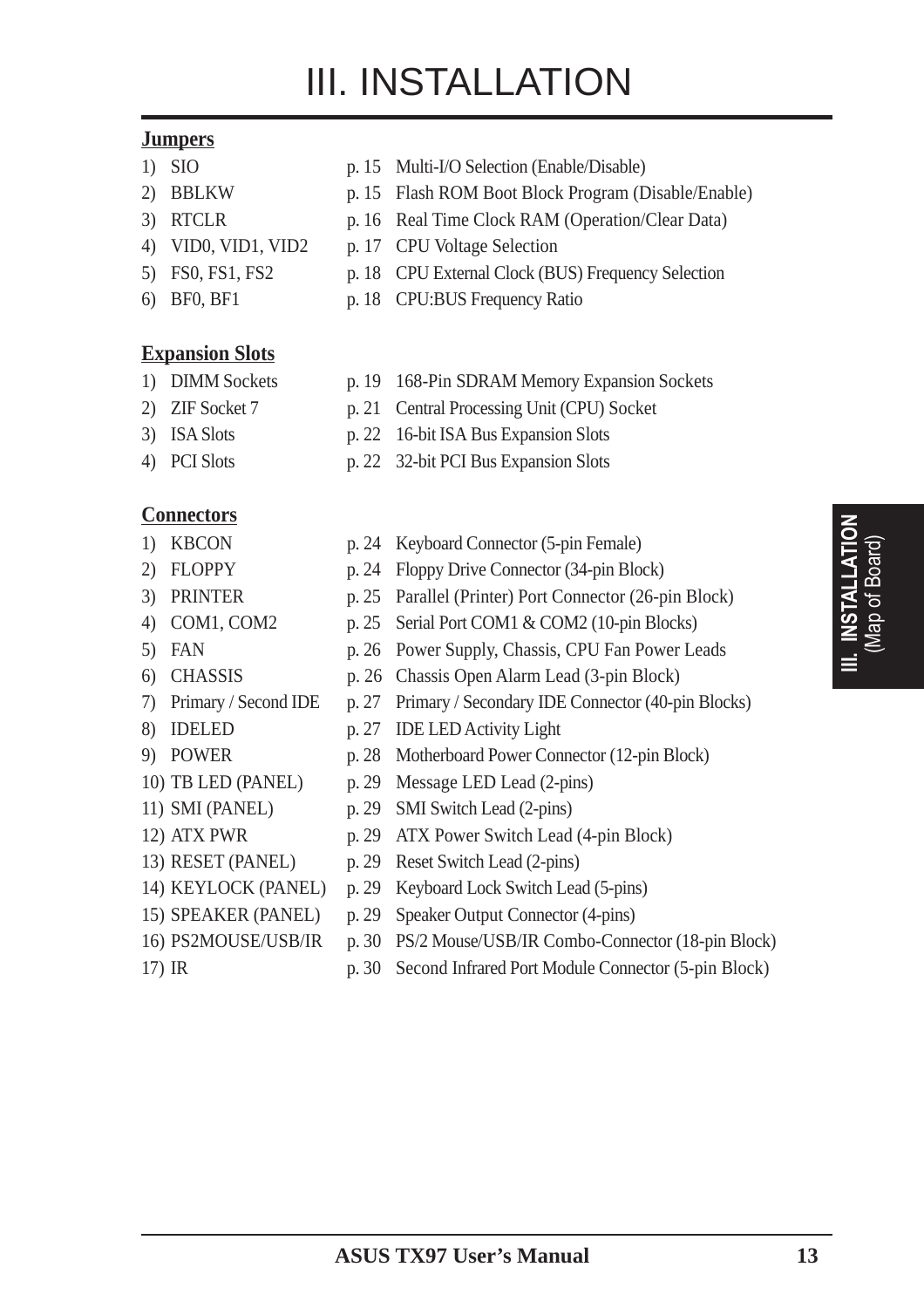# Installation Steps

Before using your computer, you must complete the following steps:

- **1. Set Jumpers on the Motherboard**
- **2. Install DRAM Modules**
- **3. Install the Central Processing Unit (CPU)**
- **4. Install Expansion Cards**
- **5. Connect Ribbon Cables, Cabinet Wires, and Power Supply**
- **6. Setup the BIOS Software**

# 1. Jumpers

Several hardware settings are made through the use of jumper caps to connect jumper pins (JP) on the motherboard. See "Map of the Motherboard" on page 4 for locations of jumpers. The jumper settings will be described numerically such as [----], [1-2], [2-3] for no connection, connect pins  $1&2$ , and connect pins  $2&3$  respectively. Pin 1 for our motherboards is always on top  $\int_{0}^{\frac{p_{in} + 1}{n}}$  or on the left  $\frac{p_{in} - 1}{n}$  when holding the motherboard with the keyboard connector away from yourself. A "1" is written besides pin 1 on jumpers with three pins. The jumpers will also be shown graphically such as  $\bullet \bullet \bullet$  to connect pins  $1\&2$  and  $\bullet \bullet \bullet$  to connect pins 2&3. Jumpers with two pins will be shown as  $\blacksquare$  for Short (On) and  $\blacksquare$  for Open (Off). For manufacturing simplicity, the jumpers may be sharing pins from other groups. Use the diagrams in this manual instead of following the pin layout on the board. Settings with two jumper numbers require that both jumpers be moved together. To connect the pins, simply place a plastic jumper cap over the two pins as diagramed.

**WARNING:** Computer motheboards and components contain very delicate Integrated Circuit (IC) chips. To protect the motherboard and other components against damage from static electricity, you should follow some precautions whenever you work on your computer.

- 1. Unplug your computer when working on the inside.
- 2. Hold components by the edges and try not to touch the IC chips, leads, or circuitry.
- 3. Use a grounded wrist strap before handling computer components.
- 4. Place components on a grounded antistatic pad or on the bag that came with the component whenever the components are separated from the system.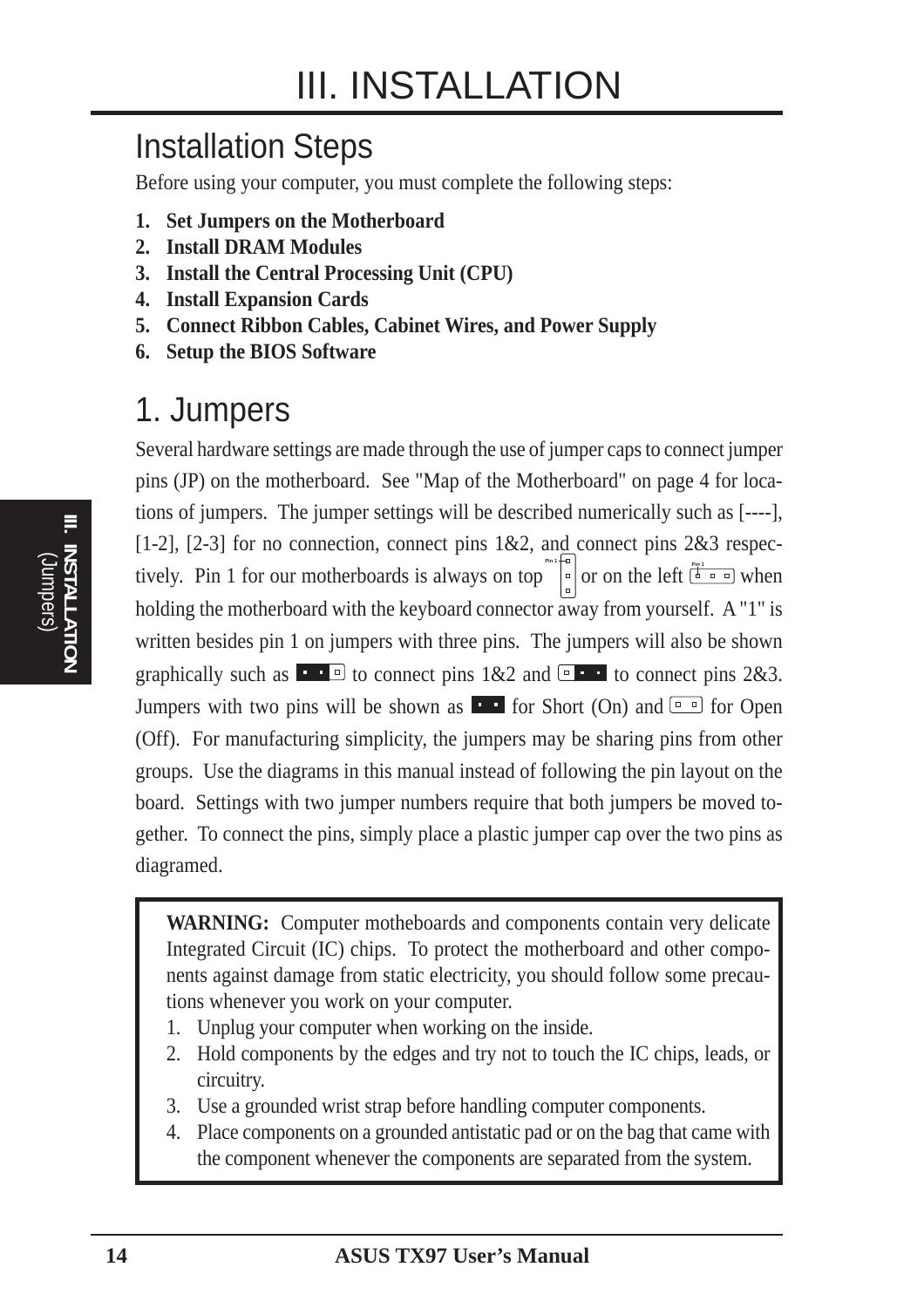#### Jumper Settings

#### **1. Onboard Multi-I/O Selection (SIO)**

You can selectively disable each onboard Multi-I/O item (floppy, serial, parallel, and IrDA) through **Chipset Features Setup** of BIOS SOFTWARE *or* disable all Multi-I/O items at once with the following jumper in order to use your own Multi-I/O card.

#### **Multi-I/O SIO**

Enable [1-2] (Default) Disable [2-3]



#### **2. Flash ROM Boot Block Programming (BBLKW)**

This sets the operation mode of the boot block area of the Programmable Flash ROM to allow programming in the *Enabled* position. This is required only if prompted by the **Flash Memory Writer Utility** as shown in BIOS SOFTWARE.

#### **Programming BBLKW**

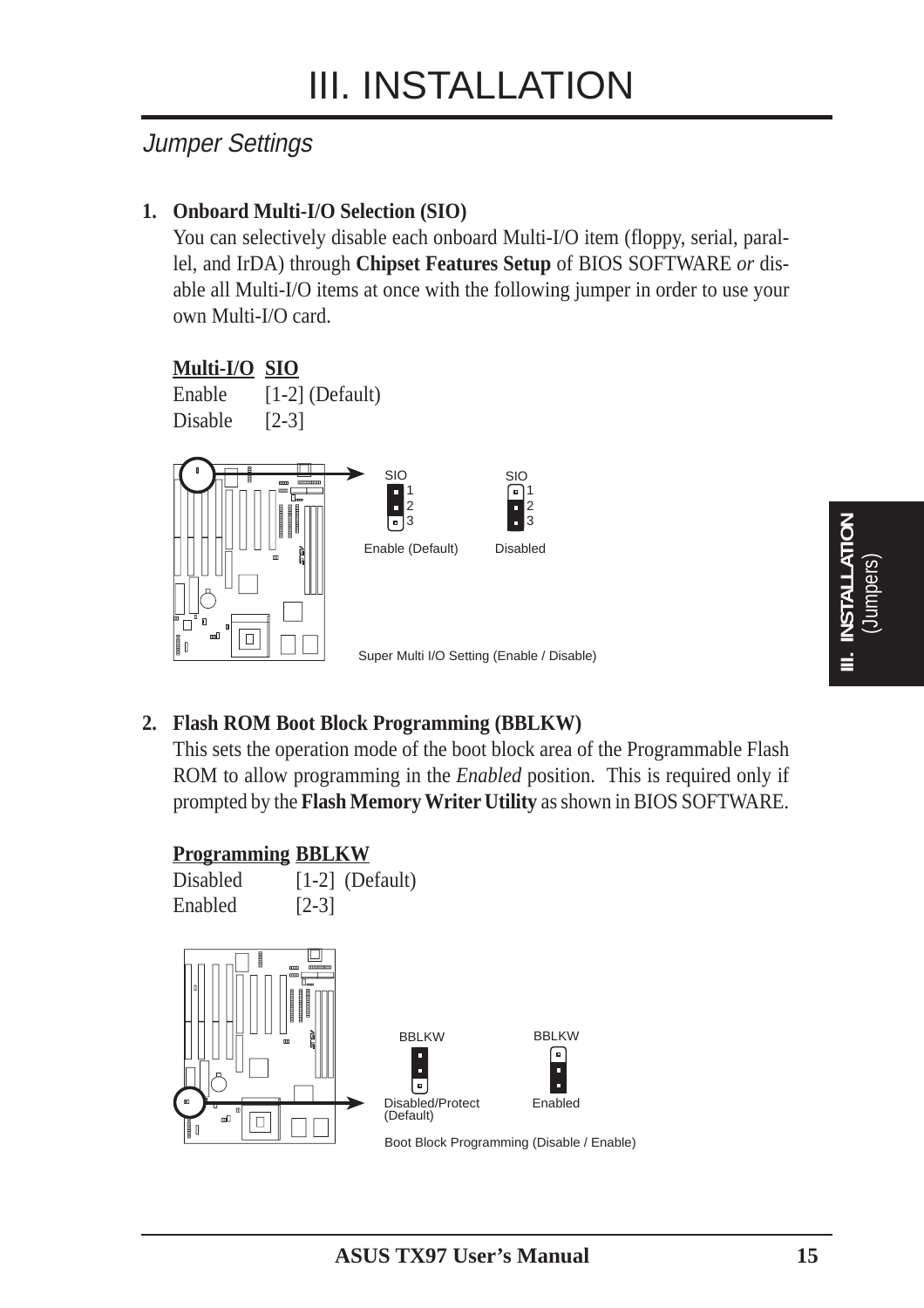#### **3. Real Time Clock (RTC) RAM (RTCLR)**

The CMOS RAM is powered by the onboard button cell battery. To clear the RTC data: (1) Turn off your computer, (2) Move this jumper to "Clear Data," (3) Move the jumper back to "Operation," (4) Turn on your computer, (5) Hold down <Delete> during bootup and enter BIOS setup to re-enter user preferences.

#### **Battery Test Jumper (RTCLR)**

You can test the battery's current by removing this jumper and attaching a current meter to pins 2&3. **WARNING: You must unplug the power cord to your power supply to ensure that there is no power to your motherboard. The CMOS RAM containing BIOS setup information** *may* **be cleared by this action. You** *should* **enter BIOS to "Load Setup Defaults" and re-enter any user information after removing and reapplying this jumper.**

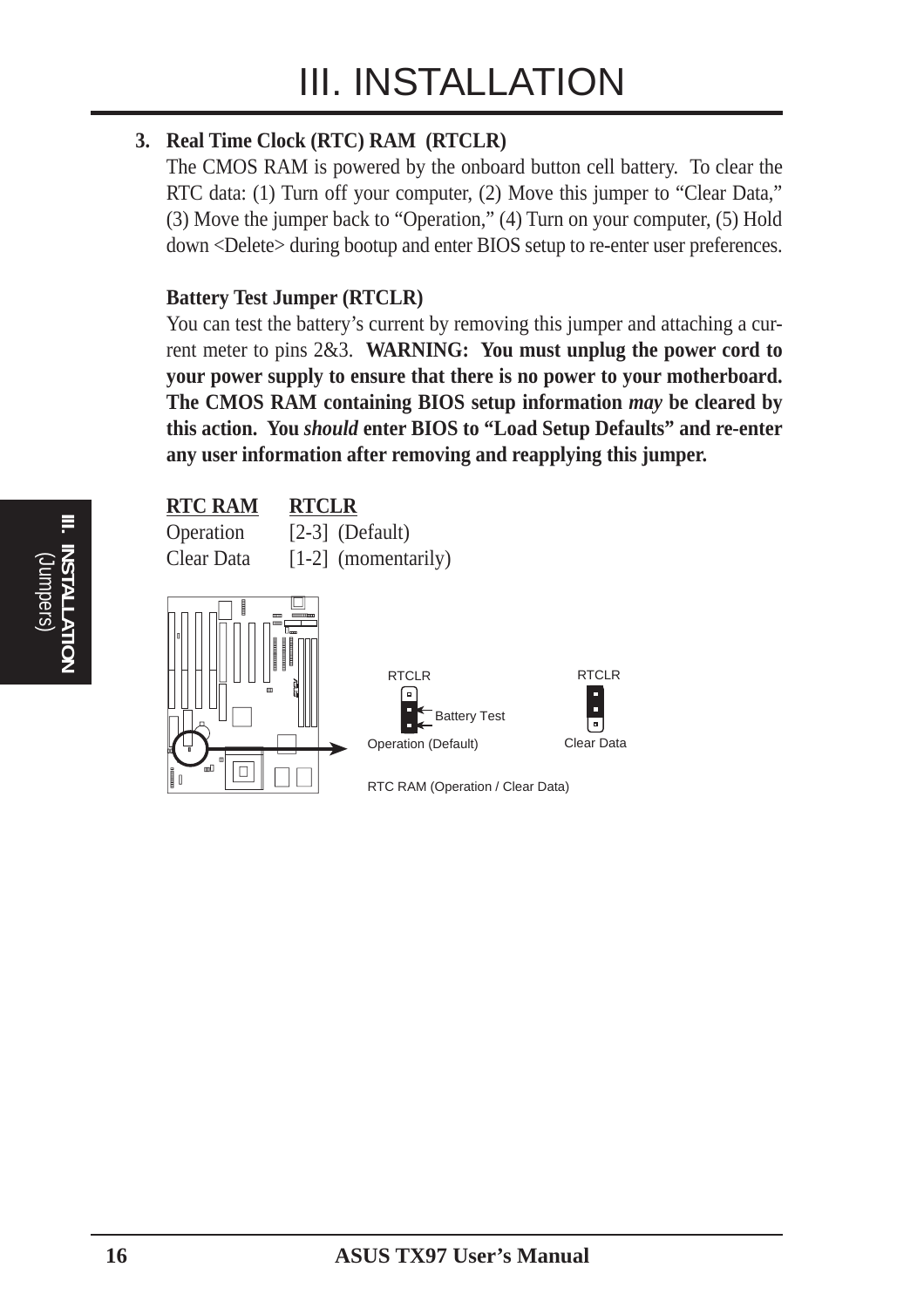# III. INSTALLATION

### Compatible Cyrix CPU Identification

The only Cyrix CPU that is supported on this motherboard is labeled Cyrix 6x86 PR166+ but must be Revision 2.7 or later. Look on the underside of the CPU for the serial number. The number should read G8DC6620A or later.



#### **5. Voltage Regulator Output Selection (VID0, 1, 2, 3)**

These jumpers set the voltage supplied to the CPU. VID1 for 3.4V(STD) is ignored, therefore, the jumper setting for 2.8V(Dual) may work for both 3.4V(STD) and 2.8V(Dual).



WARNING! Because CPU designs change rapidly, the following chart is only intended as a simple quideline and is not intended to be true for your CPU. Look for the CPU voltage included with your CPU and follow the Voltage setting diagramed below the chart.

| <b>Manufacturer</b>                              | <b>CPU Type</b>                   | Single Plane Dual Plane VID0 VID1 VID2 |                                                                            |                                                             |  |
|--------------------------------------------------|-----------------------------------|----------------------------------------|----------------------------------------------------------------------------|-------------------------------------------------------------|--|
| Intel/AMD/IBM/Cyrix P54C/CS/K5/M1 3.5V(VRE) ---- |                                   |                                        |                                                                            | $[1-2]$ $[1-2]$ $[2-3]$                                     |  |
| $AMD/IBM/Cyrix$ K6-166,200/MX ----               |                                   |                                        | 2.9V(Dual) $[1-2]$ $[2-3]$ $[2-3]$                                         |                                                             |  |
| Intel/AMD                                        | $P54C/CS/K5$ 3.4V(STD) ----       |                                        |                                                                            | $\lceil 2-3 \rceil$ $\lceil 2-3 \rceil$ $\lceil 2-3 \rceil$ |  |
| Intel                                            | <b>P55C</b>                       |                                        | 2.8V(Dual) $[2-3]$ $[2-3]$ $[2-3]$                                         |                                                             |  |
| AMD                                              | K <sub>6</sub> -PR <sub>233</sub> |                                        | 3.2V(Dual) [2-3] $\lceil \frac{\text{VID1:3}}{\text{VID2:3}} \rceil$ [1-2] |                                                             |  |



1 2 3

1 2 3

3.5 Volts

 $\leq$ VID1  $\lesssim$ 

> 1 2 3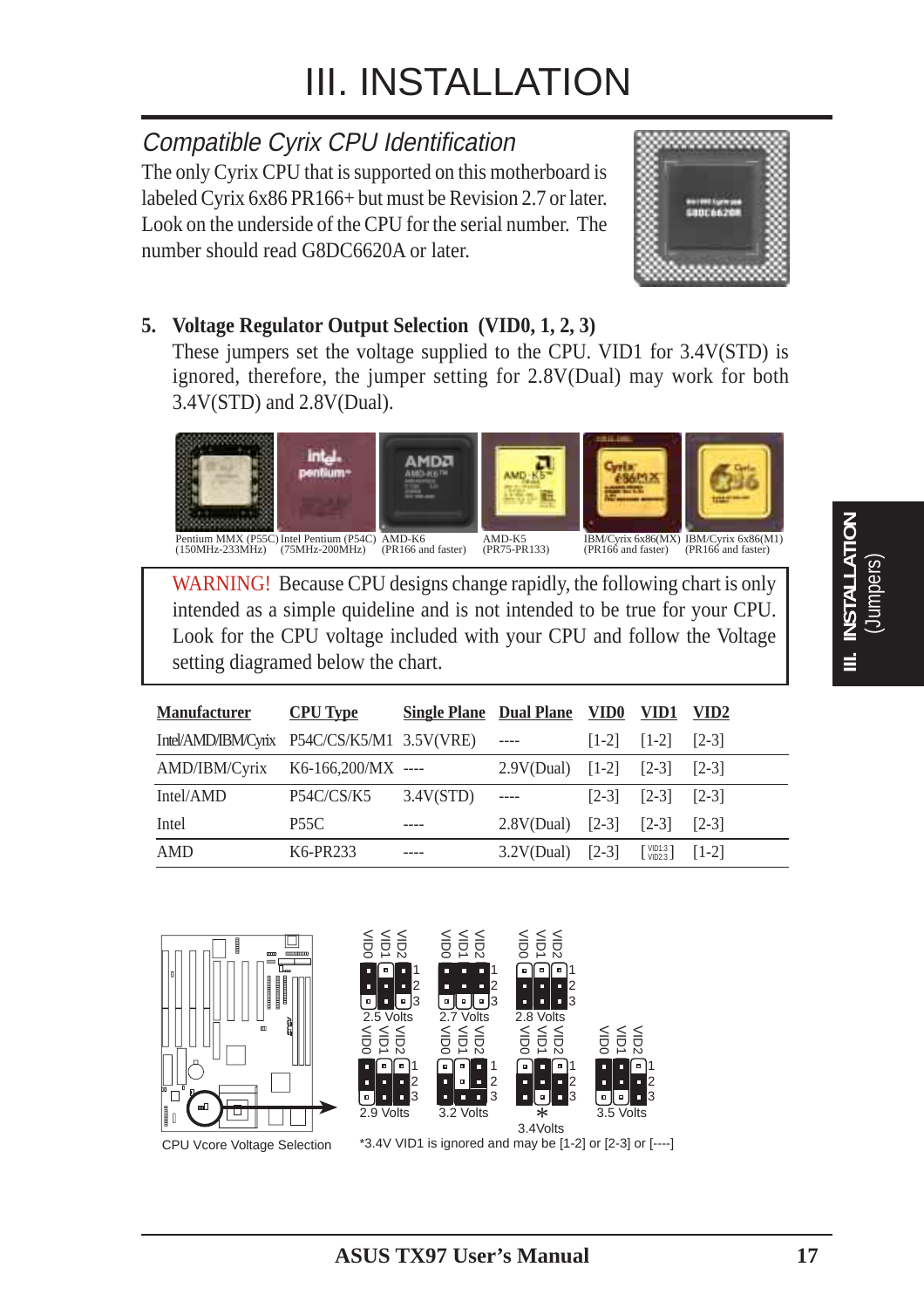#### **5. CPU External (BUS) Frequency Selection (FS0, FS1, FS2)**

These jumpers tell the clock generator what frequency to send to the CPU. These allow the selection of the CPU's *External* frequency (or *BUS Clock*). The BUS Clock times the BUS Ratio equals the CPU's *Internal* frequency (the advertised CPU speed).

#### **6. CPU to BUS Frequency Ratio (BF0, BF1)**

These jumpers set the frequency ratio between the *Internal* frequency of the CPU and the *External* frequency (called the *BUS Clock*) within the CPU. These must be set together with the above jumpers *CPU External (BUS) Frequency Selection.*



*Set the jumpers by the Internal speed of the Intel, AMD, IBM, or Cyrix CPU as follows:*

|                        |        |              |               |                 | (BUS Freq.) |                 |         | (Freq.'Ratio) |
|------------------------|--------|--------------|---------------|-----------------|-------------|-----------------|---------|---------------|
| <b>CPU Model</b>       | Freq.  | <b>Ratio</b> | <b>BUS F.</b> | FS <sub>0</sub> | FS1         | FS <sub>2</sub> | BF1     | <b>BF0</b>    |
| Intel Pentium          | 233MHz | 3.5x         | 66MHz         | $[1-2]$         | $[2-3]$     | $[2-3]$         | $[1-2]$ | $[1-2]$       |
| <b>Intel Pentium</b>   | 200MHz | 3.0x         | 66MHz         | $[1-2]$         | $[2-3]$     | $[2-3]$         | $[2-3]$ | $[1-2]$       |
| <b>Intel Pentium</b>   | 166MHz | 2.5x         | 66MHz         | $[1-2]$         | $[2-3]$     | $[2-3]$         | $[2-3]$ | $[2-3]$       |
| <b>Intel Pentium</b>   | 150MHz | 2.5x         | 60MHz         | $[2-3]$         | $[2-3]$     | $[2-3]$         | $[2-3]$ | $[2-3]$       |
| <b>Intel Pentium</b>   | 133MHz | 2.0x         | 66MHz         | $[1-2]$         | $[2-3]$     | $[2-3]$         | $[1-2]$ | $[2-3]$       |
| <b>Intel Pentium</b>   | 120MHz | 2.0x         | 60MHz         | $[2-3]$         | $[2-3]$     | $[2-3]$         | $[1-2]$ | $[2-3]$       |
| <b>Intel Pentium</b>   | 100MHz | 1.5x         | 66MHz         | $[1-2]$         | $[2-3]$     | $[2-3]$         | $[1-2]$ | $[1-2]$       |
| <b>Intel Pentium</b>   | 90MHz  | 1.5x         | 60MHz         | $[2-3]$         | $[2-3]$     | $[2-3]$         | $[1-2]$ | $[1-2]$       |
| <b>Intel Pentium</b>   | 75MHz  | 1.5x         | 50MHz         | $[2-3]$         | $[1-2]$     | $[2-3]$         | $[1-2]$ | $[1-2]$       |
| AMD-K6-PR233           | 233MHz | 3.5x         | 66MHz         | $[1-2]$         | $[2-3]$     | $[2-3]$         | $[1-2]$ | $[1-2]$       |
| AMD-K6-PR200           | 200MHz | 3.0x         | 66MHz         | $[1-2]$         | $[2-3]$     | $[2-3]$         | $[2-3]$ | $[1-2]$       |
| AMD-K6-PR166           | 166MHz | 2.5x         | 66MHz         | $[1-2]$         | $[2-3]$     | $[2-3]$         | $[2-3]$ | $[2-3]$       |
| AMD-K5-PR133           | 100MHz | 1.5x         | 66MHz         | $[1-2]$         | $[2-3]$     | $[2-3]$         | $[1-2]$ | $[1-2]$       |
| AMD-K5-PR120           | 90MHz  | 1.5x         | 60MHz         | $[2-3]$         | $[2-3]$     | $[2-3]$         | $[1-2]$ | $[1-2]$       |
| AMD-K5-PR100           | 100MHz | 1.5x         | 66MHz         | $[1-2]$         | $[2-3]$     | $[2-3]$         | $[1-2]$ | $[1-2]$       |
| AMD-K5-PR90            | 90MHz  | 1.5x         | 60MHz         | $[2-3]$         | $[2-3]$     | $[2-3]$         | $[1-2]$ | $[1-2]$       |
| AMD-K5-PR75            | 75MHz  | 1.5x         | 50MHz         | $[2-3]$         | $[1-2]$     | $[2-3]$         | $[1-2]$ | $[1-2]$       |
| IBM/Cyrix 6x86MX-PR233 | 200MHz | 3.0x         | 66MHz         | $[1-2]$         | $[2-3]$     | $[2-3]$         | $[2-3]$ | $[1-2]$       |
| IBM/Cyrix 6x86MX-PR200 | 166MHz | 2.5x         | 66MHz         | $[1-2]$         | $[2-3]$     | $[2-3]$         | $[2-3]$ | $[2-3]$       |
| IBM/Cyrix 6x86MX-PR166 | 150MHz | 2.5x         | 60MHz         | $[2-3]$         | $[2-3]$     | $[2-3]$         | $[2-3]$ | $[2-3]$       |
| *IBM/Cyrix 6x86-PR166+ | 133MHz | 2.0x         | 66MHz         | $[1-2]$         | $[2-3]$     | $[2-3]$         | $[1-2]$ | $[2-3]$       |

**\*NOTE:** The only IBM or Cyrix 6x86 (M1) Rev 2.7 or later is supported on this motherboard (see previous page). Bootup screen will show **6x86-P166+** with the Cyrix PR166+ installed on this motherboard.

I. INSTALLAI **III. INSTALLATION**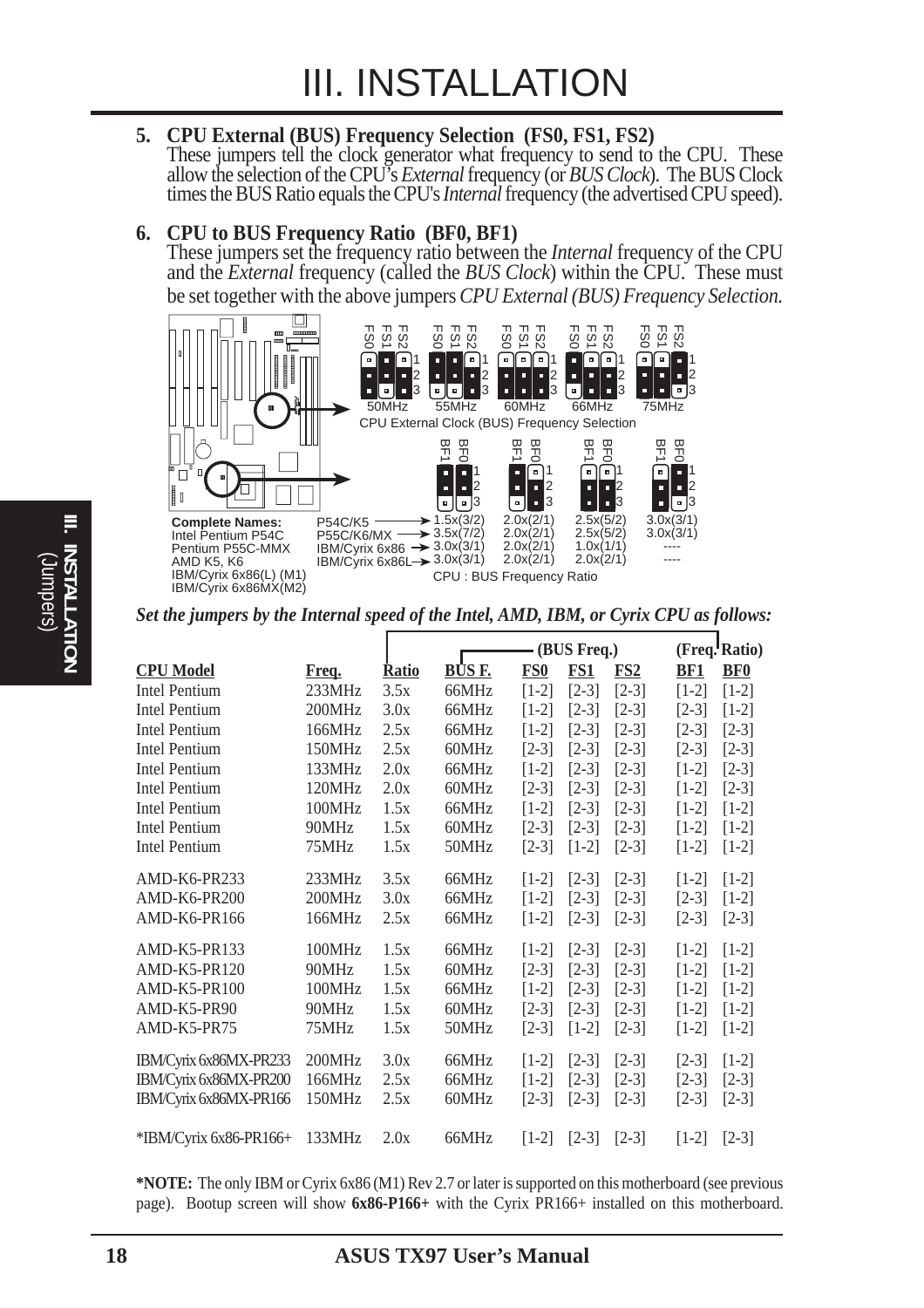# 2. System Memory (DIMM)

This motherboard has three sockets to support **3.3Volt** (power level) Unbuffered Synchronous DRAMs (SDRAM) DIMMs of either 8, 16, or 32, 64, or 128MB. Maximum memory of DIMMs must be 256MB or less.

#### **IMPORTANT: Memory speed setup is required through "Auto Configuration" in BIOS Chipset Setup of the BIOS SOFTWARE.**

*Install memory in any combination as follows:*

| <b>DIMM</b> | <b>Type</b>  | <b>168-pin DIMM Memory Modules</b>                                           |    | <b>Total Memory</b> |
|-------------|--------------|------------------------------------------------------------------------------|----|---------------------|
| Socket 1    |              | SDRAM 8MB, 16MB, 32MB<br>SDRAM 64MB, 128MB - Slot 3 must be empty            | x1 |                     |
|             |              | Socket 2   SDRAM 8MB, 16MB, 32MB<br>SDRAM 64MB, 128MB - Slot 3 must be empty | x1 |                     |
| Socket 3    | <b>SDRAM</b> | 8MB, 16MB, 32MB - Slot 1 or 2 must<br>not have 64 or 128MB SDRAM             | x1 |                     |
|             |              | <b>Total System Memory (Max 256MB)</b>                                       |    |                     |

#### **NOTE:**

- Maximum memory size is 256MB total for all sockets.
- Socket 3 will not support 64MB or 128MB DIMMs with 64Mbit SDRAM cells.
- If Socket 1 and/or Socket 2 has 64MB or 128MB DIMM's with 64Mbit SDRAM cells, Socket 3 must be empty.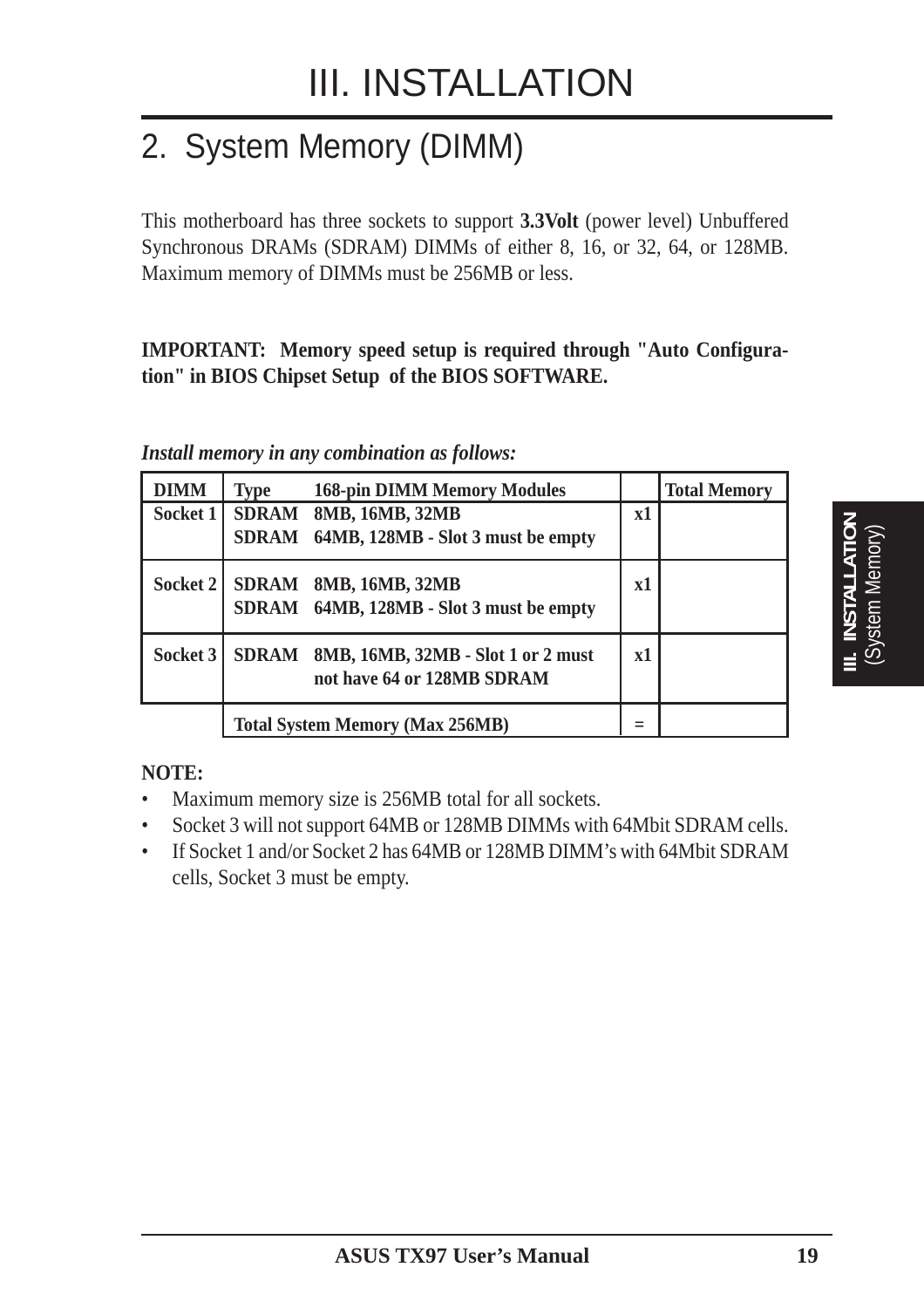### DIMM Memory Installation Procedures:

Insert the module as shown. Because the number of pins are different on either side of the breaks, the module will only fit in the orientation as shown. DRAM SIMM modules have the same pin contact on both sides. SDRAM DIMM modules have different pint contact on each side and therefore have a higher pin density.



### **168 Pin DIMM Memory Sockets** Lock

The Dual Inline Memory Module (DIMM) memory module must be a 3.3Volt Unbuffered Synchronous DRAM (SDRAM). You can identify the type of DIMM module by the illustration below:

#### **168-Pin DIMM Notch Key Definitions (3.3V)**



The notch on the DIMM module will shift between left, center, or right to identify the type and also to prevent the wrong type to be inserted into the DIMM slot on the motherboard. You must ask your retailer for the specifications before purchasing. 4 clock signals are supported on this motherboard.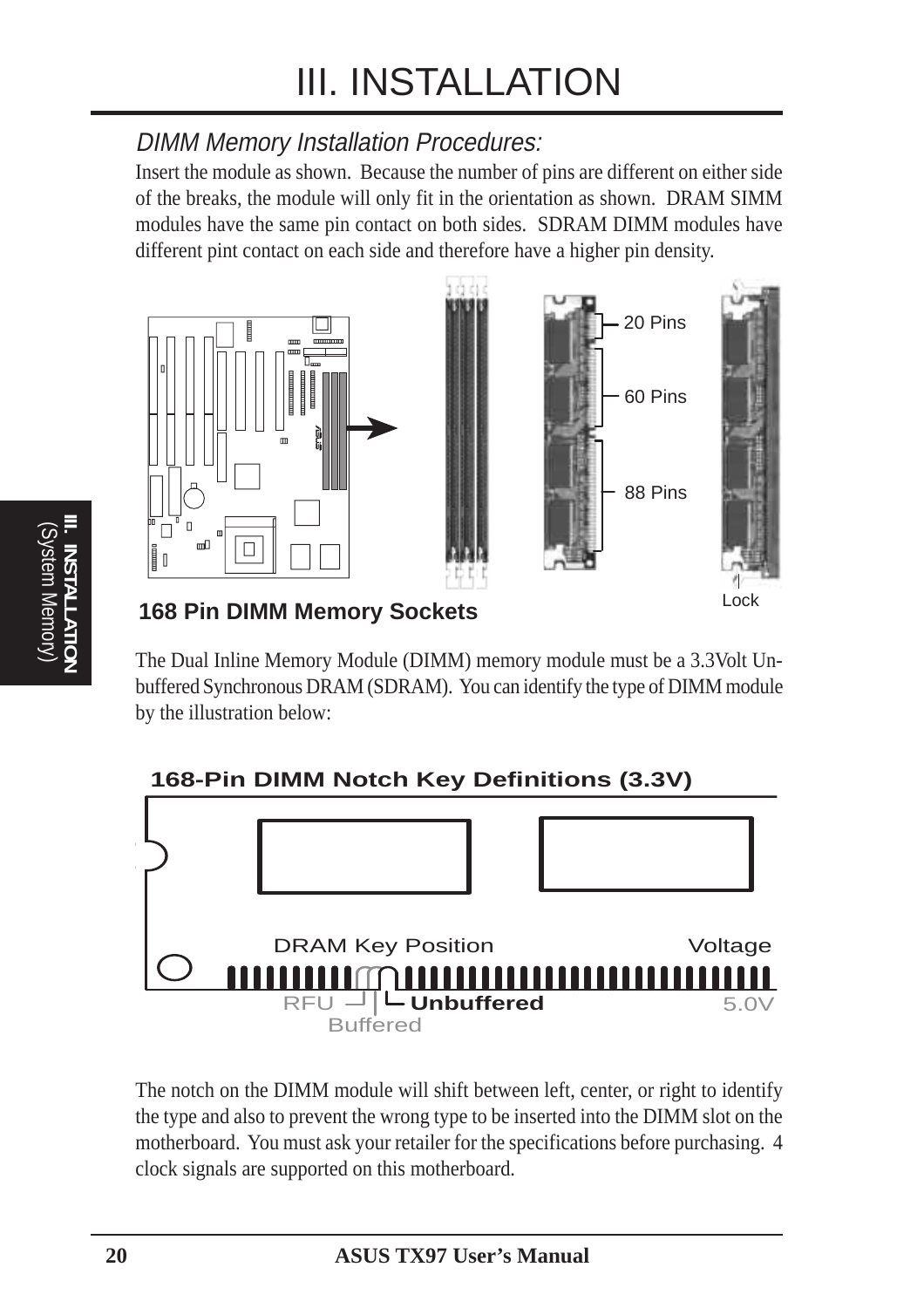# 3. Central Processing Unit (CPU)

The motherboard provides a 321-pin ZIF Socket 7 that is backwards compatible with ZIF Socket 5 processors. The CPU that came with the motherboard should have a fan attached to it to prevent overheating. If this is not the case then purchase a fan before you turn on your system. Apply thermal jelly to the CPU top and then install the fan onto the CPU.

**WARNING:** Without a fan circulating air on the CPU and heat sinks, the CPU and/or heat sinks can overheat and cause damage to both the CPU and the motherboard. (See "CPU Cooling Fan Connector" at the end of this section.)

To install a CPU, first turn off your system and remove its cover. Locate the ZIF socket and open it by first pulling the lever sideways away from the socket then upwards to a 90-degree right angle. Insert the CPU with the correct orientation as shown. Use the notched corner of the CPU with the white dot as your guide. The white dot should point towards the end the of the lever. Notice that there is a blank area where one hole is missing from that corner of the square array of pin holes and a "1" printed on the motherboard next to that corner. Because the CPU has a corner pin for three of the four corners, the CPU will only fit in the one orientation as shown. The picture is for reference only; you should have a CPU fan that will cover the face of the CPU. With the added weight of the CPU fan, no force is required to insert the CPU. Once completely inserted, hold down on the fan and close the socket's lever.

**IMPORTANT: You must set jumpers for "CPU to BUS Frequency Ratio" and jumpers for "BUS Frequency Selection" depending on the CPU that you install.**



**ZIF Socket 7 with Pentium Processor**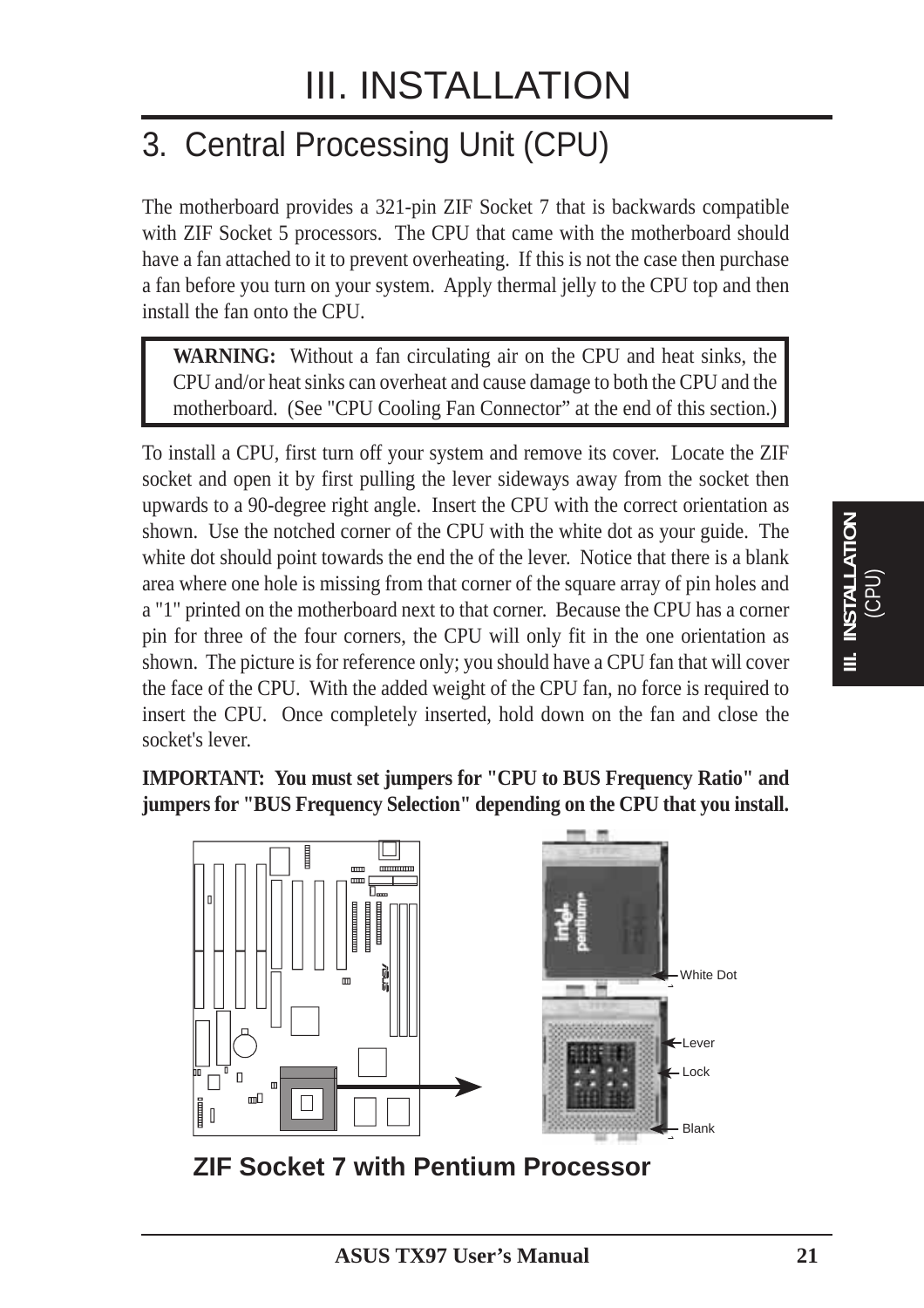# 4. Expansion Cards

**WARNING:** Make sure that you unplug your power supply when adding or removing expansion cards or other system components. Failure to do so may cause severe damage to both your motherboard and expansion cards.

First read your expansion card documentation on any hardware and software settings that may be required to setup your specific card.

**NOTE:** PCI Slot 4 has a MediaBus extension which allows the installation of a PCI card or a MediaBus card (optional multifunctional card) but not both.

#### Expansion Card Installation Procedure:

- 1. Read the documentation for your expansion card.
- 2. Set any necessary jumpers on your expansion card.
- 3. Remove your computer system's cover.
- 4. Remove the bracket on the slot you intend to use. Keep the bracket for possible future use.
- 5. Carefully align the card's connectors and press firmly.
- 6. Secure the card on the slot with the screw you removed in step 4.
- 7. Replace the computer system's cover.
- 8. Setup the BIOS if necessary (such as "IRQ xx Used By ISA: Yes" in PNP AND PCI SETUP)
- 9. Install the necessary software drivers for your expansion card.

#### Assigning IRQs for Expansion Cards

Some expansion cards need to use an IRQ to operate. Generally an IRQ must be exclusively assigned to one use. In an standard design there are 16 IRQs available but most of them are already in use by parts of the system which leaves 6 free for expansion cards.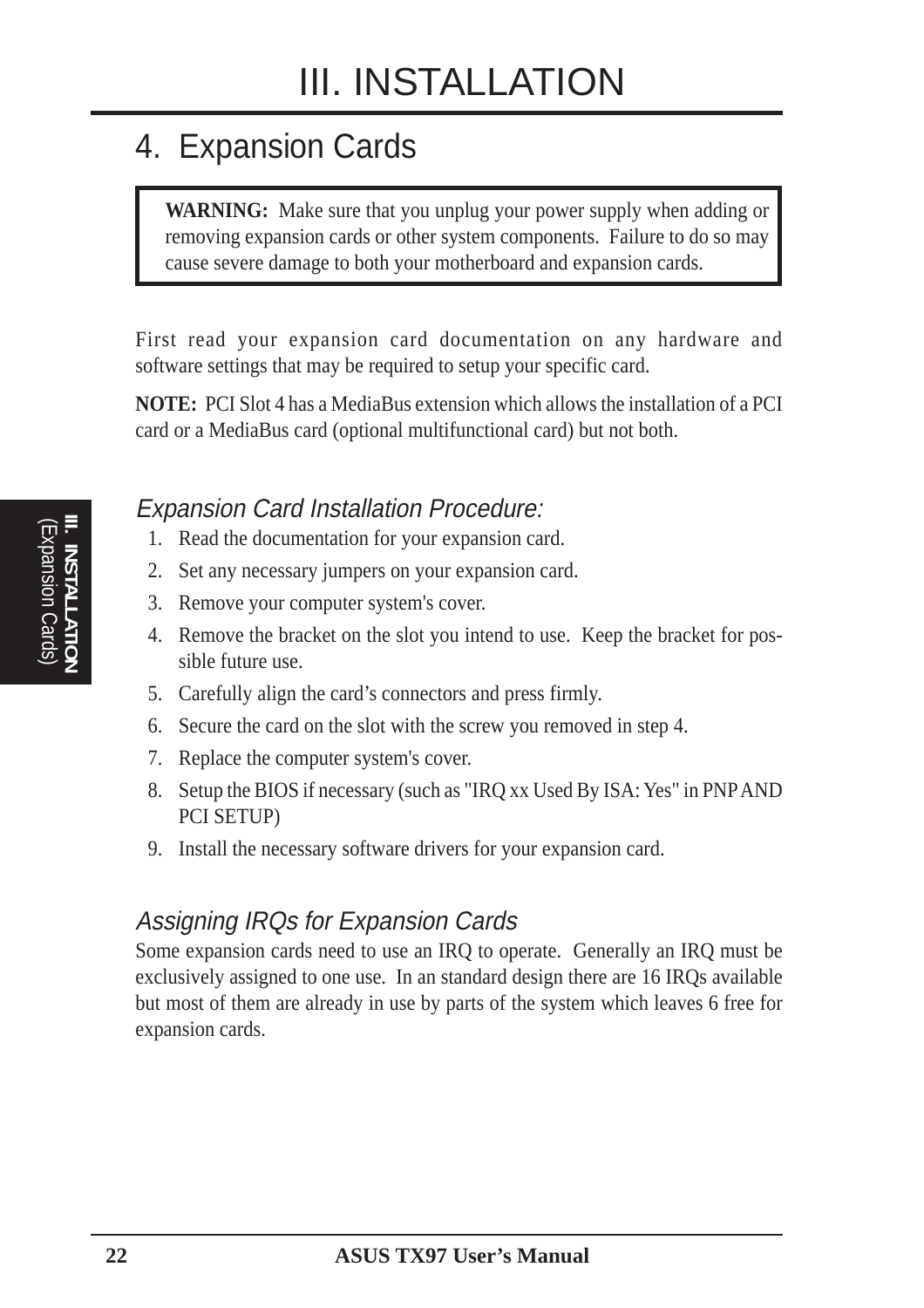# III. INSTALLATION

Both ISA and PCI expansion cards may need to use IRQs. System IRQs are available to cards installed in the ISA expansion bus first, and any remaining IRQs are then used by PCI cards. Currently, there are two types of ISA cards. The original ISA expansion card design, now referred to as "Legacy" ISA cards, requires that you configure the card's jumpers manually and then install it in any available slot on the ISA bus. You may use Microsoft's Diagnostic (MSD.EXE) utility included in the Windows directory to see a map of your used and free IRQs. For Windows 95 users, the "Control Panel" icon in "My Computer," contains a "System" icon which gives you a "Device Manager" tab. Double clicking on a specific device give you "Resources" tab which shows the Interrupt number and address. Make sure that no two devices use the same IRQs or your computer will experience problems when those two devices are in use at the same time.

To simplify this process this motherboard has complied with the Plug and Play (PNP) specification which was developed to allow automatic system configuration whenever a PNP-compliant card is added to the system. For PNP cards, IRQs are assigned automatically from those available.

If the system has both Legacy and PNP ISA cards installed, IRQs are assigned to PNP cards from those not used by Legacy cards. The PCI and PNP configuration of the BIOS setup utility can be used to indicate which IRQs are being used by Legacy cards. For older Legacy cards that does not work with the BIOS, you can contact your vendor for an ISA Configuration Utility.

An IRQ number is automatically assigned to PCI expansion cards after those used by Legacy and PNP ISA cards. In the PCI bus design, the BIOS automatically assigns an IRQ to a PCI slot that has a card in it that requires an IRQ. To install a PCI card, you need to set something called the INT (interrupt) assignment. Since all the PCI slots on this motherboard use an INTA #, be sure that the jumpers on your PCI cards are set to INT A.

#### Assigning DMA Channels for ISA Cards

Some ISA cards, both Legacy and PNP may also need to use a DMA (Direct Memory Access) channel. DMA assignments for this motherboard are handled the same way as the IRQ assignment process described above. You can select a DMA channel in the PCI and PNP configuration section of the BIOS Setup utility.

**IMPORTANT: Choose "Yes" for those IRQ's and DMA's you wish to reserve for Legacy (Non-PnP) ISA expansion cards in "IRQ xx Used By ISA" and "DMA x Used By ISA" of the PNP and PCI Setup in the BIOS SOFTWARE section, otherwise conflicts may occur.**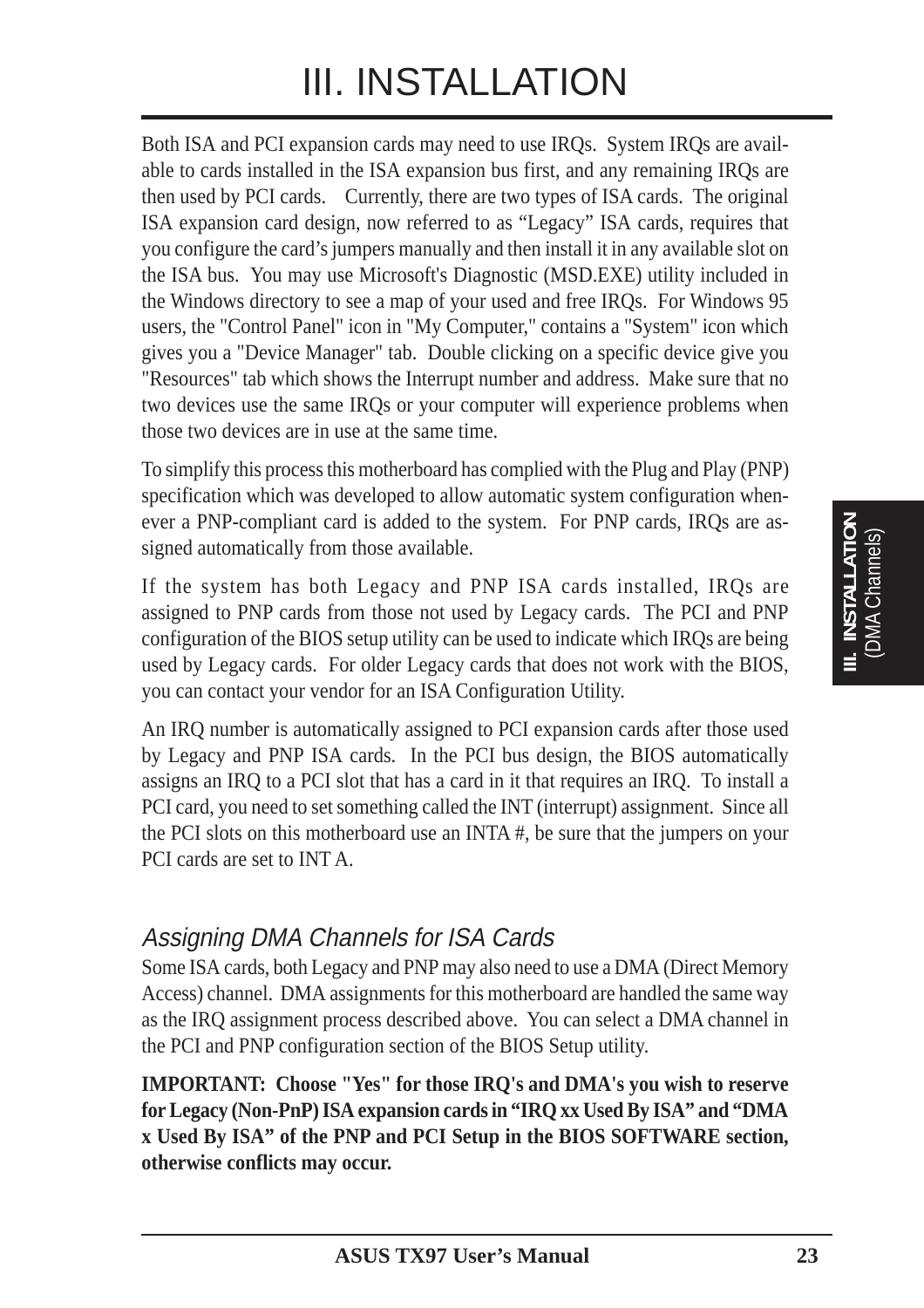# 5. External Connectors

**WARNING:** Some pins are used for connectors or power sources. These are clearly separated from jumpers in "Map of the ASUS Motherboard." Placing jumper caps over these will cause damage to your motherboard.

**IMPORTANT: Ribbon cables should always be connected with the red stripe on the Pin 1 side of the connector. The four corners of the connectors are labeled on the motherboard. Pin 1 is the side closest to the power connector on hard drives and floppy drives. IDE ribbon cable must be less than 18in. (46cm), with the second drive connector no more than 6in. (15cm) from the first connector.**

#### **1. Keyboard Connector (5-pin female)**

This connection is for a standard IBM-compatible keyboard. May also be known as a 101 enhanced keyboard.





Keyboard Connector (5-pin female)



This motherboard accepts an AT Keyboard Connector Plug as shown here.

**Keyboard Connector**

#### **2. Floppy drive connector (34-pin block )**

This connector supports the provided floppy drive ribbon cable. After connecting the single end to the board, connect the two plugs on the other end to the floppy drives. **(Pin 5 is removed to prevent inserting in the wrong orientation when using ribbon cables with pin 5 plugged).**



(Connectors) **III. INSTALLATION**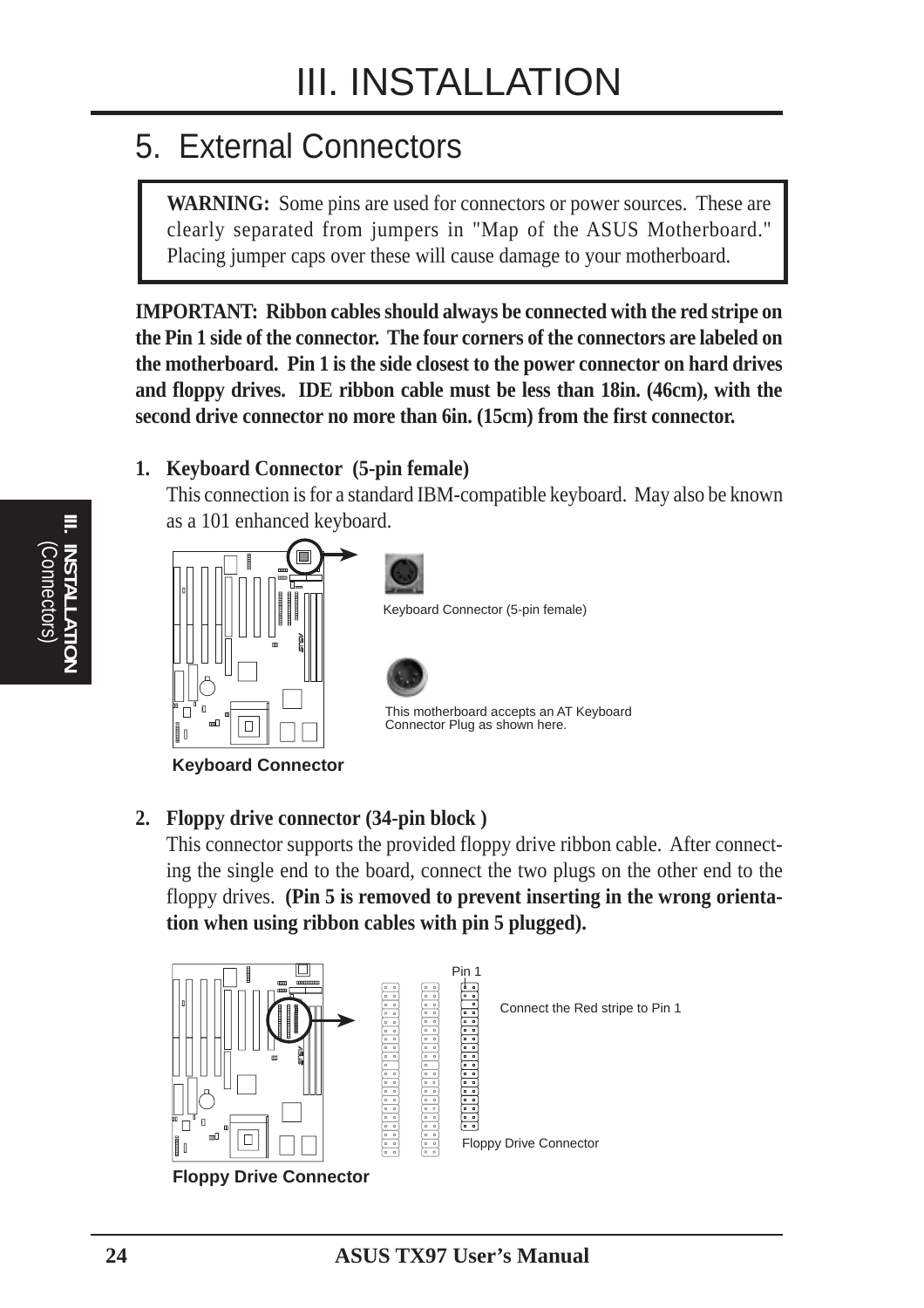#### **3. Parallel Printer Connector (26 Pin Block)**

Connection for the included parallel port ribbon cable with mounting bracket. Connect the ribbon cable to this connection and mount the bracket to the case on an open slot. It will then be available for a parallel printer cable. You can enable the parallel port and choose the IRQ through "Onboard Parallel Port" in **Chipset Features** of the BIOS SOFTWARE. **(Pin 26 is removed to prevent inserting in the wrong orientation when using ribbon cables with pin 26 plugged).**

**NOTE**: Serial printers must be connected to the serial port.



**ANIMARIA** Pin 1

For this connector to be available, you must connect the included Parallel (25-Pin female) cable set to a free expansion slot opening.

**TIP:** You may also remove the bracket connectors and mount them directly to the case to save expansion slot space.

**Onboard Parallel (Printer) Connector**

#### **4. Serial Port COM1 and COM2 Connectors (Two 10-pin blocks)**

These connectors support the provided serial port ribbon cables with mounting bracket. Connect the ribbon cables to these connectors and mount the bracket to the case on an open slot. The two serial ports on the mounting bracket will then be used for pointing devices or other serial devices. See "Onboard Serial Port" in **Chipset Features Setup**. **(Pin 10 is removed to prevent inserting in the wrong orientation when using ribbon cables with pin 10 plugged).**



For these connectors to be available, you must connect the included Serial cable set from COM1 (using the 9-Pin male) & COM2 (using the 25-Pin male) to a free expansion slot opening.

**TIP:** You may also remove the bracket connectors and mount them directly to the case to save expansion slot space.

**Onboard Serial Port Connectors**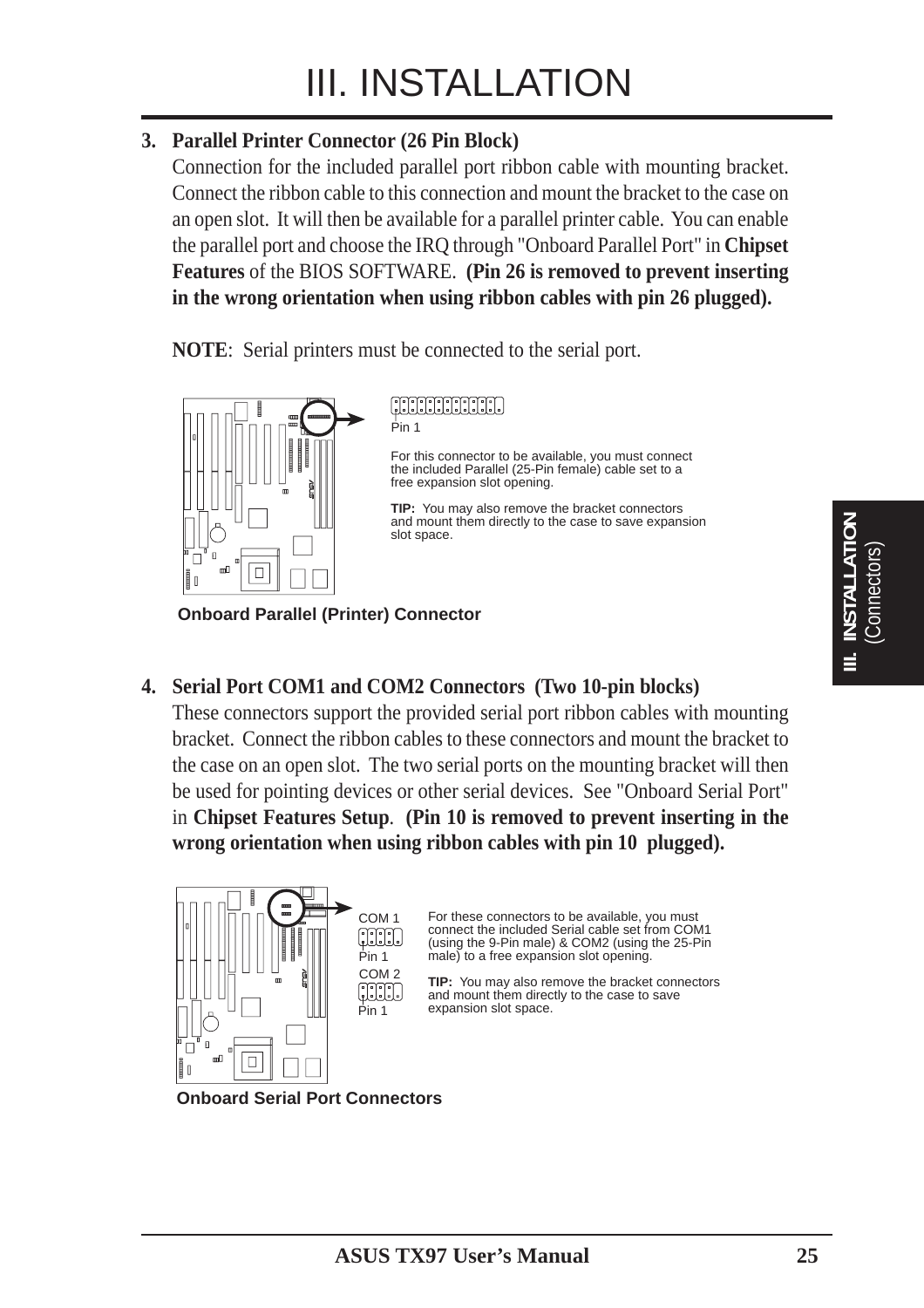#### **5. CPU Cooling Fan Connector (FAN)**

This connector supports a 3-pin CPU cooling fan of 500mAMP (6WATT) or less with a minimum of 3,500RPM. Depending on the fan manufacturer, the wiring and plug may be different. The red wire should be *Positive*, the black should be *Ground*, and the yellow wire should be *Rotation* signal.

**WARNING:** The CPU and/or motherboard will overheat if there is no airflow across the CPU and onboard heatsinks. Damage may occur to the motherboard and/or the CPU fan if these pins are incorrectly used. **These are not jumpers, do not place jumper caps over these pins.**





**12Volt Chassis, CPU, Power Supply Fan Power**

#### **6. Chassis Open Alarm Lead (CHASSIS)**

This lead is for an open chassis monitor. A high level signal to the CHASSIS lead will indicate to the system that the chassis has been opened.



**Chassis open alarm lead**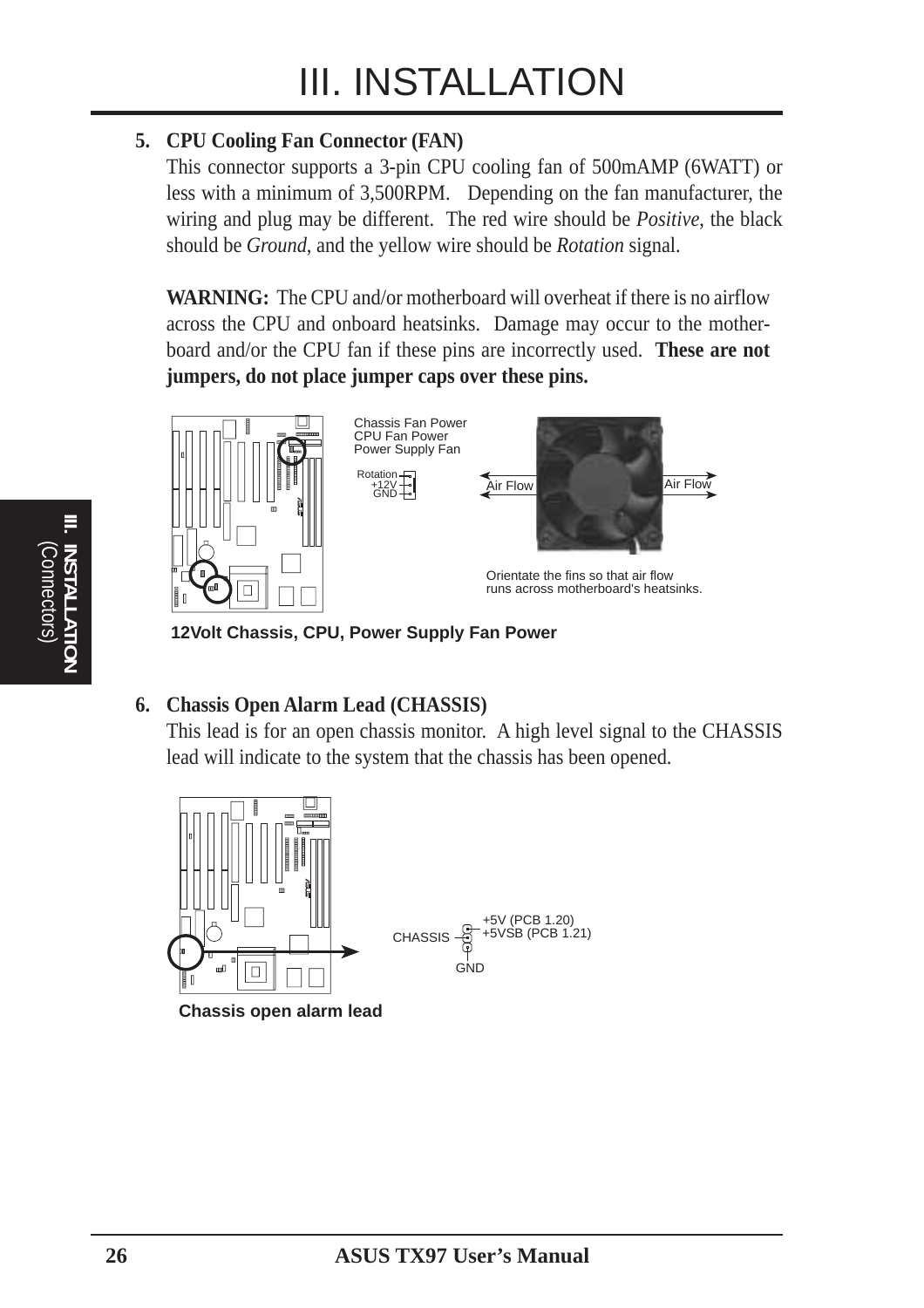#### **7. Primary / Secondary IDE connectors (Two 40-pin Block)**

These connectors support the provided IDE hard disk ribbon cable. After connecting the single end to the board, connect the two plugs at the other end to your hard disk(s). If you install two hard disks, you must configure the second drive to Slave mode by setting its jumper accordingly. Please refer to the documentation of your hard disk for the jumper settings. BIOS now supports SCSI device or IDE CD-ROM bootup (see "HDD Sequence SCSI/IDE First" & "Boot Sequence" in the **BIOS Features Setup** of the BIOS SOFTWARE) **(Pin 20 is removed to prevent inserting in the wrong orientation when using ribbon cables with pin 20 plugged).**

**TIP:** You may configure two hard disks to be both Masters using one ribbon cable on the primary IDE connector and another ribbon cable on the secondary IDE connector. You may install one operating system on an IDE drive and another on a SCSI drive and select the boot disk through BIOS Features Setup.



#### **8. IDE activity LED (IDE LED)**

This connector supplies power to the cabinet's IDE activity LED. Read and write activity by devices connected to the Primary or Secondary IDE connectors will cause the LED to light up.



**TIP:** If the case-mounted LED does not light, try reversing the 2-Pin plug.

IDE LED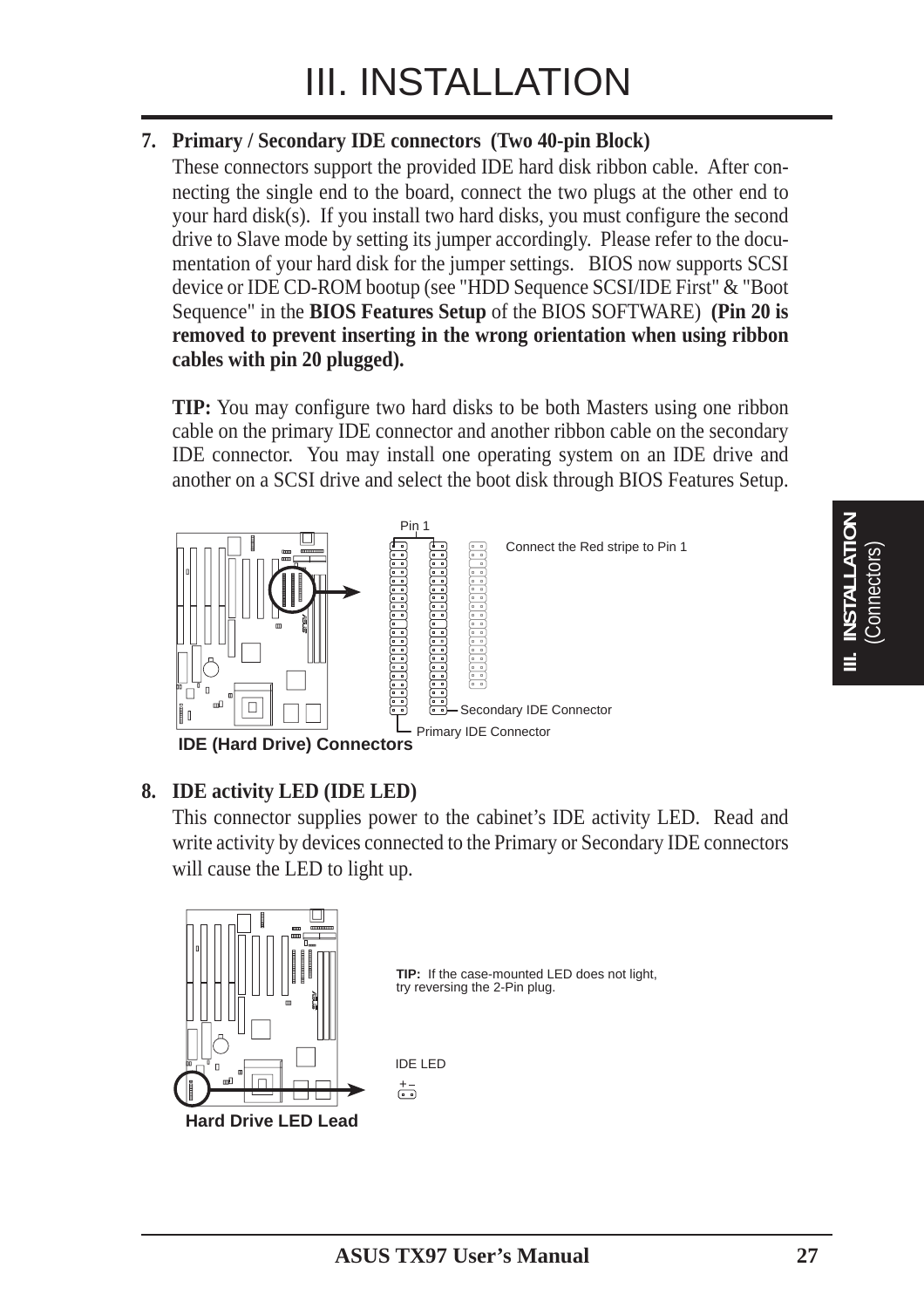#### **9. AT Power Connector (12-pin block)**

This connector connects to a standard 5 Volt power supply. To connect the leads from the power supply, ensure first that the power supply is not plugged. Most power supplies provide two plugs (P8 and P9), each containing six wires, two of which are black. Orient the connectors so that the black wires are together.



Using a slight angle, align the plastic guide pins on the lead to their receptacles on the connector. Once aligned, press the lead onto the connector until the lead locks into place.

#### **AT Power Connector with ATX Power Supply**

For ATX Power Switch, Soft Power Switch, and remote power on functions, an ATX power supply and ATX to AT power connector adapter are required. The ATX to AT power connector adapter will allow an ATX power supply to be used on this AT motherboard with additional ATX signals connected to this lead. The ATX power switch button will be connected to the System Panel Connectors.

+5V Standby (Vlt)

PWRATX

Power On (Grn) Ground (Blk)



**ATX Power Switch Lead**

For ATX soft power features on this AT motherboard, you need an ATX power supply, optional ATX to AT power To ATX Power Supply P9 P8

To AT Power Connector To PWRATX

**Optional ATX to AT Power Connector Adapter**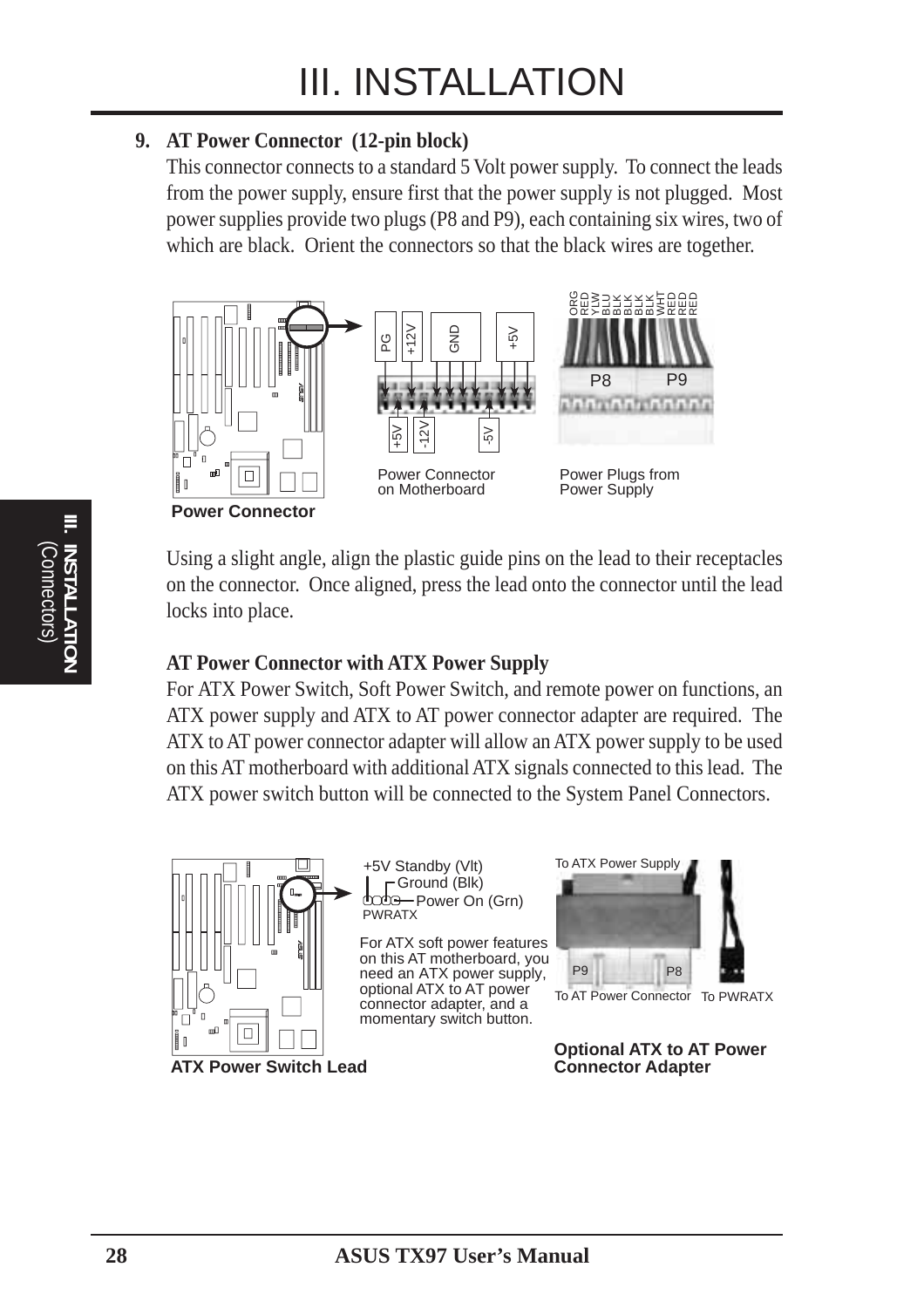#### **10. Message LED Lead (PANEL)**

This indicates whether a message has been received from a fax/modem. The LED will remain lit when there is no signal and blink when there is data transfer or waiting in the inbox).

#### **11. SMI Suspend Switch Lead (PANEL)**

This allows the user to manually place the system into a suspend mode or "Green" mode where system activity will be instantly decreased to save electricity and expand the life of certain components when the system is not in use. This 2-pin connector (see the figure below) connects to the case-mounted suspend switch. If you do not have a switch for the connector, you may use the "Turbo Switch" since it does not have a function. SMI is activated when it detects a *short to open* moment and therefore leaving it shorted will not cause any problems. May require one or two pushes depending on the position of the switch. Wake-up can be controlled by settings in the BIOS but the keyboard will always allow wakeup (the SMI lead cannot wake-up the system). If you want to use this connector, "Suspend Switch" in the **Power Management Setup** of the BIOS SOFTWARE section should be on the default setting of *Enable.*

#### **12. ATX Power Switch / Soft Power Switch (ATX Power Supply + Adapter)**

The system power can be controlled by a momentary switch connected to this lead. Pushing the button once will switch the system between ON and SLEEP. Pushing the switch while in the ON mode for more than 4 seconds will turn the system off. The system power LED shows the status of the system's power.

#### **13. Reset Switch Lead (PANEL)**

This 2-pin connector connects to the case-mounted reset switch for rebooting your computer without having to turn off your power switch This is a preferred method of rebooting in order to prolong the life of the system's power supply.

#### **14. Keyboard Lock Switch Lead & System Power LED (PANEL)**

This 5-pin connector connects to the case-mounted keyboard lock switch for locking the keyboard and also to connect the system power LED. The system power LED lights when the system is powered on and blinks in sleep mode.

#### **15. Speaker Connector (PANEL)**

This 4-pin connector connects to the case-mounted speaker.







Requires an ATX power supply, optional ATX to AT power connector adapter, and a momentary switch button.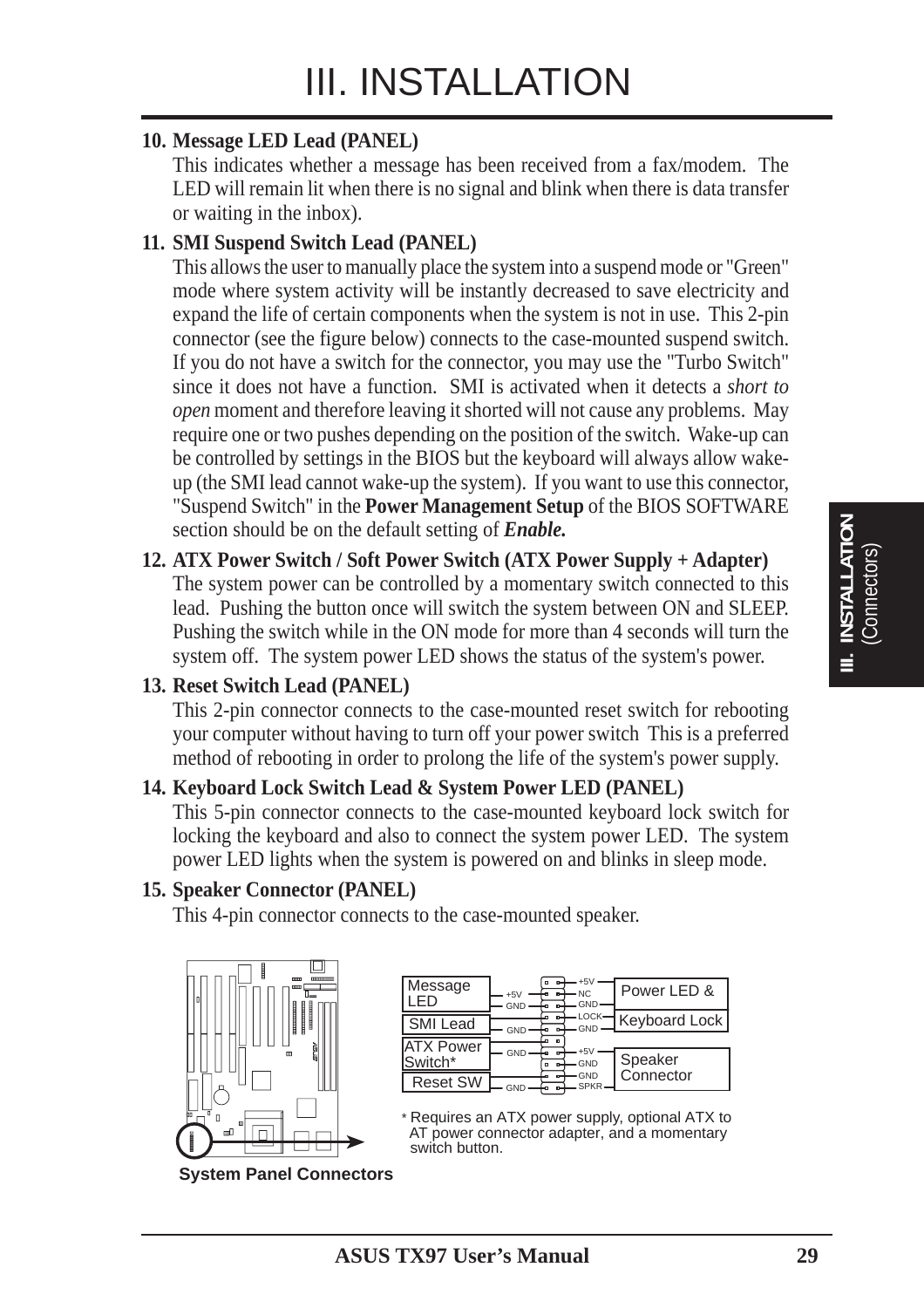#### **16. PS/2 Mouse, USB, Infrared Connector (18-pin block)**

If you are using a PS/2 mouse, USB, or Infrared devices, you must purchase an optional external connector set. The external connector set connects to the 18 pin block and mounts to an open slot on your computer's chssis. The system will direct IRQ12 to the PS/2 mouse if one is detected. If not detected, expansion cards can use IRQ12. See "PS/2 Mouse Control" in **BIOS Features Setup** and "USB Funtion" in **PnP and PCI Setup** of the BIOS SOFTWARE. See "Second Infrared" connector for details on the infrared connector.



**PS/2 Mouse, USB, IrDA Module Connector**

### **17. Second Infrared (IrDA) & Fast IR-Compliant Infrared Connector (IR)**

This is a second connector that supports the optional wireless transmitting and receiving infrared module. This module mounts to a small opening on system cases that support this feature. You must also configure the setting through "UART2 Use Infrared" in **Chipset Features Setup** to select whether UART2 is directed for use with COM2 or IrDA. Use the five pins as shown on the Back View and connect a ribbon cable from the module to the motherboard according to the pin definitions.



**Infrared Module Connector**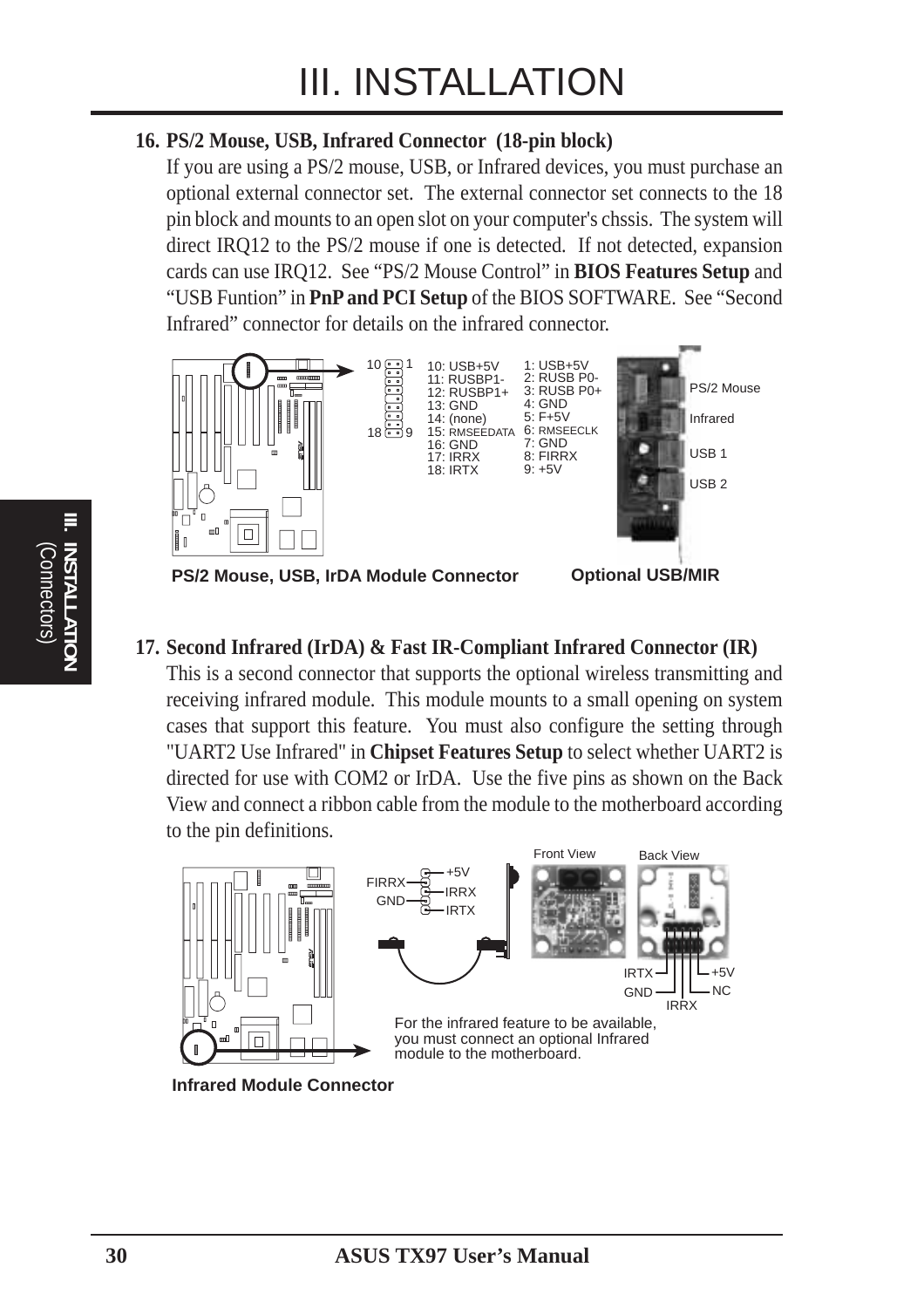### Power Connection Procedures

- 1. After all jumpers and connections are made, close the system case cover.
- 2. Be sure that all switches are off (in some systems, marked with  $\bigcirc$ ).
- 3. Connect the power supply cord into the power supply located on the back of your system case according to your system user's manual.
- 4. Connect the power cord into a power outlet that is equipped with a surge protector.
- 5. You may then turn on your devices in the following order:
	- a. Your monitor
	- b. External SCSI devices (starting with the last device on the chain)
	- c. Your system power. For ATX power supplies, you need to switch on the power supply as well as press the ATX power switch on the front of the case.
- 6. The power LED on the front panel of the system case will light. For ATX power supplies, the system LED will light when the ATX power switch is pressed. The monitor LED may light up after the system's if it complies with "green" standards or if it has a power standby feature. The system will then run power-on tests. While the tests are running, additional messages will appear on the screen. If you do not see anything within 30 seconds from the time you turn on the power, the system may have failed a power-on test. Recheck your jumper settings and connections or call your retailer for assistance.
- 7. During power-on, hold down <Delete> to enter BIOS setup. Follow the instructions in the next section, BIOS SOFTWARE.
- **\* Powering Off your computer:** You must first exit or shut down your operating system before switching off the power switch. For ATX power supplies, you can press the ATX power switch after exiting or shutting down your operating system. If you use Windows 95, click the **Start** button, click **Shut Down**, and then click **Shut down the computer?**. The system will give three quick beeps after about 30 seconds and then power off after Windows shuts down.

**NOTE:** The message "You can now safely turn off your computer" will not appear when shutting down with ATX power supplies.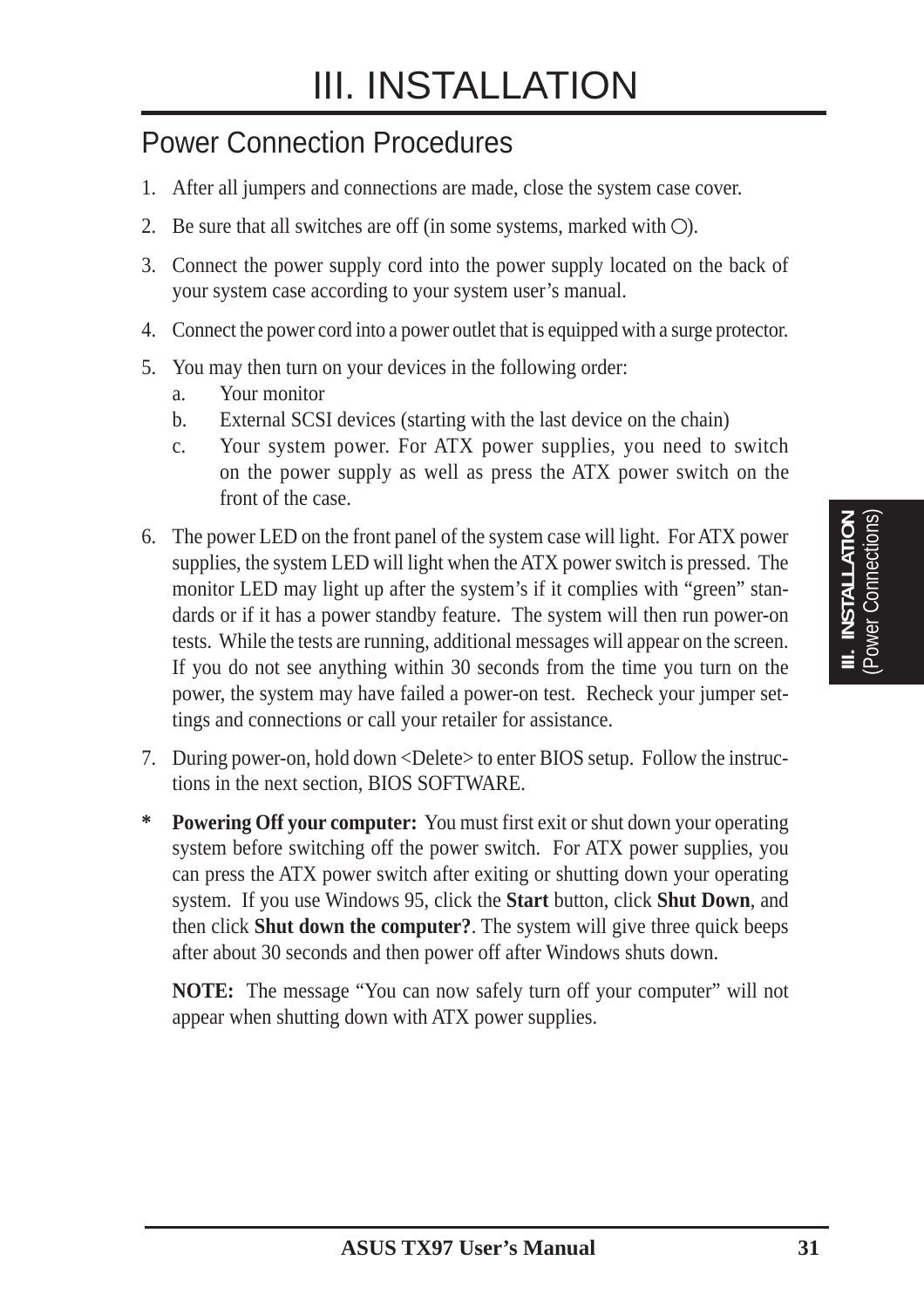# Support Software

**FILELIST.TXT -** View this file to see the files included in the support software.

**PFLASH.EXE -** This is the Flash Memory Writer utility that updates the BIOS by uploading a new BIOS file to the programmable flash ROM chip on the motherboard. To determine the BIOS version, check the last four numbers of the code displayed on the upper left-hand corner of your screen during bootup. Larger numbers represent a newer BIOS file.

**NOTE:** A binary BIOS file is no longer included with the support software. Save the motherboard's BIOS file to a floppy disk as soon as your system is operational. See "Flash Memory Writer Utility" in this section to "Save Current BIOS to File."

# Flash Memory Writer Utility

The flash memory writer utility must be run while the system is in **real mode**. In particular, the "Update BIOS Main Block From File" and "Update BIOS Including Boot Block and ESCD" options require real mode. To run this utility, boot from a system floppy disk without the AUTOEXEC.BAT and CONFIG.SYS files.

| <b>ASUSTeK PNP BIOS</b><br>FLASH MEMORY WRITER V1.5<br>Copyright (C) 1995, ASUSTeK COMPUTER Inc. |
|--------------------------------------------------------------------------------------------------|
| Flash Type -- SST 29EE010                                                                        |
| Current BIOS Revision: #401A0-xxxx                                                               |
| Choose one of the following:                                                                     |
| 1. Save Current BIOS To File                                                                     |
| 2. Update BIOS Main Block From File                                                              |
| 3. Advanced Features                                                                             |
| Enter Choice: [1]                                                                                |
| Press ESC To Exit                                                                                |

xxxx denotes the current BIOS version stored in the Flash EPROM

**IMPORTANT:** If "unknown" is displayed after **Flash Type --**, the memory chip is not programmable or is not supported with the PnP BIOS and therefore cannot be programmed by the Flash Memory Writer utility.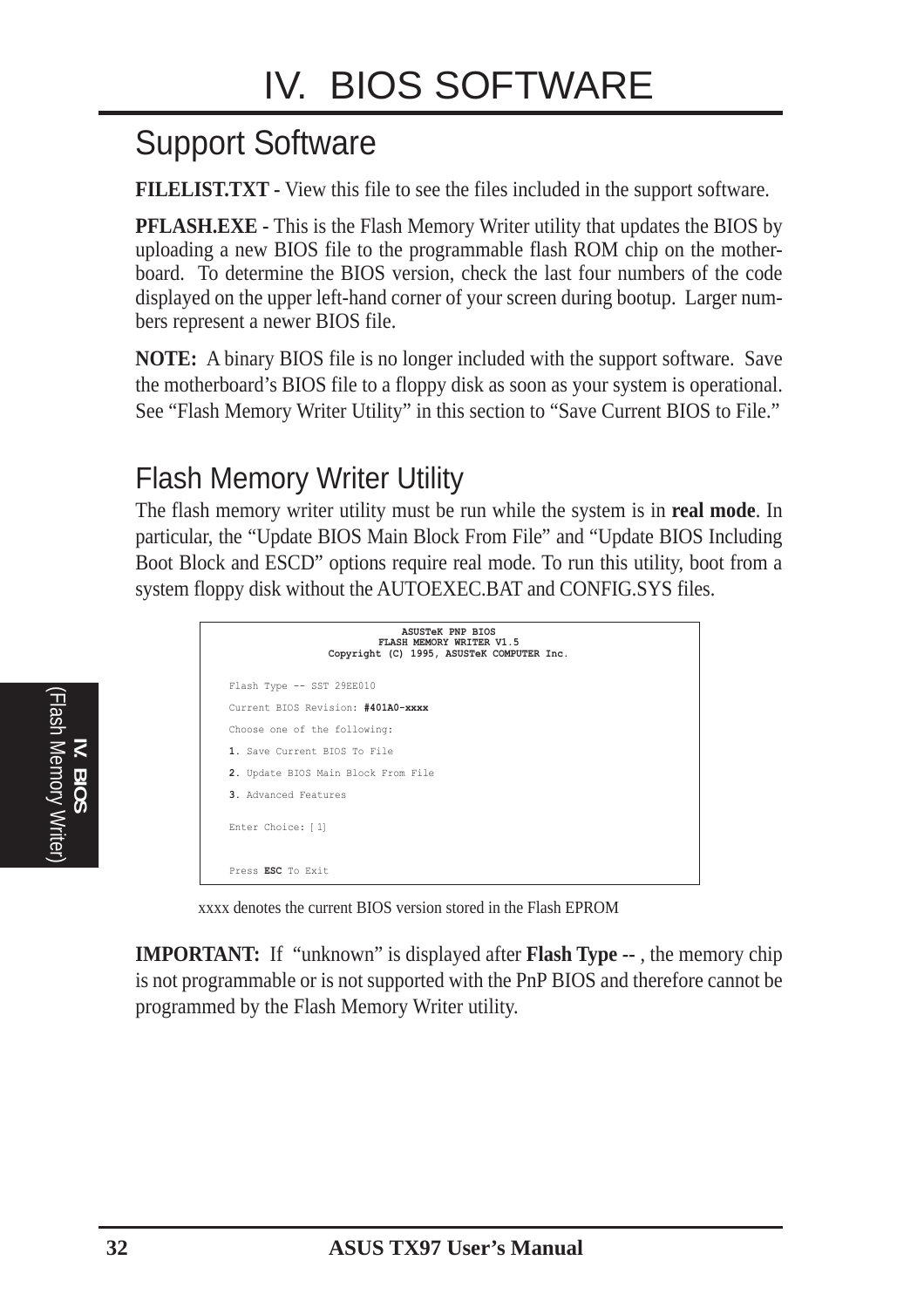#### Main Menu

#### **1. Save Current BIOS To File**

This option allows you to copy the contents of the flash memory onto a floppy disk. This gives you a backup copy of the original motherboard BIOS in case you need to reinstall it. Create a bootable DOS diskette without AUTOEXEC.BAT and CONFIG.SYS and save both PFLASH.EXE and the BIOS file(s) to it. **Note:** BIOS FEATURES SETUP Boot Sequence needs to be set to *A* first in order to boot from your disk drive A.

#### **2. Update BIOS Main Block From File**

This option updates the BIOS from a file on the disk. The file can be either a new file or a backup file created by the "Save Current BIOS To File" option. If the boot block in the file is different from the current boot block, this option will not update the main block. Instead, it will display the following messages.

> Boot Block of New BIOS is different from old one !!! Please Use 'Advanced Features' to flash whole BIOS !!!

#### **3. Advanced Features**

This option displays the Advanced Features screen for clearing the PnP configuration record and updating the motherboard BIOS.

Advanced Features Menu

| <b>Advanced Features</b>                                        |  |  |  |  |  |  |  |  |  |  |  |
|-----------------------------------------------------------------|--|--|--|--|--|--|--|--|--|--|--|
|                                                                 |  |  |  |  |  |  |  |  |  |  |  |
| Flash Type -- SST 29EE010<br>Current BIOS Revision: #401A0-xxxx |  |  |  |  |  |  |  |  |  |  |  |
| Choose one of the following:                                    |  |  |  |  |  |  |  |  |  |  |  |
| 1. Clear PNP ESCD Parameter Block                               |  |  |  |  |  |  |  |  |  |  |  |
| 2. Update BIOS Including Boot Block and ESCD                    |  |  |  |  |  |  |  |  |  |  |  |
|                                                                 |  |  |  |  |  |  |  |  |  |  |  |
| Enter Choice: [2]                                               |  |  |  |  |  |  |  |  |  |  |  |
|                                                                 |  |  |  |  |  |  |  |  |  |  |  |
| Press ESC To Exit                                               |  |  |  |  |  |  |  |  |  |  |  |

xxxx denotes the current BIOS version stored in the Flash EPROM

#### **1. Clear PNP ESCD Parameter Block**

This option erases the Plug-and-Play (PnP) configuration record.

#### **2. Update BIOS Including Boot Block and ESCD**

This option updates the boot block, the baseboard BIOS, and the PnP extended system configuration data (ESCD) parameter block from a new BIOS file.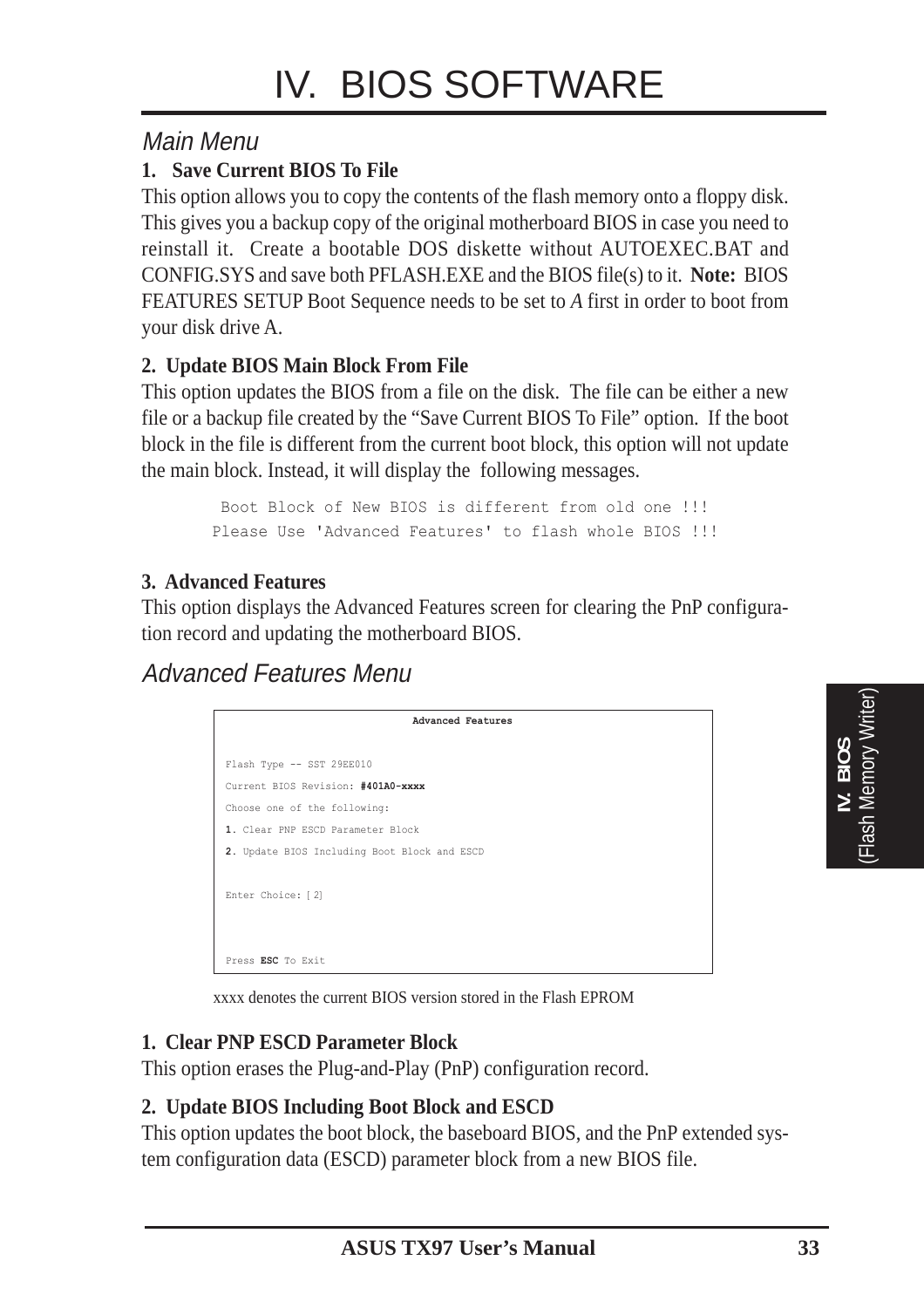# Managing & Updating your Motherboard's BIOS

#### **Upon first use of the computer system:**

- 1. Create a bootable system floppy diskette by typing [FORMAT A:/S] from the DOS prompt without creating "AUTOEXEC.BAT" and "CONFIG.SYS" files.
- 2. Copy PFLASH.EXE to your new diskette.
- 3. Run PFLASH.EXE from your new diskette and select option 1 "Save Current BIOS to File." Enter the "Current BIOS Revision:" for the file name.

#### **Updating BIOS procedures (only when necessary):**

**IMPORTANT: Flash type may be "SST" or "INTEL." If "unknown" is displayed after "Flash type --," then this ROM chip is not programmable or not supported with the PnP BIOS and therefore cannot be programmed by the Flash Memory Writer.**

- 1. Download an updated ASUS BIOS file from the internet (WWW), FTP, or a BBS (Bulletin Board Service) and save to the diskette you created above. See ASUS CONTACT INFORMATION on Page II of the User's Manual for details.
- 2. Turn off your computer and open the system cabinet to *Enable* "Boot Block Programming" jumper as shown in section III of the User's Manual.
- 3. Boot from the floppy diskette you created above.
- 4. At the "A:\" prompt, type: [PFLASH] and then the <Enter> key.
- 5. Enter 2 "Update BIOS Main Block From File" from the Main Menu or option 2 "Update BIOS Including Boot Block and ESCD" from the Advanced Features Menu if prompted by option 2 of the Main Menu.
- 6. The program displays a second screen prompting you for the name of the BIOS file. Type in the complete file name and extension of the new BIOS, and then press the <Enter> key. The utility then updates the BIOS file from disk.

**WARNING**! If you encounter problems while updating the new BIOS, DO NOT turn off your system since this might prevent your system from booting up. Just repeat the process, and if the problem still persists, update the original BIOS file you saved to disk above. If the Flash Memory Writer utility was not able to successfully update a complete BIOS file, your system may not be able to boot up. If this happens, your system will need service.

- 7. After successfully updating the new BIOS file, exit the Flash Memory Writer utility and then turn off your system. Set the jumper back to its default setting of Programming "*Disabled or Protected*."
- 8. Turn on your computer and hold down the <Delete> key to enter BIOS setup. You must select "Setup Default" to affect the new BIOS, then you may set other items from the Main Menu.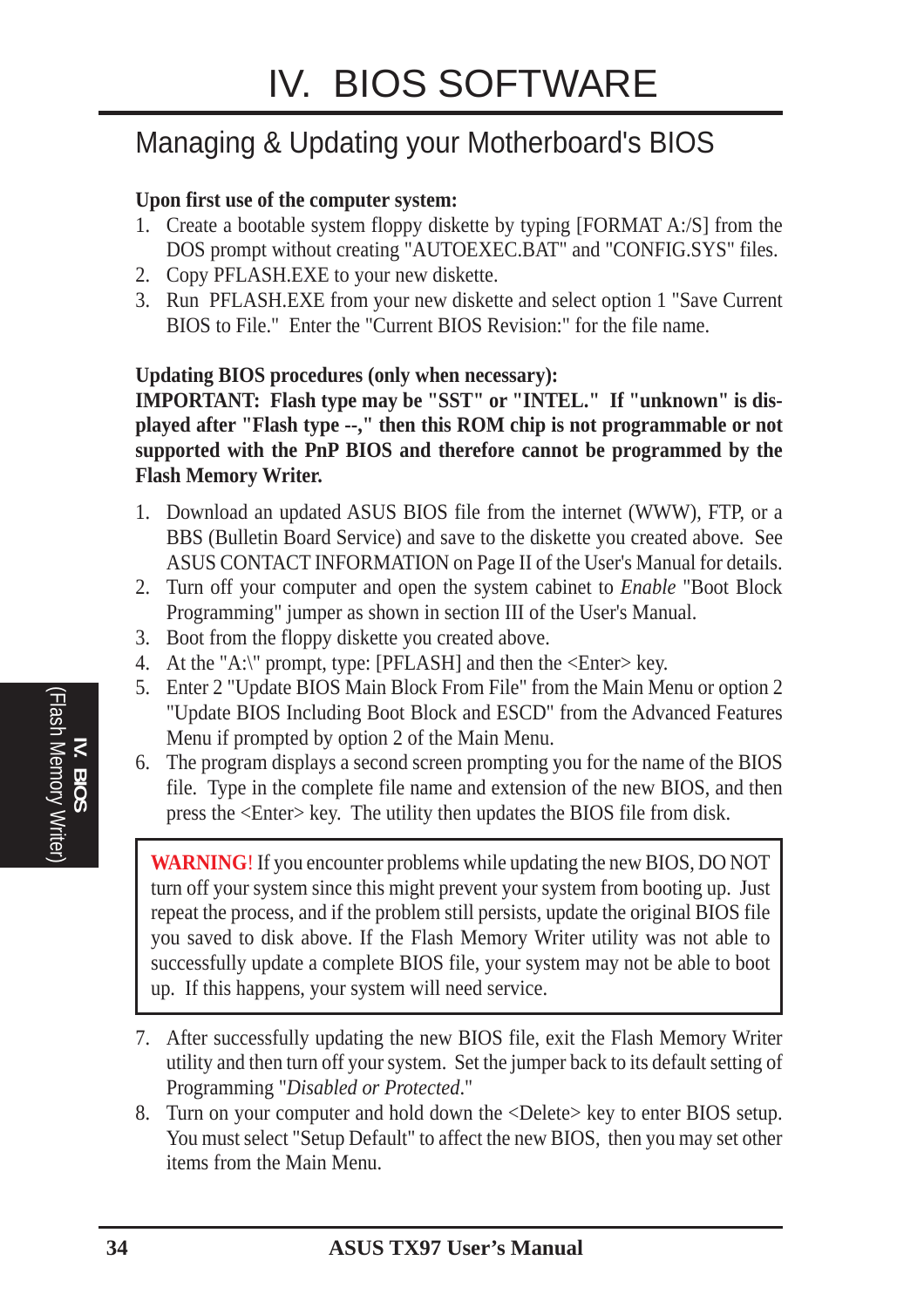# 6. BIOS Setup

The motherboard supports two programmable Flash ROM chips: 5 Volt and 12 Volt. Either of these memory chips can be updated when BIOS upgrades are released. Use the Flash Memory Writer utility to download the new BIOS file into the ROM chip as described in detail in this section.

All computer motherboards provide a Setup utility program for specifying the system configuration and settings. If your motherboard came in a computer system, the proper configuration entries may have already been made. If so, invoke the Setup utility, as described later, and take note of the configuration settings for future reference; in particular, the hard disk specifications.

If you are installing the motherboard, reconfiguring your system or you receive a Run Setup message, you will need to enter new setup information. This section describes how to configure your system using this utility.

The BIOS ROM of the system stores the Setup utility. When you turn on the computer, the system provides you with the opportunity to run this program. This appears during the Power-On Self Test (POST). Press <Delete> to call up the Setup utility. If you are a little bit late pressing the mentioned key(s), POST will continue with its test routines, thus preventing you from calling up Setup. If you still need to call Setup, reset the system by pressing  $\langle \text{Ctrl} \rangle + \langle \text{Alt} \rangle + \langle \text{Delete} \rangle$ , or by pressing the Reset button on the system case. You can also restart by turning the system off and then back on again. But do so only if the first two methods fail.

When you invoke Setup, the CMOS SETUP UTILITY main program screen will appear with the following options:

|                                                                                                                                                                                                        | <b>BIOS (&lt;<ik97>)</ik97></b><br>CHOS SETUP UTILITY<br>ANARD SOFTWARE, INC.                                     |
|--------------------------------------------------------------------------------------------------------------------------------------------------------------------------------------------------------|-------------------------------------------------------------------------------------------------------------------|
| STANDARD CHOS SETUP<br><b>810S FEATURES SETUP</b><br>CHIPSET FEATURES SETUP<br><b><i>POWER MANAGEMENT SETUP</i></b><br>PMP AND PCT SETUP<br>LOAD 810S DEFINILTS.<br>LOOD SETUP DEFIULTS<br><b>Ouit</b> | SUPERVISOR PASSNORD<br><b>USER PRSSHORD</b><br>THE HOD AUTO DETECTION<br>SAVE & EXIT SETUP<br>EXTT VITHOUT SAVING |
| 10 : Savo à Exit Setup                                                                                                                                                                                 | f   * *   Select Item<br>(Shift]F2 : Change Color                                                                 |

**IV. BIOS** (BIOS Setup)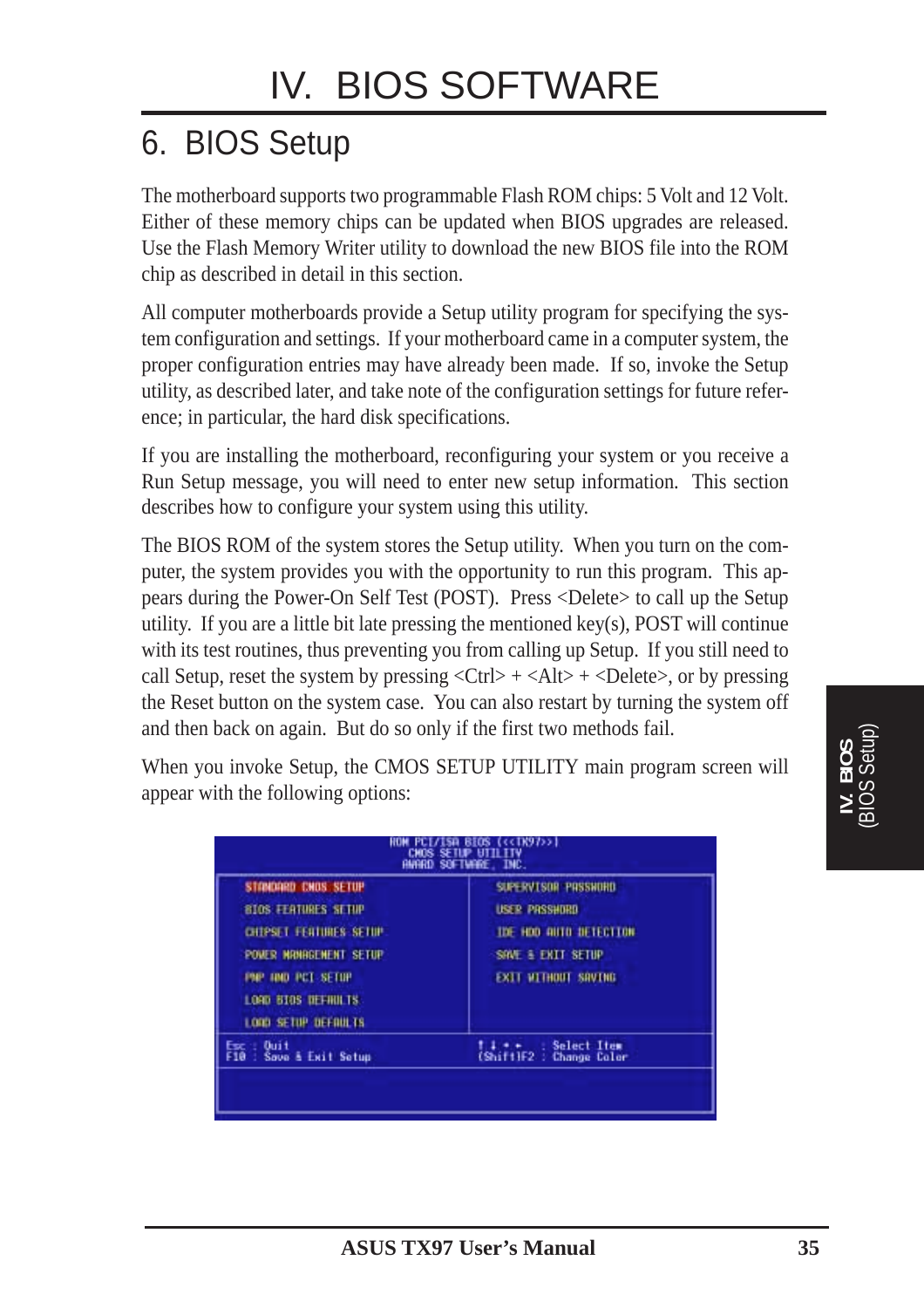### Load Defaults

The **Load BIOS Defaults** option loads the minimum settings for troubleshooting. **Load Setup Defaults**, on the other hand, is for loading optimized defaults for regular use. Choosing defaults at this level will modify all applicable settings.

A section at the bottom of the preceding screen displays the control keys for this screen. Take note of these keys and their respective uses.

# Standard CMOS Setup

**Standard CMOS Setup** allows you to record some basic system hardware configuration and set the system clock and error handling. If the motherboard is already installed in a working system, you will not need to select this option anymore. However, if the configuration stored in the CMOS memory on the board gets lost or damaged, or if you change your system hardware configuration, you will need to respecify the configuration values. The configuration values usually get lost or corrupted when the power of the onboard CMOS battery weakens.

|                                                                                                                       | STANDARD CMOS SETUP<br>AWARD SOFTWARE, INC. |      |                              |                                |                                      |                    |  |
|-----------------------------------------------------------------------------------------------------------------------|---------------------------------------------|------|------------------------------|--------------------------------|--------------------------------------|--------------------|--|
| Date (mm:dd:uu) :<br>Thu, Rug 14 1997<br>Time (hh:mm:ss)<br>$5 +$<br><b>HERD DISKS</b><br><b>TYPE</b>                 | $21 - 59$<br><b>ST/E</b>                    |      |                              | CYLS HEAD PRECOMP LANDZ SECTOR |                                      | <b>MDDE</b>        |  |
| <b>Primary Master</b><br>None<br>Primury Slave<br><b>Notar</b><br>Secondary Master<br>None<br>Secondary Slave<br>None | 888                                         | ,,,, | 0000                         | 自自自                            | 机电导机                                 |                    |  |
| Drive R : 1.44M, 3.5 in.<br>Drive B. : None<br>Floopy 3 Mode Support : Disabled                                       |                                             |      |                              | <b>Extended Memory:</b>        | <b>Base Neworu:</b><br>Other Memory: | 談<br>512K          |  |
| <b>EGA/VGA</b><br>Video<br>Halt On : 811 Errors                                                                       |                                             |      |                              |                                | Total Memory:                        | 512K               |  |
| $ESC = 0$ uit<br>Help<br>F1                                                                                           | Shift)F2                                    |      | Select Item<br>Change, Color |                                |                                      | PU/PD/+/- : Modify |  |

The preceding screen provides you with a list of options. At the bottom of this screen are the control keys. Take note of these keys and their respective uses.

User-configurable fields appear in a different color. If you need information on the selected field, press <F1>. The help menu will then appear to provide you with the information you need. The memory display at the lower right of the screen is readonly and automatically adjusts accordingly.

#### Details of Standard CMOS Setup: **Date**

To set the date, highlight the "Date" field and then press either <Page Up>/<Page Down> or  $\langle + \rangle$   $\langle - \rangle$  to set the current date. Follow the month, day and year format. Valid values for month, day and year are: **Month: (1** to **12), Day: (1** to **31), Year: (**up to **2079)**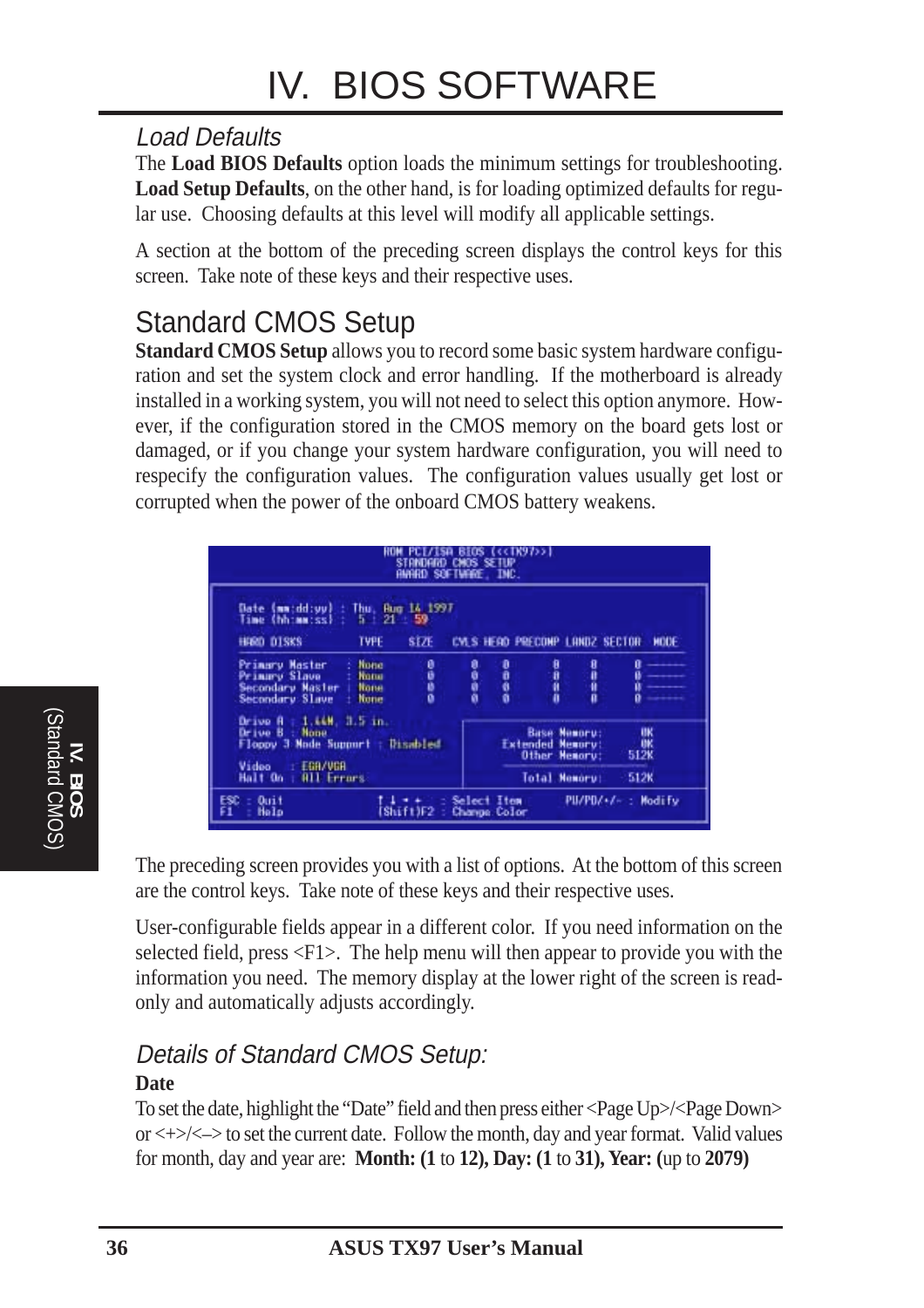#### **Time**

To set the time, highlight the "Time" field and then press either <Page Up>/<Page Down> or  $\langle + \rangle$  to set the current time. Follow the hour, minute and second format. Valid values for hour, minute and second are: **(Hour: (00 to 23), Minute: (00 to 59), Second: (00 to 59)**. If you do not want to modify the current time, press <Enter> three times to go to **Hard Disks**.

**NOTE:** You can bypass the date and time prompts by creating an AUTOEXEC.BAT file. For information on how to create this file, refer to the MS-DOS manual.

#### **Hard Disk Drives**

This field records the specifications for all non-SCSI hard disk drives installed in your system. The onboard PCI IDE connectors provide Primary and Secondary channels for connecting up to four IDE hard disks or other IDE devices. Each channel can support up to two hard disks; the first of which is the "master" and the second is the "slave".

Specifications for SCSI hard disks need not to be entered here since they operate using device drivers and are not supported by any the BIOS. If you install either the optional PCI-SC200 or PCI-SC860 SCSI controller card into the motherboard, see section VI for instructions. If you install other vendor's SCSI controller card, refer to their respective documentations on how to install the required SCSI drivers.

#### **For IDE hard disk drive setup, you can:**

- Use the *Auto* setting for detection during bootup.
- Use the IDE HDD AUTO DETECTION in the main menu to automatically enter the drive specifications.
- Enter the specifications yourself manually by using the "User" option.

The entries for specifying the hard disk type include **CYLS** (number of cylinders), **HEAD** (number of read/write heads), **PRECOMP** (write precompensation), **LANDZ** (landing zone), **SECTOR** (number of sectors) and **MODE**. The **SIZE** field automatically adjusts according to the configuration you specify. The documentation that comes with your hard disk should provide you with the information regarding the drive specifications.

The **MODE** entry is for IDE hard disks only, and can be ignored for MFM and ESDI drives. This entry provides three options: *Normal, Large, LBA*, or *Auto* (see below). Set **MODE** to the *Normal* for IDE hard disk drives smaller than 528MB; set it to *LBA* for drives over 528MB that support Logical Block Addressing (LBA) to allow larger IDE hard disks; set it to *Large* for drives over 528MB that do not support LBA. *Large* type of drive can only be used with MS-DOS and is very uncommon. Most IDE drives over 528MB support the *LBA* mode.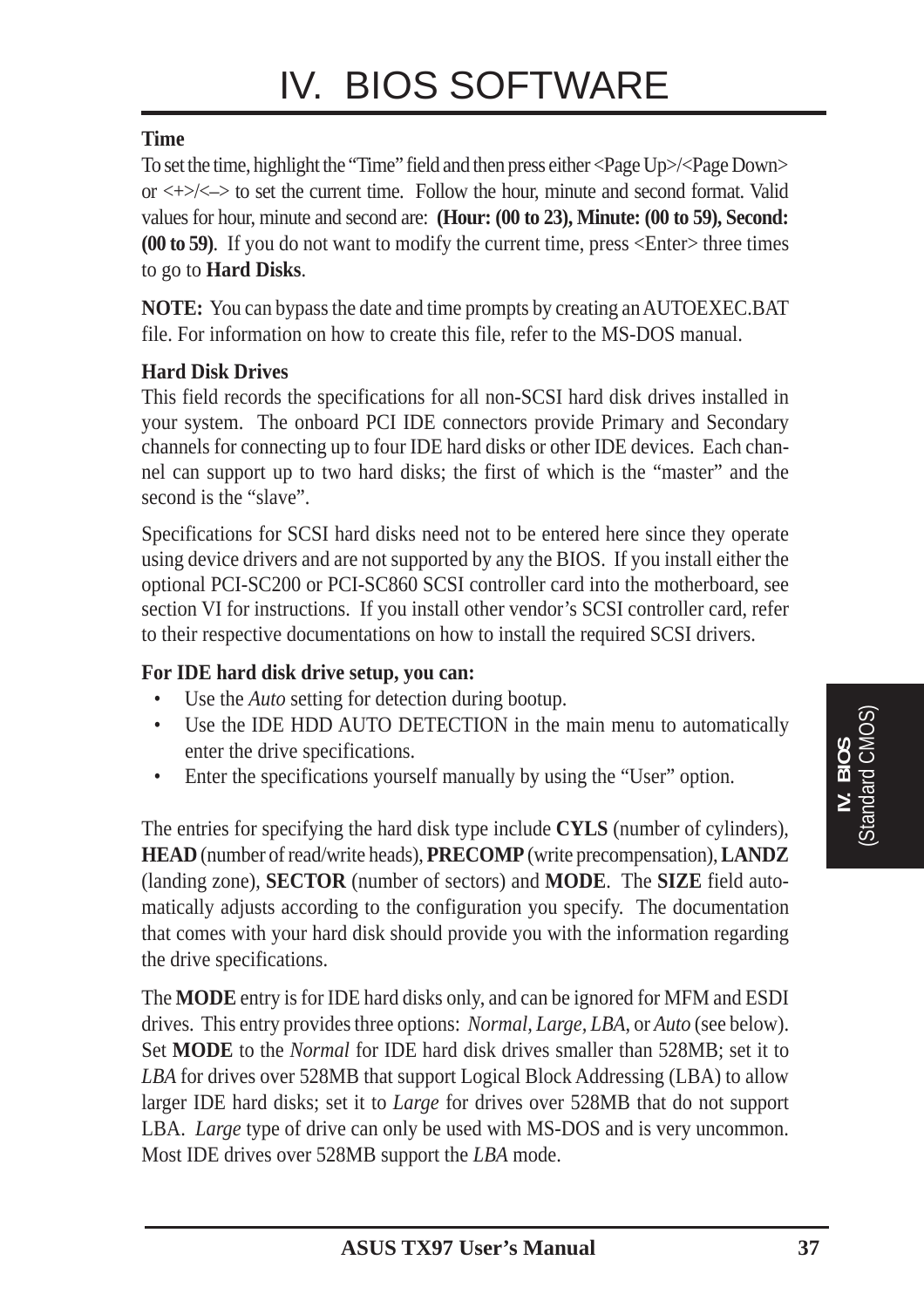# IV. BIOS SOFTWARE

#### **Auto detection of hard disks on bootup**

For each field: Primary Master, Primary Slave, Secondary Master, and Secondary Slave, you can select *Auto* under the TYPE and MODE fields. This will enable auto detection of your IDE hard disk during bootup. This will allow you to change your hard disks (with the power off) and then power on without having to reconfigure your hard disk type. If you use older hard disks that do not support this feature, then you must configure the hard disk in the standard method as described earlier by the "User" option.

**NOTE:** After the IDE hard disk drive information has been entered into BIOS, new IDE hard disk drives must be partitioned (such as with FDISK) and then formatted before data can be read from and write on. Primary IDE hard disk drives must have its partition set to *active* (also possible with FDISK).

**NOTE:** SETUP Defaults are noted in parenthesis next to each function heading.

#### **Drive A / Drive B (None)**

These fields record the types of floppy disk drives installed in your system. The available options for drives A and B are: *360KB, 5.25 in.; 1.2MB, 5.25 in.; 720KB, 3.5 in.; 1.44MB, 3.5 in.; 2.88MB, 3.5 in.; None*

To enter the configuration value for a particular drive, highlight its corresponding field and then select the drive type using the left- or right-arrow keys.

#### **Floppy 3 Mode Support (Disabled)**

This is the Japanese standard floppy drive. The standard stores 1.2MB in a 3.5inch diskette. This is normally disabled but you may choose from either: *Drive A*, *Drive B*, *Both*, and *Disabled*

#### **Video (EGA/VGA)**

Set this field to the type of video display card installed in your system. The options are *EGA/VGA*, *CGA 49*, *CGA 80*, and *Mono* (for Hercules or MDA)*.*

If you are using a VGA or any higher resolution card, choose *EGA/VGA*.

#### **Halt On (All Errors)**

This field determines which types of errors will cause the system to halt. Choose from *All Errors*; *No Errors*; *All*,*But Keyboard, All*,*But Diskette*; and *All,But Disk/Key.*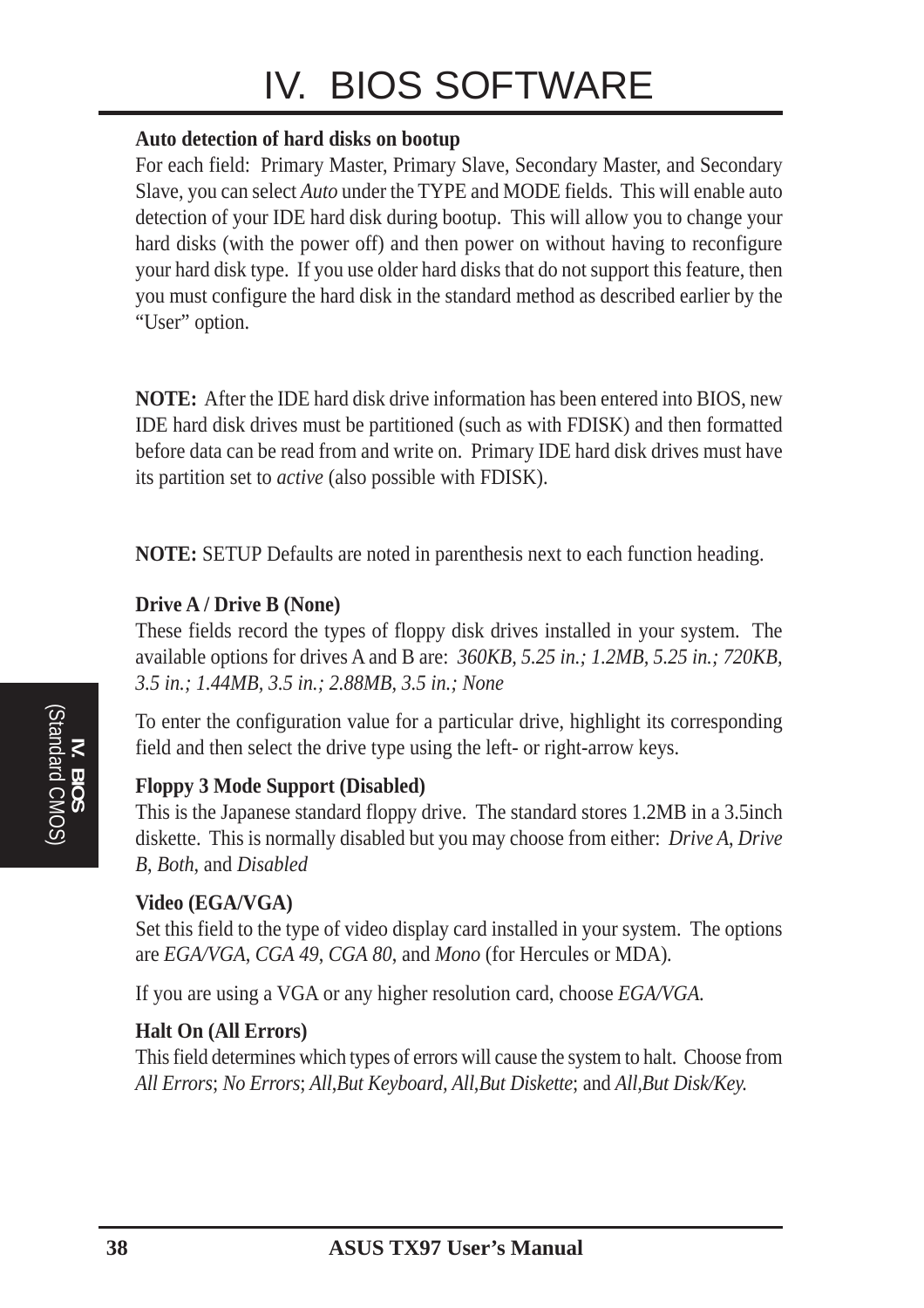### BIOS Features Setup

**BIOS Features Setup** consists of configuration entries that allow you to improve your system performance, or let you set up some system features according to your preference. Some entries are required by the motherboard's design to remain in their default settings.

| BIOS FEATURES SETUP<br>AWARD SOFTWARE, INC.                                                                                                                                                                                                                                                                                                                                                                                                                                                                            | HDM PCE/ISA BIOS (< <ik97>&gt;)</ik97>                                                                                                                                                                                                                                                                                                                                                                                                                                                                                                                                                                                                                                                                                                                           |
|------------------------------------------------------------------------------------------------------------------------------------------------------------------------------------------------------------------------------------------------------------------------------------------------------------------------------------------------------------------------------------------------------------------------------------------------------------------------------------------------------------------------|------------------------------------------------------------------------------------------------------------------------------------------------------------------------------------------------------------------------------------------------------------------------------------------------------------------------------------------------------------------------------------------------------------------------------------------------------------------------------------------------------------------------------------------------------------------------------------------------------------------------------------------------------------------------------------------------------------------------------------------------------------------|
| Disabled<br>Virus Warning<br>Enabled<br>CPU Internal Cache<br>External Cache<br>Enabled<br><b>Ouick Power On Salf Test</b><br>Enabled<br>HOO Sequence SCSI/IDE First<br>TIXE<br>C.R.<br><b>Boot Sequence</b><br>Disabled<br>Boot to Floppy Seek<br><b>Eloppy Disk Access Control</b><br><b>B/W</b><br><b>IDE HDD Block Mode Sectors</b><br>HDD MEX<br>Security Option<br>Sustem<br><b>PS/2 Mouse Function Control:</b><br>Flirto.<br><b>PCL/VGR Palette Snoop</b><br>Disabled<br>OS/2 Onboard Newory > 64N<br>Disabled | <b>RON 810S</b><br>Video<br>Shadow<br><b>Enabled</b><br>C8008<br>CBLEE<br><b>Shadow</b><br>Disabled<br>CFFFF<br>00000<br><b>Shadow</b><br>Disabled<br>۰<br><b>D3FFF</b><br>00000<br>٠<br>Disabled<br><b>Shadow</b><br>0711<br><b>DARNIE</b><br><b>Disabled</b><br>Shadow<br>-<br>08080<br><b>DBITT</b><br>Disabled<br><b>Shadow</b><br>$\sim$<br>00888<br>DEEFE<br>Disabled<br>Shadow<br><b>Boot Up MinLock Status</b><br>Un.<br><b>Tupematic Rate Setting</b><br>Disabled<br><b>Typematic Rate (Chars/Sec):</b><br>6.<br>250<br><b>Tupematic Delay (Msec)</b><br>ESC<br>Time : Select Item<br>$0$ uit<br><b>Filipe</b><br>PU/PD/+/+  <br><b>Halp</b><br>Modify<br>(ShitE)E2<br><b>Old Values</b><br>Color<br>Lond BIOS<br>Defaults<br>F7<br>Load Setup Defaults |

A section at the lower right of the screen displays the control keys you can use. Take note of these keys and their respective uses. If you need information on a particular entry, highlight it and then press  $\langle F1 \rangle$ . A pop-up help menu will appear to provide you with the information you need. <F5> loads the last set values, <F6> and <F7> loads the BIOS default values and Setup default values, respectively.

**NOTE:** SETUP Defaults are noted in parenthesis next to each function heading.

### Details of BIOS Features Setup

#### **Virus Warning (Disabled)**

This field protects the boot sector and partition table of your hard disk against accidental modifications. Any attempt to write to them will cause the system to halt and display a warning message. If this occurs, you can either allow the operation to continue or use a bootable virus-free floppy disk to reboot and investigate your system. This setting is recommended because of conflicts with new operating systems or some programs. Installation of these programs requires that you disable *Virus Warning* to prevent write errors.

#### **CPU Internal Cache (Enabled)**

Choose *Disable* to turn off the CPU's built-in level 1 cache.

#### **External Cache (Enabled)**

Choose *Disable* to turn off the CPU's external level 2 cache (Pentium Pro is built-in).

#### **Quick Power On Self Test (Enabled)**

This field speeds up the Power-On Self Test (POST) routine by skipping retesting a second, third, and forth time. Setup default setting for this field is *Enabled*. A complete test of the system is done on each test.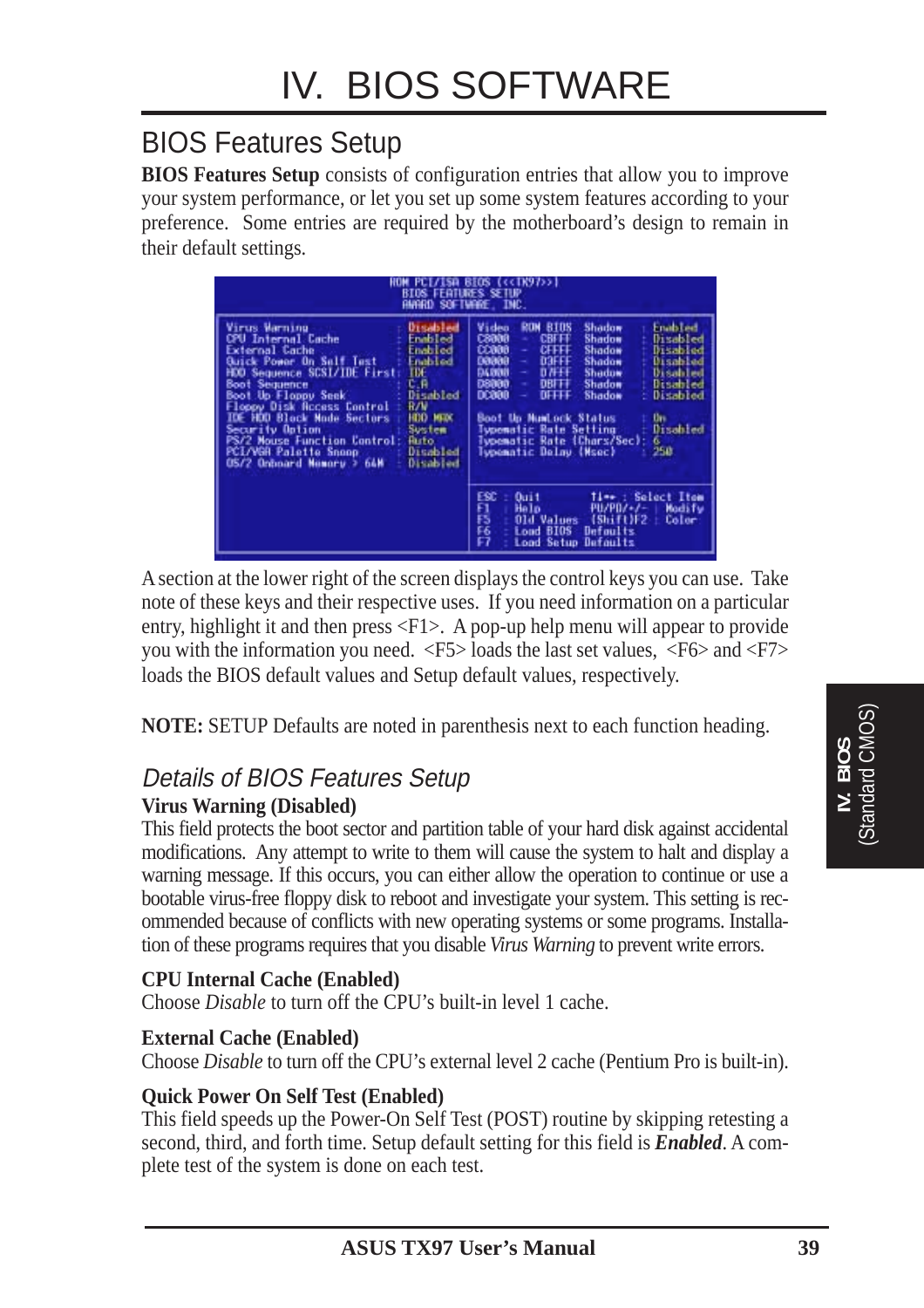# IV. BIOS SOFTWARE

#### **HDD Sequence SCSI/IDE First (IDE)**

When using both SCSI and IDE hard disk drives, IDE is always the boot disk using drive letter C (default setting of *IDE*). This new feature allows a SCSI hard disk drive to be the boot disk when set to *SCSI*. This allows multiple operating systems to be used on both IDE and SCSI drives or the primary operating system to boot using a SCSI hard disk drive.

#### **Boot Sequence (C,A)**

This field determines where the system looks first for an operating system. Options are *C,A*; *A,CDROM,C*; *CDROM,C,A*; *D,A*; *E,A*; *F,A*; *C only*; *LS/ZIP, C*; and *A,C*. The setup default setting is to check first the hard disk and then the floppy disk drive; that is, *C, A*.

#### **Boot Up Floppy Seek (Disabled)**

When enabled, the BIOS will seek drive A one time.

#### **Floppy Disk Access Control (R/W)**

This allows protection of files from the computer system to be copied to floppy disk drives by allowing the setting of *Read Only* to only allow reads from the floppy disk drive but not writes. The setup default *R/W* allows both reads and writes.

#### **IDE HDD Block Mode Sectors (HDD MAX)**

This field enhances hard disk performance by making multi-sector transfers instead of one sector per transfer. Most IDE drives, except older versions, can utilize this feature. Selections are *HDD MAX*, *Disabled*, *2*, *4*, *8*, *16*, and *32*.

#### **Security Option (System)**

This field determines when the system prompts for the password. The default setting is *System*, where the system prompts for the User Password every time you boot up. The other option is *Setup*, where the system always boots up, and prompts for the Supervisor Password only when the Setup utility is called up. You can specify a password by using the *Supervisor Password* or *User Password* option from the main screen as explained later in this section.

#### **PS/2 Mouse Function Control (Auto)**

The default of *Auto* allows the system to detect a PS/2 mouse on bootup. If detected, IRQ12 will be used for the PS/2 mouse. IRQ12 will be reserved for expansion cards if a PS/2 mouse is not detected. *Enabled* will reserve IRQ12 for the PS/2 mouse, and thus other devices will not be able to use IRQ12.

#### **PCI/VGA Palette Snoop (Disabled)**

Some display cards that are nonstandard VGA such as graphics accelerators or MPEG Video Cards may not show colors properly. The setting *Enabled* should correct this problem. Otherwise leave this on the setup default setting of *Disabled*.

#### **OS/2 Onboard Memory > 64M (Disabled)**

When using OS/2 operating systems with installed DRAM of greater than 64MB, you need to *Enable* this option otherwise leave this on the setup default of *Disabled*.

......................................................................................................................................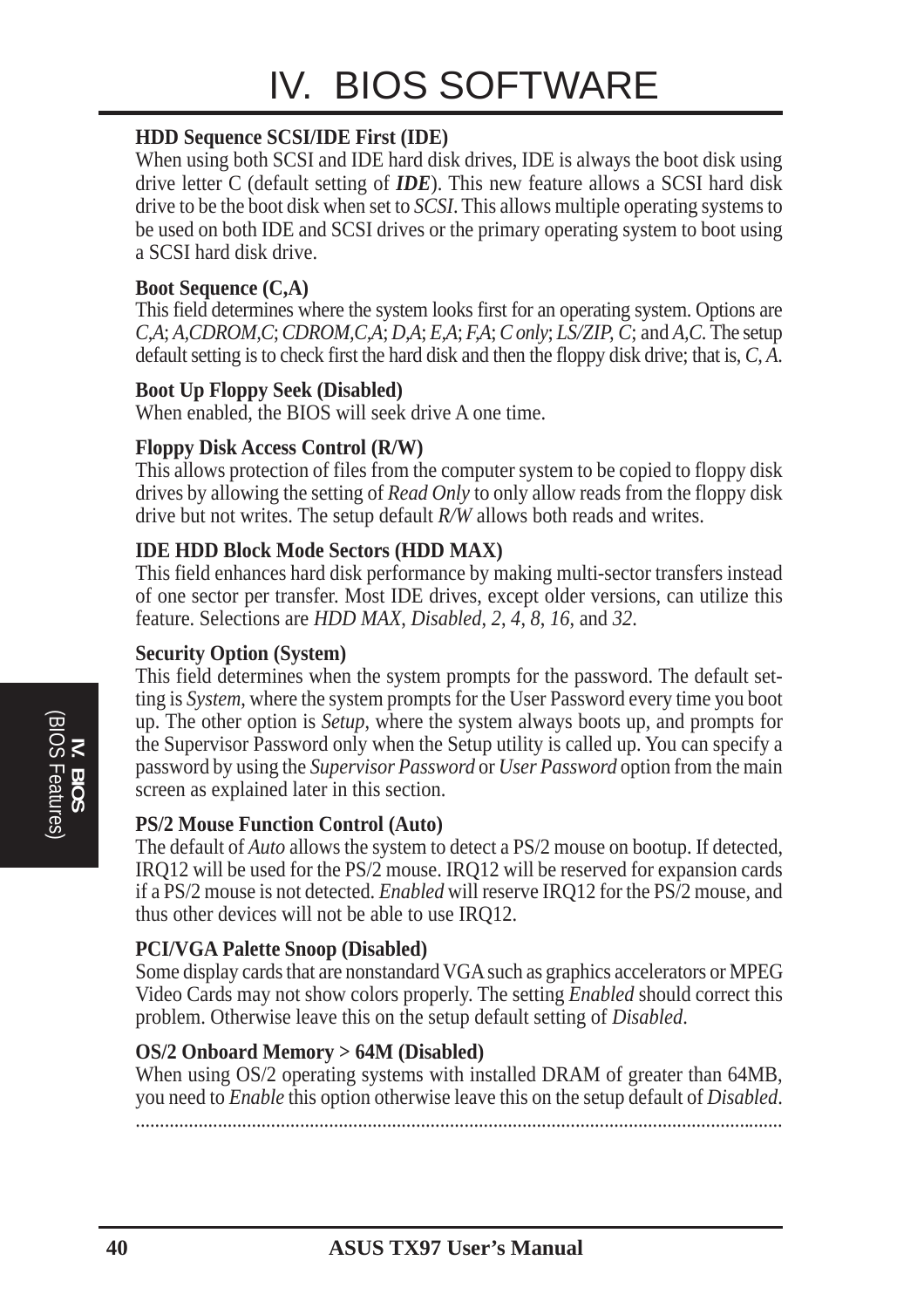# IV. BIOS SOFTWARE

#### **Video ROM BIOS Shadow (Enabled)**

This field allows you to change the video BIOS location from ROM to RAM. Relocating to RAM enhances system performance, as information access is faster than the ROM.

#### **C8000 - CBFFF Shadow** to **DC000 - DFFFF Shadow (Disabled)**

These fields are used for shadowing other expansion card ROMs. If you install other expansion cards with ROMs on them, you will need to know which addresses the ROMs use to shadow them specifically. Shadowing a ROM reduces the memory available between 640KB and 1024KB by the amount used for this purpose.

#### ......................................................................................................................................

#### **Boot Up NumLock Status (On)**

This field enables users to activate the Number Lock function upon system boot.

#### **Typematic Rate Setting (Disabled)**

When enabled, you can set the two typematic controls listed next. Setup default setting is *Disabled*.

#### **Typematic Rate (Chars/Sec) (6)**

This field controls the speed at which the system registers repeated keystrokes. Options range from 6 to 30 characters per second. Setup default setting is *6;* other settings are *8, 10, 12, 15, 20, 24,* and *30*.

#### **Typematic Delay (Msec) (250)**

This field sets the time interval for displaying the first and second characters. Four delay rate options are available: 250, 500, 750, and 1000.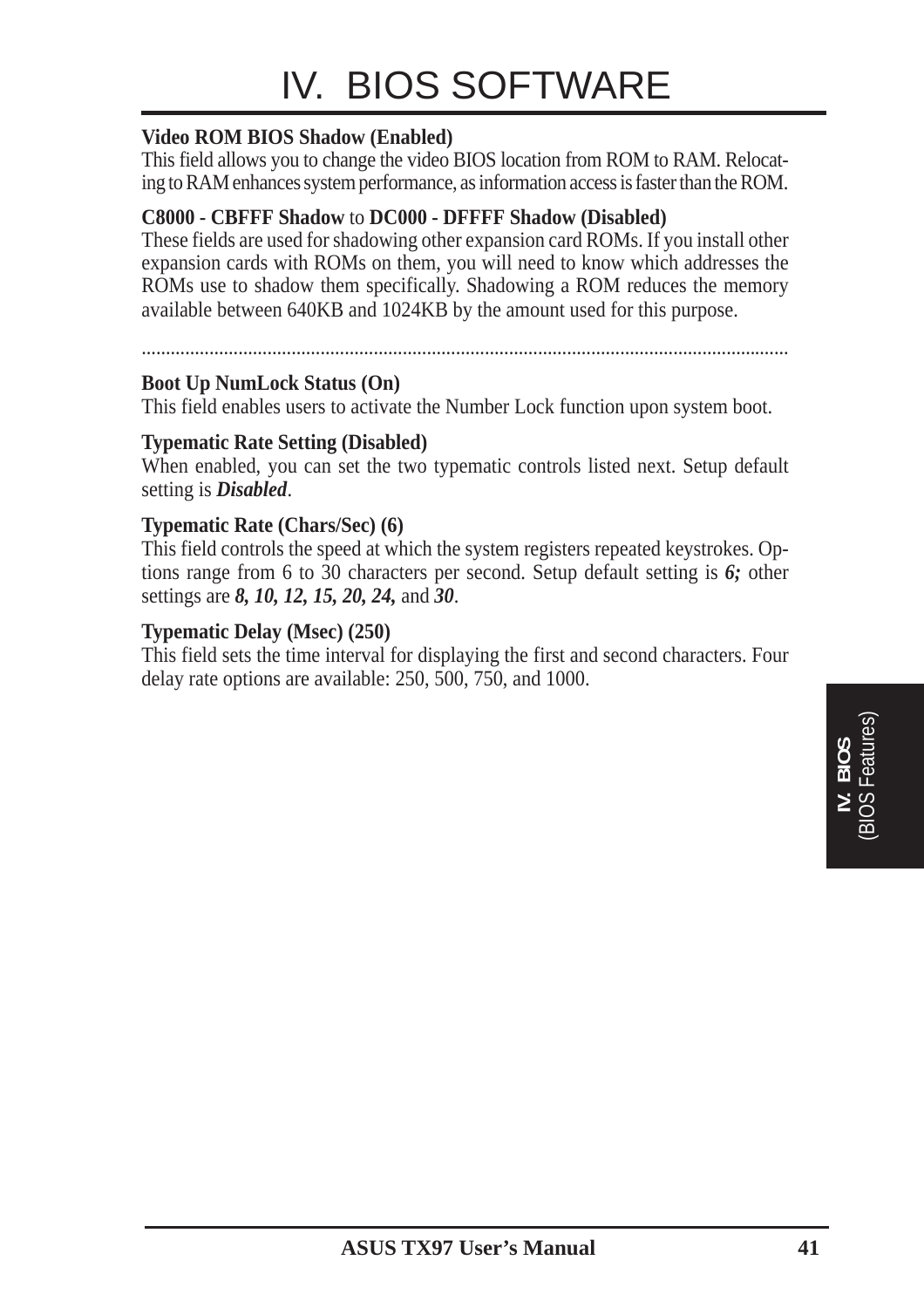### Chipset Features Setup

This "Chipset Features Setup" option controls the configuration of the board's chipset. Control keys for this screen are the same as in the **BIOS Features Setup** screen.

| PCL/ISB BIOS (< <tk97>&gt;)<br/>HUM<br/>CHIPSET FEATURES SETUP<br/>AWARD SOFTWARE INC.</tk97>                                                                                                                                                                                                                                                                                            |                                                                                                                                                                      |                                                                                                                                                                                                                                                                                                                                                                                                                                                                                                                                                                                                                  |  |  |  |  |  |  |  |  |
|------------------------------------------------------------------------------------------------------------------------------------------------------------------------------------------------------------------------------------------------------------------------------------------------------------------------------------------------------------------------------------------|----------------------------------------------------------------------------------------------------------------------------------------------------------------------|------------------------------------------------------------------------------------------------------------------------------------------------------------------------------------------------------------------------------------------------------------------------------------------------------------------------------------------------------------------------------------------------------------------------------------------------------------------------------------------------------------------------------------------------------------------------------------------------------------------|--|--|--|--|--|--|--|--|
| <b>Rulo Configuration</b><br>DRAM Read Burst Timing<br><b>DRAM Write Burst Timing</b><br>DRIM R/W Leadoff Timing<br>DOOM RASH Precharge Time<br>Refresh RASM Assertion<br>Fast EDD Lead Off<br>Speculative Leadoff<br>SORIA RASH Timina<br>SDRAM CASH Latency<br>SDRAM Speculative Head<br>Passive Release<br>Delawed Transaction<br>16 bit I/O Necovery Time<br>8-bit I/O Recovery Time | <b>68ns DRIM</b><br>udda -<br>w333.<br>181/61<br>흵<br>51<br>Disabled<br>Enabled<br>31751781<br>Uisabled<br>Enabled<br>Disabled<br><b>L BUSCLK</b><br><b>T BUSCLK</b> | <b>Onboard FDC Controller</b><br>Enabled<br>Onboard FDC Swap R B B<br>No. Seriep<br><b>Onboard Serial Port 1</b><br><b>JFBH/TRO4</b><br>Onboard Serial Part 2<br><b>JFBN/TRUC</b><br><b>STRAIT DROT</b><br><b>Onboard Parallel Part</b><br>FOP -EPP<br>Parallel Port Mode<br>я<br>ECP DMR Select<br>UNRT2 Use Infrared<br><b>Uisabled</b><br><b>Orboard PCI IDE Enable</b><br>Ho th<br>IDE Ultra DNA Node<br><b>Ruto</b><br>IDE0 Master PIO/DMA Mode<br><b>Huto</b><br>IDEB Slave PIO/DNA Mode<br><b>Huto</b><br><b>TDE1 Master PIO/OMR Mode</b><br><b>Huto</b><br><b>TOET Slave PIG/ONR Mode</b><br><b>Buto</b> |  |  |  |  |  |  |  |  |
| Video BIOS Cacheable<br>Memory Hole At Address                                                                                                                                                                                                                                                                                                                                           | Enabled<br><b>None</b>                                                                                                                                               | ESC-<br>$0$ uit<br>Time : Select Item<br>Fl<br>Help<br>PU/PD/+/+  <br>Modify<br>F5<br>01d Values (Shift)F2 :<br>Color<br>56<br>Loud BIOS<br>Defaults<br>F7<br>Load Setup Defaults                                                                                                                                                                                                                                                                                                                                                                                                                                |  |  |  |  |  |  |  |  |

**NOTE:** SETUP Defaults are noted in parenthesis next to each function heading.

#### Details of Chipset Features Setup **Auto Configuration (60ns DRAM)**

The default setting of *60ns DRAM* sets the optimal timings for items 2 through 9 for 60ns DRAM modules. If you are using 70ns DRAM modules, you must change this item to *70ns DRAM*. See section III for DRAM installation information.

#### **SDRAM CAS# Latency (3T)**

If you use ASUS SDRAM DIMM modules, you can set this to *2T* for better performance, otherwise leave on default or check with your vendor for DIMM specs.

#### **SDRAM Speculative Read (Disabled)**

If *Enabled*, the CPU will issue predict commands to access the DRAM, if a miss occurs, the CPU will cancel this command. Some operating systems under certain situations have a problem utilizing this feature so it is normally *Disabled*.

#### **Passive Release (Enabled)**

This is a mechanism that allows concurrency of ISA/EISA cycles and CPU-to-PCI cycles. When this feature is enabled, the TXC will be possible to re-arbitrate PCI bus and allow the CPU to access PCI even when the PCEB has been granted the bus.

#### **Delayed Transaction (Disabled)**

If *Enabled*, this frees the PCI Bus during CPU accessing of 8-bit ISA cards which normally consume about 50-60 PCI Clocks without PCI delayed transaction. If PCI Bus Masters cannot use the PCI Bus, leave this on the default setting of *Disabled* for some ISA cards that are not PCI 2.1 compliant.

#### **16-bit I/O Recovery Time (1 BUSCLK)**

Timing for 16-bit ISA cards.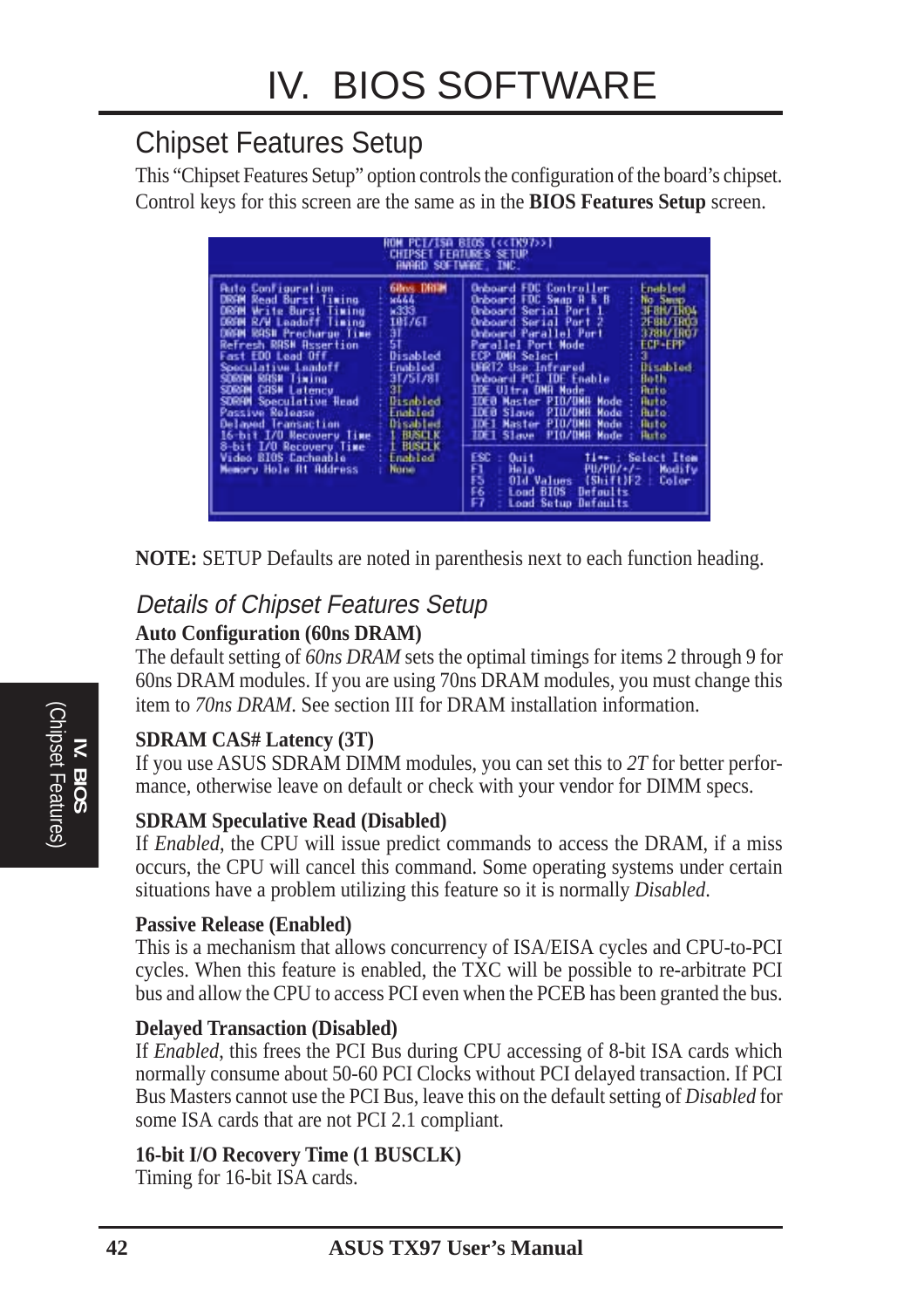#### **8-bit I/O Recovery Time (1 BUSCLK)**

Timing for 8-bit ISA cards.

#### **Video BIOS Cacheable (Enabled)**

Allows the Video BIOS to be cached to allow faster execution. Leave on default setting of *Enabled* for better performance, otherwise *Disabled*.

#### **Memory Hole At Address (None)**

This features reserves either *14MB-16MB* or *15MB-16MB* memory address space to ISA expansion cards that specifically require this setting. Memory from 14MB and up or 15MB and up will be unavailable to the system because expansion cards can only access memory up to 16MB.

....................................................................................................................................

#### **Onboard FDC Controller (Enabled)**

When enabled, this field allows you to connect your floppy disk drives to the onboard floppy drive connector instead of a separate controller card. If you want to use a different controller card to connect the floppy drives, set this field to *Disabled*.

#### **Onboard FDC Swap A & B (No Swap)**

This field allows you to reverse the hardware drive letter assignments of your floppy disk drives. Two options are available: *Swap AB* and *No Swap* (default). If you want to switch drive letter assignments, set this field to *Swap AB*, and the swap will be controlled by the onboard chipset.

#### **Onboard Serial Port 1 (3F8H/IRQ4)**

Settings are *3F8H/IRQ4*, *2F8H/IRQ3, 3E8H/IRQ4, 2E8H/IRQ10,* and *Disabled* for the onboard serial connector.

#### **Onboard Serial Port 2 (2F8H/IRQ3)**

Settings are *3F8H/IRQ4, 2F8H/IRQ3*, *3E8H/IRQ4, 2E8H/IRQ10,* and *Disabled* for the onboard serial connector.

#### **Onboard Parallel Port (378H/IRQ7)**

This field sets the address of the onboard parallel port connector. You can select either *3BCH / IRQ 7*, *378H / IRQ 7*, *278H / IRQ 5*, or *Disabled.* If you install an I/O card with a parallel port, ensure that there is no conflict in the address assignments. The PC can support up to three parallel ports as long as there are no conflicts for each port.

#### **Parallel Port Mode (ECP+EPP)**

This field allows you to set the operation mode of the parallel port. The setting *Normal*, allows normal-speed operation but in one direction only; *EPP* allows bidirectional parallel port operation at maximum speed; *ECP* allows the parallel port to operate in bidirectional mode and at a speed faster than the maximum data transfer rate; *ECP+EPP* allows normal speed operation in a two-way mode.

#### **ECP DMA Select (3)**

This selection is available only if you select *ECP* or *ECP+EPP* in the **Parallel Port Mode**. Select either DMA Channel *1, 3*, or *Disabled*.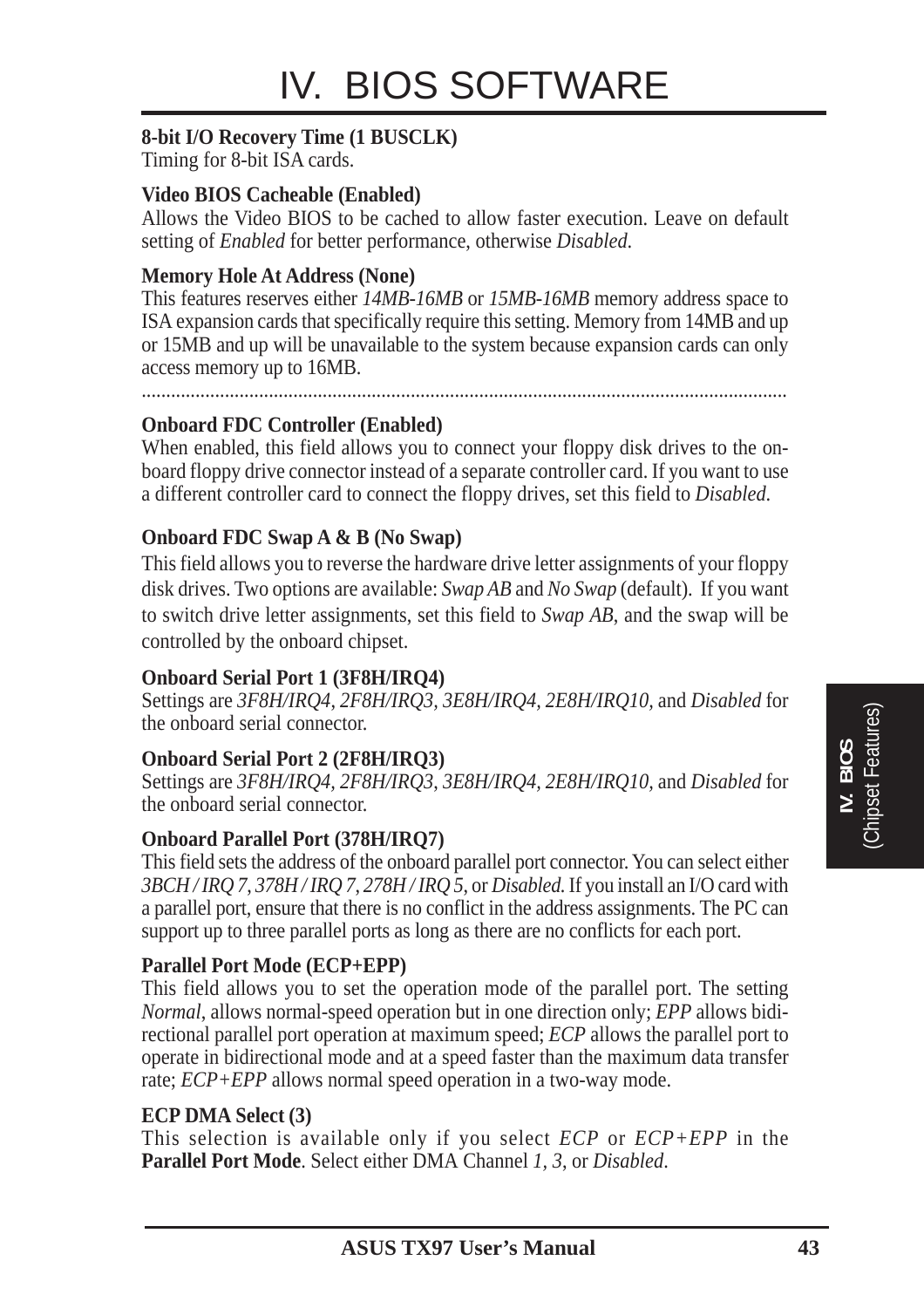#### **UART2 Use Infrared (Disabled)**

When enabled, this field activates the onboard infrared feature and sets the second serial UART to support the infrared module connector on the motherboard. If your system already has a second serial port connected to the onboard COM2 connector, it will no longer work if you enable the infrared feature. By default, this field is set to *Disabled*, which leaves the second serial port UART to support the COM2 serial port connector.

#### **Onboard PCI IDE Enable (Both)**

You can select to enable the *Primary* IDE channel, *Secondary* IDE channel, *Both*, or *Disable* both channels (for systems with only SCSI drives).

#### **IDE Ultra DMA Mode (Auto)**

This sets the IDE UltraDMA to be active when using UltraDMA-capable IDE devices. The BIOS will automatically adjust or disable this setting for slower IDE devices so that Auto or high settings will not cause problems for older IDE devices. Choose *Disable* if you do not want this feature for all devices.

#### **IDE 0 Master/Slave PIO/DMA Mode, IDE 1 Master/Slave PIO/DMA Mode (Auto)**

Each channel (0 and 1) has both a master and a slave making four IDE devices possible. Because each IDE device may have a different Mode timing (*0, 1, 2, 3, 4*), it is necessary for these to be independent. PIO and DMA timings can be independently set. The default setting of *Auto* will allow autodetection to ensure optimal performance.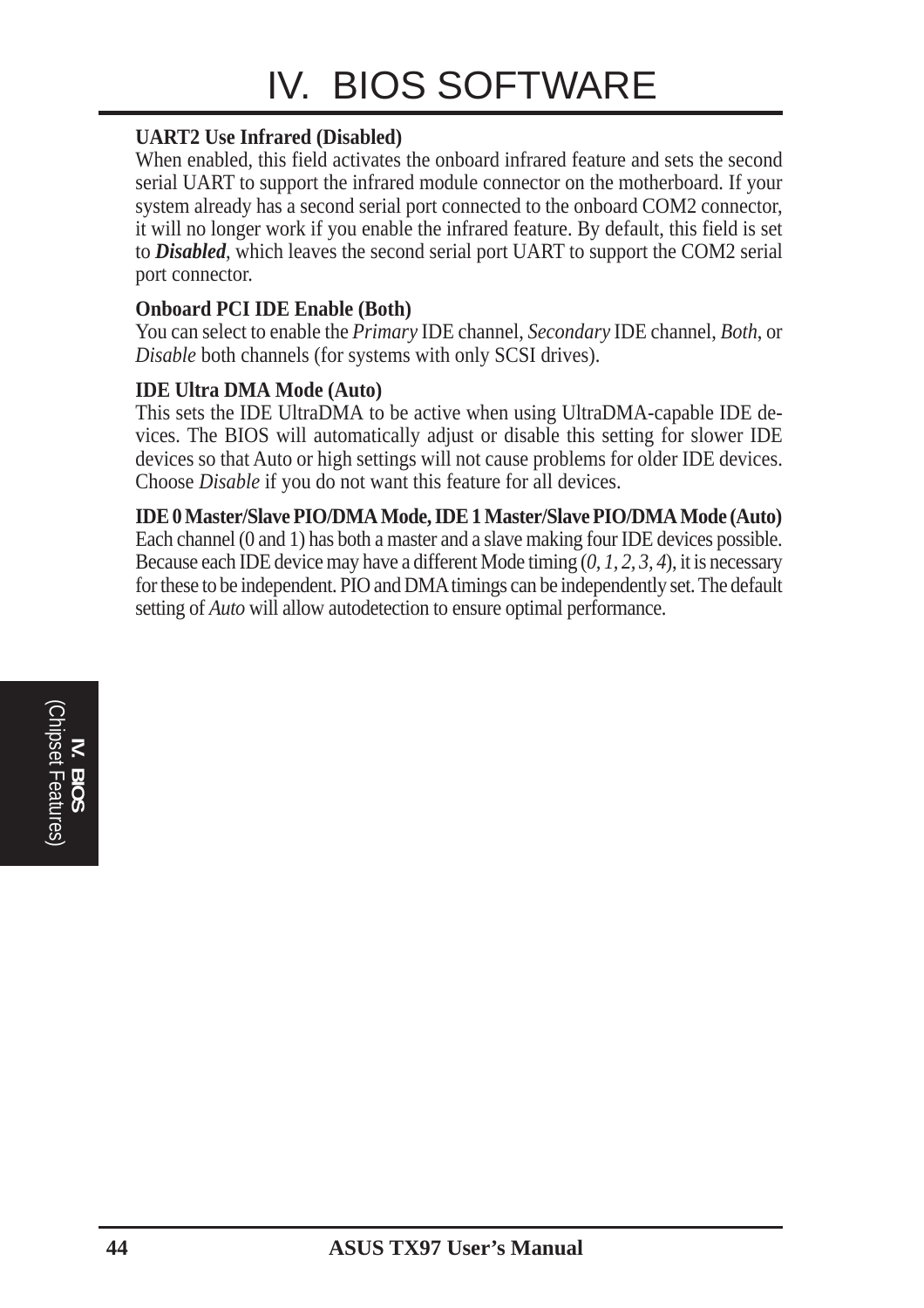### Power Management Setup

This "Power Management Setup" option allows you to reduce power consumption. This feature turns off the video display and shuts down the hard disk after a period of inactivity.

| HUM PCL/15A B10S (< <ik97>&gt;1<br/>PONER HANAGENENT SETUP<br/>AWARD SOFTWARE INC.</ik97>                                                                                                                                                                                                                                                                                                                                                                                  |                                                                                                                                                                                                                                                                                                                                                                                                                                                                                                                                                                                                                       |  |  |  |  |  |  |  |  |  |
|----------------------------------------------------------------------------------------------------------------------------------------------------------------------------------------------------------------------------------------------------------------------------------------------------------------------------------------------------------------------------------------------------------------------------------------------------------------------------|-----------------------------------------------------------------------------------------------------------------------------------------------------------------------------------------------------------------------------------------------------------------------------------------------------------------------------------------------------------------------------------------------------------------------------------------------------------------------------------------------------------------------------------------------------------------------------------------------------------------------|--|--|--|--|--|--|--|--|--|
| <b>Power Nanagement</b><br>User Define<br>Susp. Sthe DFF<br>Video Off Dation<br>Video Off Nethod<br><b>OPMS OFF</b><br>** PM Timers **<br>HDD Power Down<br><b>Tisable</b><br><b>Boze Mode</b><br>: Disable<br>Standby Node<br>: Disable<br>Suspend Node<br>Disable<br>es Power Up Control<br><br><b>FWR Button &lt; &amp; Secs</b><br>Seft Off<br><b>PWR tip the Modes fict</b><br>Enabled:<br>AC FWR Loss Restart<br>t Disabled<br><b>Butomatic Power Up</b><br>Disabled | ** Ean Monitor<br>$\blacksquare$<br>Chassis Fan Speed : 3300HPM<br>CPU Fan Speed - 3880HPK<br>Power Fan Speed - 1 Janore<br>-- Ihermal Monitor --<br>CPU Temperature : 500/112F<br>: 250/77<br><b>HB Temperature</b><br>** Voltage Monitor **<br><b>VCCRE Voltage</b><br>3.3V<br>$\frac{3.30}{5.00}$<br>-3.3V Voltage<br>-SV Voltage<br>$-129$<br>12.89<br>Voltage<br>$-129$<br>$-12.09$<br>Voltage<br>-57<br>$-5.09$<br>Voltage<br>ESC<br>Duit a<br>Time : Select Item<br>昆<br>Halp a<br>PU/PD/+/+  <br><b>Modify</b><br>01d Values (Shift)F2 +<br>Color<br>56<br>Lond BIOS<br>Defaults<br>F7<br>Load Setup Defaults |  |  |  |  |  |  |  |  |  |

**NOTE:** SETUP Defaults are noted in parenthesis next to each function heading.

### Details of Power Management Setup

#### **Power Management (User Define)**

This field acts as the master control for the power management modes. *User Define* allows you to set power saving options according to your preference; *Disable* disables the power saving features; *Min Saving* puts the system into power saving mode after 40 min of system inactivity; *Max Saving* puts the system into power saving mode after 30 sec of system inactivity.

**IMPORTANT: Advanced Power Management (APM) should be installed to keep the system time updated when the computer enters suspend mode activated by the BIOS Power Management. For DOS environments, you need to add DEVICE=C:\DOS\POWER.EXE in you CONFIG.SYS. For Windows 3.x and Windows 95, you need to install Windows with the APM feature. A battery and power cord icon labeled "Power" will appear in the "Control Panel." Choose "Advanced" in the Power Management Field.**

#### **Video Off Option (Susp,Stby -> Off )**

This field determines when to activate the video off feature for monitor power management. The settings are *Susp,Stby -> Off* (default); *All Modes -> Off*; *Always On*; and *Suspend -> Off.*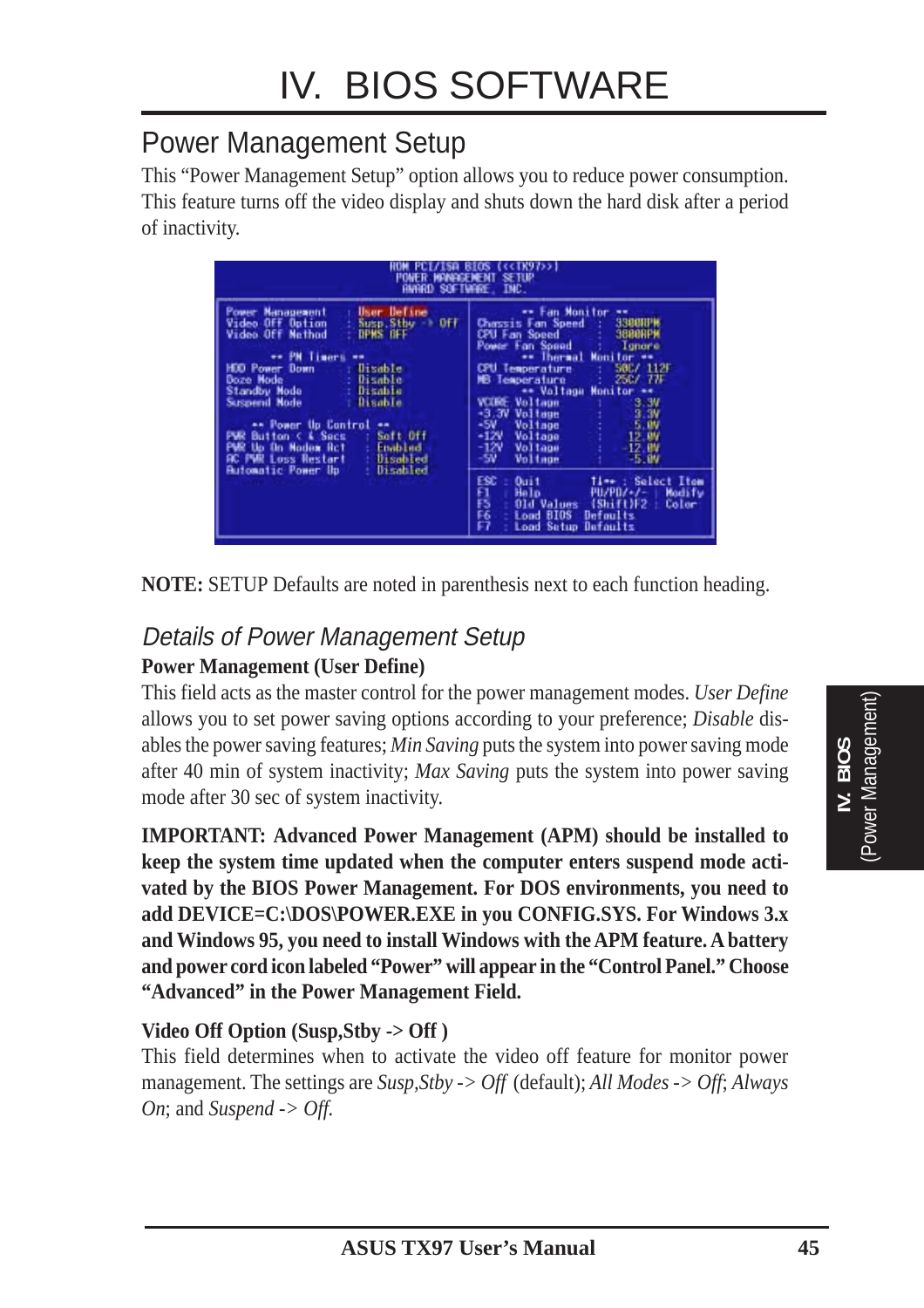# IV. BIOS SOFTWARE

#### **Video Off Method (DPMS OFF)**

This field defines the video off features. These options are available: *DPMS OFF*, *DPMS Reduce ON*, *Blank Screen*, *V/H SYNC+Blank*, *DPMS Standby*, and *DPMS Suspend*. The DPMS (Display Power Management System) features allow the BIOS to control the video display card if it supports the DPMS feature. *Blank Screen* only blanks the screen (or monitors without power management or "green" features). If set up in your system, your screen saver will not display with *Blank Screen* selected). *V/H SYNC+Blank* blanks the screen and turns off vertical and horizontal scanning.

......................................................................................................................................

#### *PM Timers*

This section controls the time-out settings for the Power Management scheme. The fields included in this section are **HDD Power Down**, which places the hard disk into its lowest power consumption mode, and the **Doze**, **Standby** and **Suspend** system inactivation modes.

The system automatically "wakes up" from any power saving mode when there is system activity, such as when a key is pressed from the keyboard, or when there is activity detected from the enabled IRQ channels.

#### **HDD Power Down (Disable)**

This field shuts down any IDE hard disk drives in the system after a period of inactivity. This time period is user-configurable to *1-15 Mins* or *Disable*. This feature does not affect SCSI hard disks.

#### **Doze Mode, Standby Mode, Suspend Mode (Disable)**

These fields set the period of time after which each of these modes activate: *30 Sec*, *1 Min*, *2 Min*, *4 Min*, *8 Min*, *20 Min*, *30 Min*, *40 Min*, *1 Hour*, and *Disable*.

.......................................................................................................................................

#### *Power Up Control*

This section determines the ways the system can be controlled when it is started or restarted, when modem activity is detected, or when power to the computer is interrupted and reapplied. The Soft-Off mode refers to powering off the system through a momentary button switch (ATX switch) or through the software as opposed to disconnecting the AC power by way of a rocker switch or other means.

#### **PWR Button < 4 Secs (Soft Off)**

When set to *Soft Off*, the ATX switch can be used as a normal system power-off button when pressed for less than 4 seconds. *Suspend* allows the button to have a dual function where pressing less than 4 seconds will place the system in sleep mode. *No Function* disables the ATX switch function when the button is pressed under 4 seconds. Regardless of the setting, holding the ATX switch for more than 4 seconds will power off the system.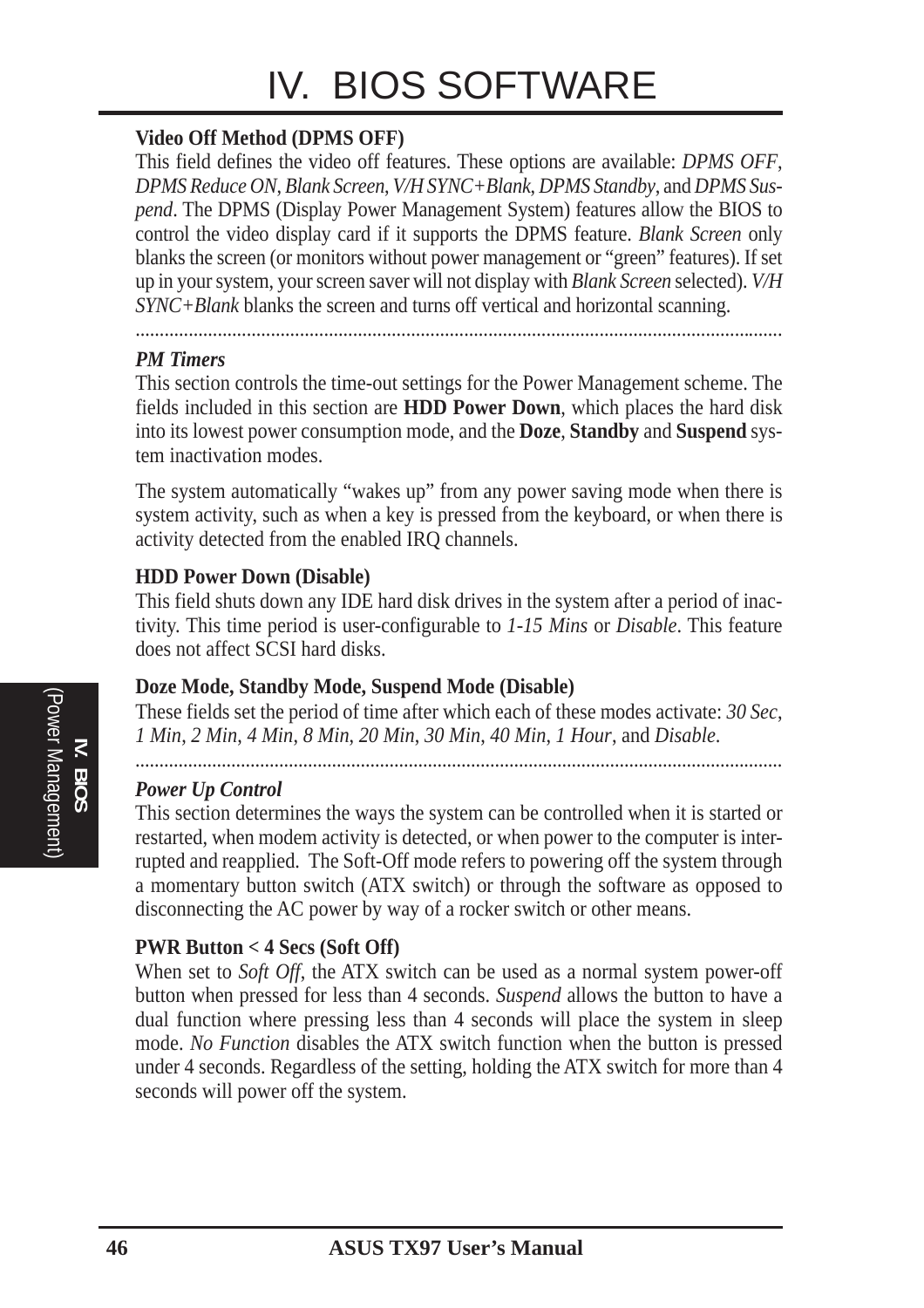#### **PWR Up On Modem Act (Enabled)**

This field allows either settings of *Enabled* (default) or *Disabled* for powering up the computer (turns the ATX power supply on) when the modem begins receiving or transmitting data while the computer is off.

#### **AC PWR Loss Restart (Disabled)**

This field allows you to set whether you want your system to boot up after the power has been interrupted. *Disabled* leaves your system off after reapplying power and *Enabled* boots up your system after replying power.

#### **Automatic Power Up (Disabled)**

This field allows you to have an unattended or automatic power up of your system. You may configure your system to power up at a certain time of the day by selecting *Everyday*, which will allow you to set the time or at a certain time and day by selecting *By Date.*

.....................................................................................................................................

#### *Fan Monitor (xxxxRPM)*

The onboard hardware monitor can detect the Chassis Fan Speed, CPU Fan Speed, and the Power Supply Fan Speed in Rotations Per Minute (RPM). These values refresh upon any key entries in the BIOS setup screen. Set to *Ignore* if one of these are not used so that error messages will not be given.

#### *Thermal Monitor (xxxC/xxxF)*

The onboard hardware monitor can detect the CPU and MB (motherboard) Temperatures. These values refresh upon key entries. Set to *Ignore* only if necessary.

#### *Voltage Monitor (xx.xV)*

The onboard hardware monitor can detect the voltages put out by the voltage regulators. These values refresh upon key entries. Set to *Ignore* only if necessary.

**NOTE:** If any of the monitored items are out of range, you will be prompted by this message: "Hardware Monitor found an error, enter POWER MANAGEMENT SETUP for details". The bottom of the screen will instruct you to "Press **F1** to continue, **DEL** to enter SETUP"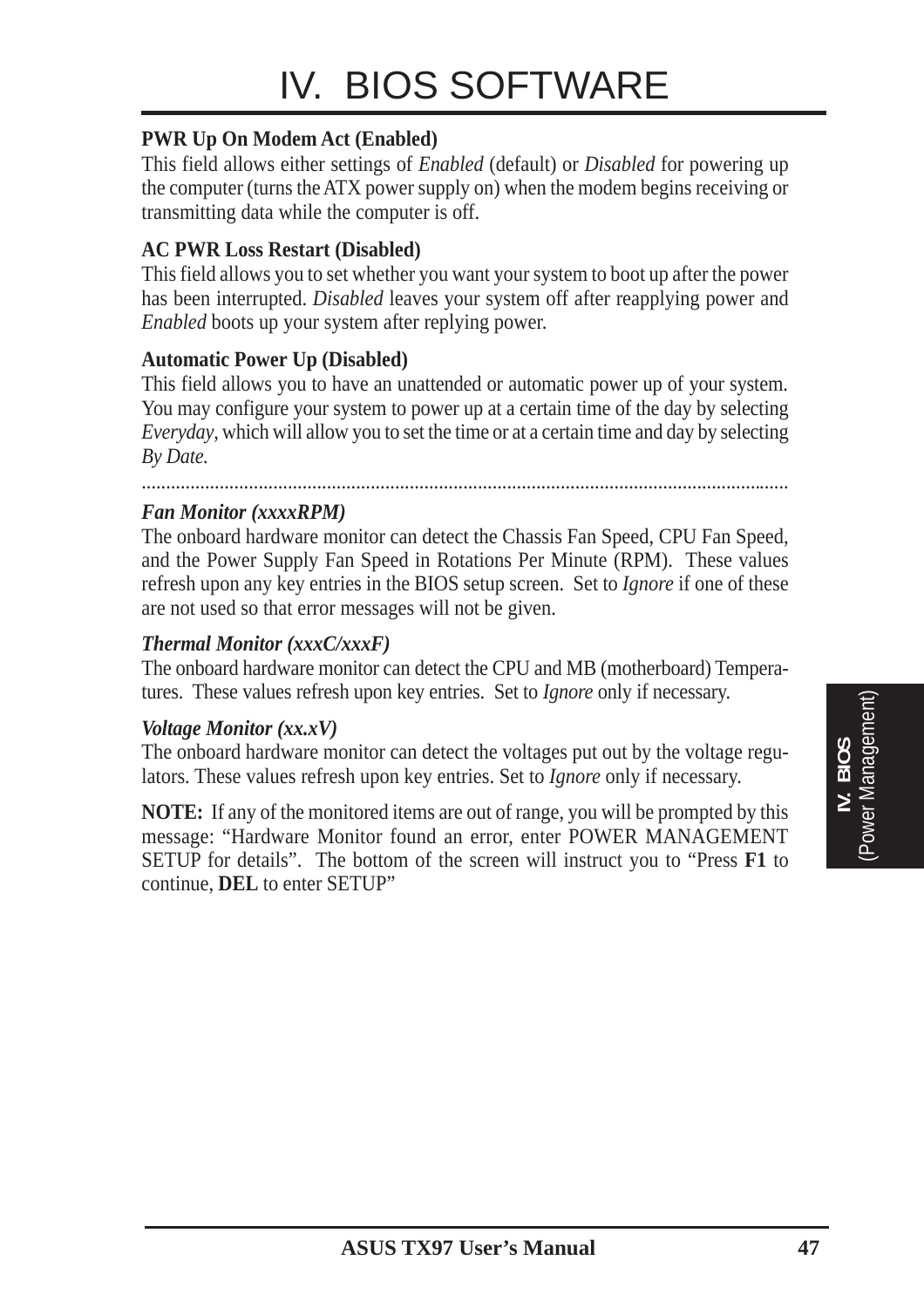### PNP and PCI Setup

This "PNP and PCI Setup" option configures the PCI bus slots. All PCI bus slots on the system use INTA#, thus all installed PCI cards must be set to this value.

| HUM PCL/ISA BIOS (<<1X97>>)<br>PNP AND PCI SETUP.<br>AWARD SOFTWARE, INC.                                                                                                                                                                                                                                                                                                                                                                        |                                                                                                                                                                                                     |  |  |  |  |  |  |  |  |  |  |
|--------------------------------------------------------------------------------------------------------------------------------------------------------------------------------------------------------------------------------------------------------------------------------------------------------------------------------------------------------------------------------------------------------------------------------------------------|-----------------------------------------------------------------------------------------------------------------------------------------------------------------------------------------------------|--|--|--|--|--|--|--|--|--|--|
| FWP OS<br>Installed<br>No<br>Slot 1<br>(RIGHT) IRD<br><b>Huto</b><br>\$1o1 2 IRD<br><b>Hutu</b><br>Slot 3 180<br>Huto<br>A (LEFT) IRD<br>Sint<br>Butm<br>32 PCI Clock<br><b>PCI Latency Timer</b><br>No/TED<br>190<br>3 Used By ISH<br>意味はある<br>4 Used By ISR<br>No./TCD<br>5 Used Bo ISA<br>No/TCU<br>7 Used By ISB<br>No/TCU<br><b>TSA</b><br>9 Used By<br>No/TCH<br><b>ISB</b><br>No. IEB<br>10 Used By<br>ISH<br>IRO<br>11 Used Bu<br>No/TCU | No/TED<br>1 Used By ISB<br>um<br>DMA<br>3 Used By ISR<br>No/TEU<br>DMA<br>5 Used By ISR<br>No/TEU<br><b>ISO MEN Block BRSE</b><br><b>Bu/TEIL</b><br>SYMBIOS SCSI BIOS<br>: Ruto                     |  |  |  |  |  |  |  |  |  |  |
| IRO 12 Used By ISR<br>No/ICU<br>IR0 14 Used By ISB<br>No./TCU<br>INO 15 Used By ISA<br>No/TEU                                                                                                                                                                                                                                                                                                                                                    | ESC<br>Ti -- : Select Item<br>0 <sub>u11</sub><br>Fl<br>Help<br>PU/PD/+/+  <br>Modify<br>F5<br><b>Old Values</b><br>(ShitE)E2<br>Color<br>56<br>Load BIOS<br>Defaults.<br>F7<br>Load Setup Defaults |  |  |  |  |  |  |  |  |  |  |

**NOTE:** SETUP Defaults are noted in parenthesis next to each function heading.

#### Details of PNP and PCI Setup **PNP OS Installed (No)**

This field allows you to use a Plug-and-Play (PnP) operating system to configure the PCI bus slots instead of using the BIOS. Thus interrupts may be reassigned by the OS when *Yes* is selected. When a non-PnP OS is installed or to prevent reassigning of interrupt settings, select the default setting of *No*.

#### **Slot 1 (RIGHT) IRQ** to **Slot 4 (LEFT) IRQ (Auto)**

These fields set how IRQ use is determined for each PCI slot. The default setting for each field is *Auto*, which uses auto-routing to determine IRQ use. The other options are manual settings of *NA, 5, 7, 9, 10, 11, 12, 14* or *15* for each slot.

#### **PCI Latency Timer (32 PCI Clock)**

The default setting of *32 PCI Clock* enables maximum PCI performance for this motherboard.

#### **IRQ xx Used By ISA (No/ICU)**

These fields indicate whether or not the displayed IRQ for each field is being used by a legacy (non-PnP) ISA card. Two options are available: *No/ICU* and *Yes*. The first option, the default value, indicates either that the displayed IRQ is not used or an ISA Configuration Utility (ICU) is being used to determine if an ISA card is using that IRQ. If you install a legacy ISA card that requires a unique IRQ, and you are not using an ICU, you must set the field for that IRQ to *Yes*. For example: If you install a legacy ISA card that requires IRQ 10, then set **IRQ10 Used By ISA** to *Yes*.

......................................................................................................................................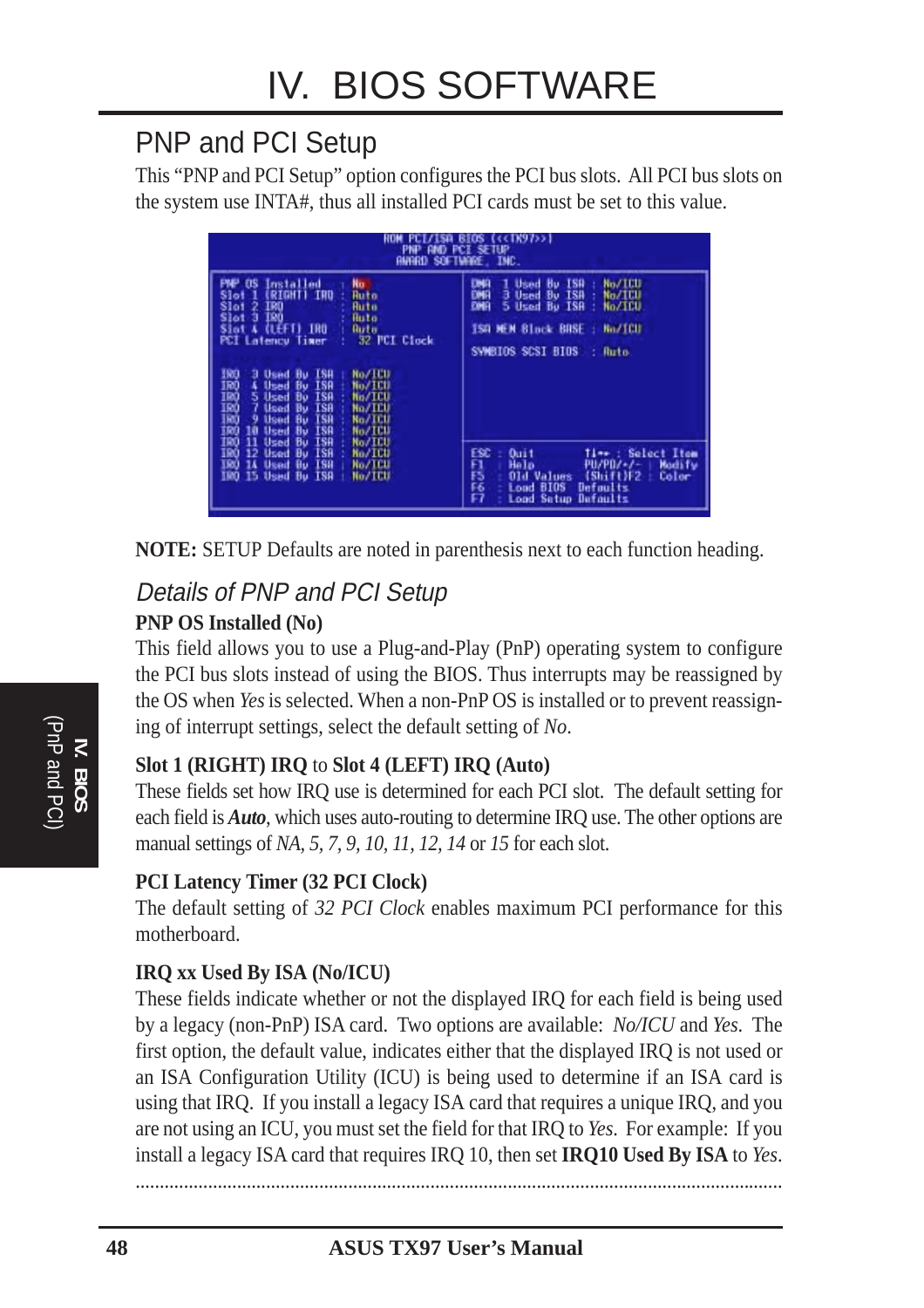#### **DMA x Used By ISA (No/ICU)**

These fields indicate whether or not the displayed DMA channel for each field is being used by a legacy (non-PnP) ISA card. Available options include: *No/ICU* and *Yes*. The first option, the default setting, indicates either that the displayed DMA channel is not used or an ICU is being used to determine if an ISA card is using that channel. If you install a legacy ISA card that requires a unique DMA channel, and you are not using an ICU, you must set the field for that channel to *Yes*.

#### **ISA MEM Block BASE (No/ICU)**

This field allows you to set the base address and block size of a legacy ISA card that uses any memory segment within the C800H and DFFFH address range. If you have such a card, and you are not using an ICU to specify its address range, select a base address from the six available options; the **ISA MEM Block SIZE** field will then appear for selecting the block size. If you have more than one legacy ISA card in your system that requires to use this address range, you can increase the block size to either 8K, 16K, 36K, or 64K. If you are using an ICU to accomplish this task, leave **ISA MEM Block BASE** to its default setting of *No/ICU*.

#### **SYMBIOS SCSI BIOS (Auto)**

The default uses *Auto* settings for the onboard SCSI BIOS. If you do not want to use the onboard SCSI BIOS, choose *Disabled*.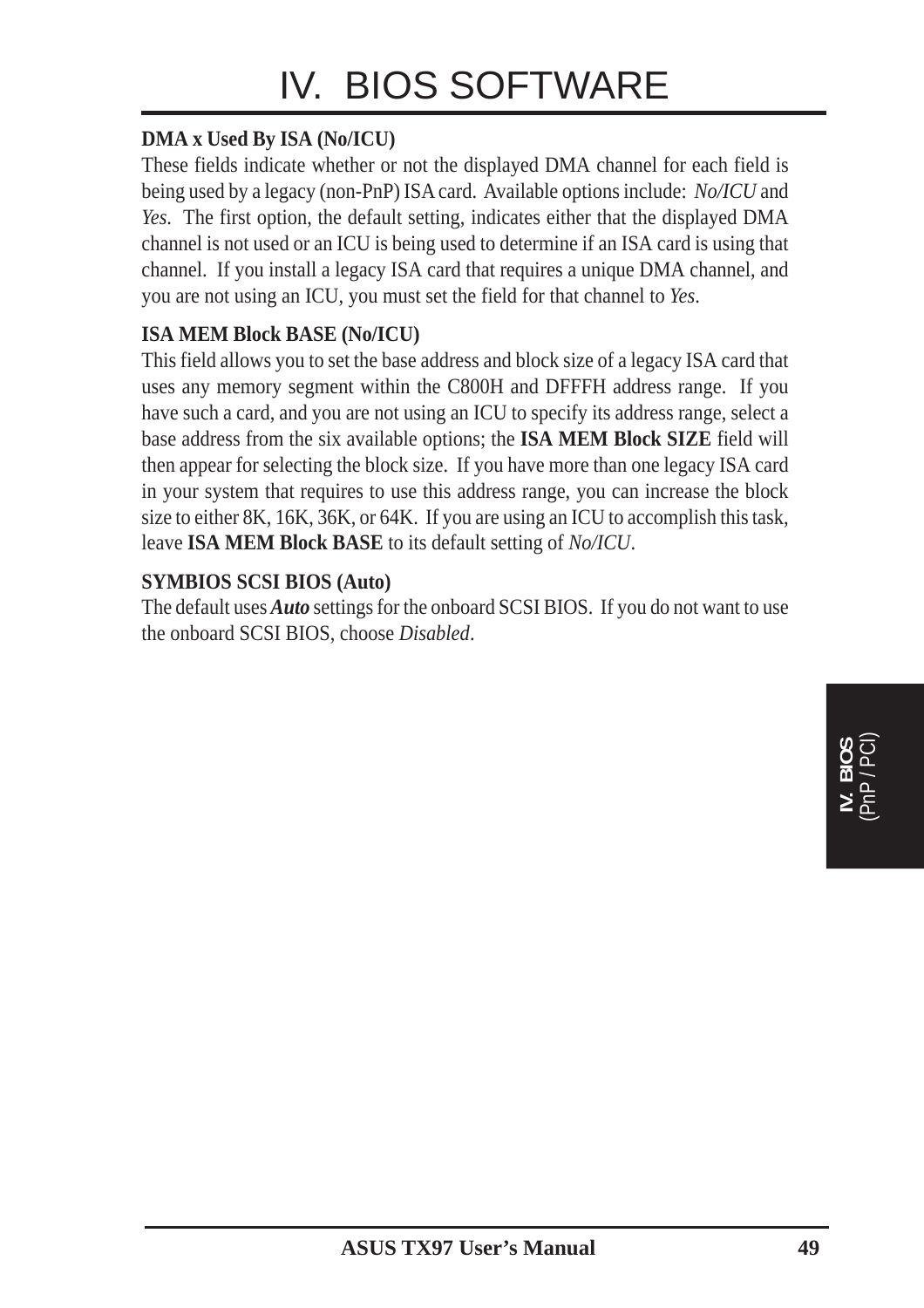# Load BIOS Defaults

This "Load BIOS Defaults" option allows you to load the troubleshooting default values permanently stored in the BIOS ROM. These default settings are non-optimal and disable all high performance features. To load these default settings, highlight "Load BIOS Defaults" on the main screen and then press <Enter>. The system displays a confirmation message on the screen. Press  $\langle Y \rangle$  and then  $\langle$ Enter $\rangle$  to confirm. Press  $\langle N \rangle$  and then  $\langle$ Enter $\rangle$  to abort. This feature does not affect the fields on the Standard CMOS Setup screen.

### Load Setup Defaults

This "Load Setup Defaults" option allows you to load the default values to the system configuration fields. These default values are the optimized configuration settings for the system. To load these default values, highlight "Load Setup Defaults" on the main screen and then press <Enter>. The system displays a confirmation message on the screen. Press  $\langle Y \rangle$  and then  $\langle$ Enter $\rangle$  to confirm. Press  $\langle N \rangle$  and then <Enter> to abort. This feature does not affect the fields on the Standard CMOS Setup screen.

|                                                                                                              | <b>BIOS (&lt;<ik97>&gt;)</ik97></b><br>CHOS SETUP UTTLITY<br>ANARD SOFTWARE, INC.          |
|--------------------------------------------------------------------------------------------------------------|--------------------------------------------------------------------------------------------|
| STONDARD CHOS SETUP<br><b>810S FEATURES SETUP</b><br>CHIPSET FEATURES SETUP<br><b>POWER MRNAGEMENT SETUP</b> | SUPERVISOR PASSNORD<br><b>USER PRSSHORD</b><br>THE HOD AUTO DETECTION<br>SHAT & ERIT SETUP |
| PMP AND PCT SETUP<br><b>LOAD BIOS DEFINILT</b><br><b>LOOD SETUP DEFAULTS</b>                                 | <b>SAVING</b><br>Load SETUP Defaults (V/N)? V                                              |
| <b>Ouit</b><br>Save & Exit Setup                                                                             | <b>Select Item</b><br>f ↓ + + - - Select Item<br>(Shift)F2 : Change Color                  |
|                                                                                                              |                                                                                            |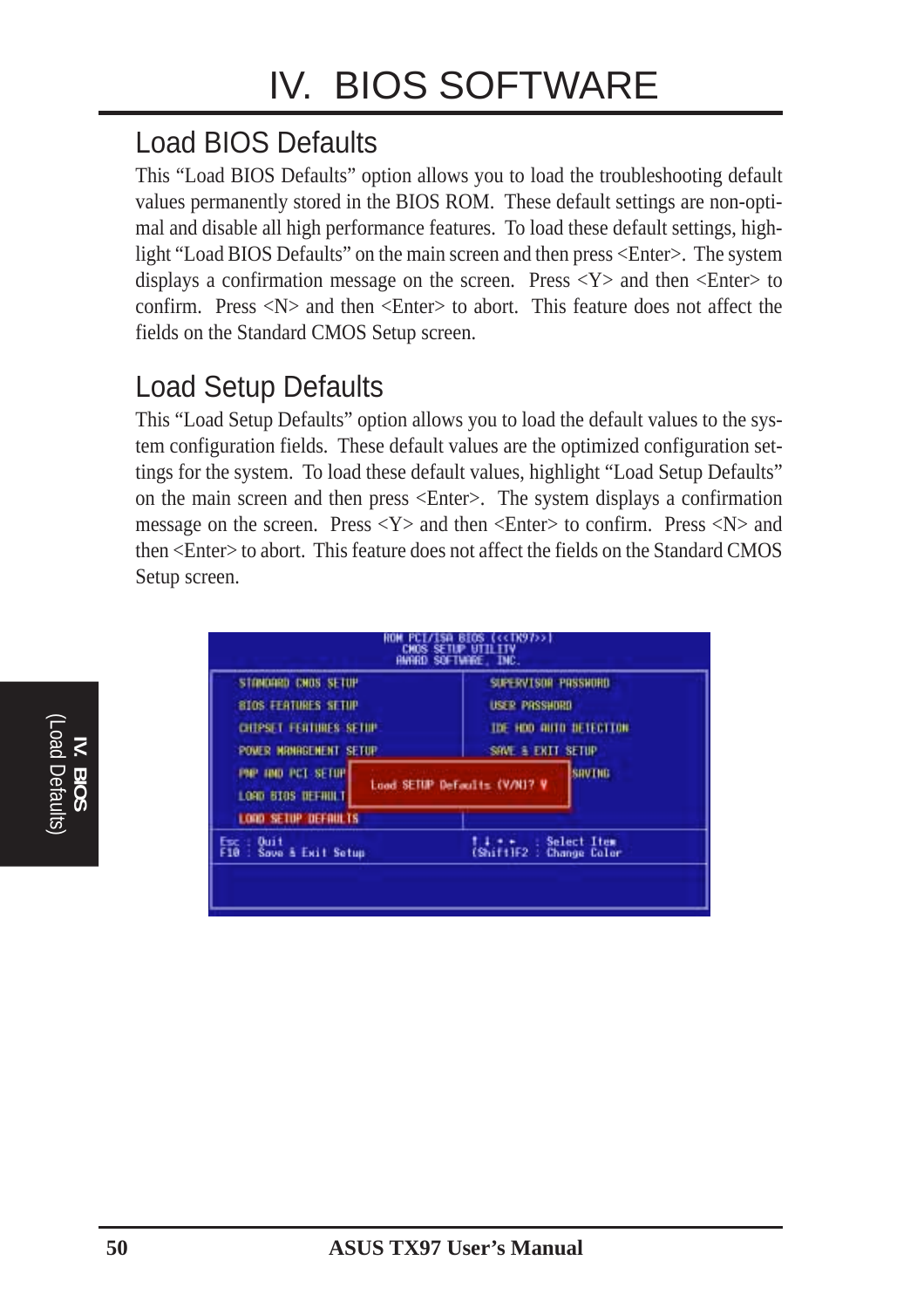### Supervisor Password and User Password

These two options set the system passwords. "Supervisor Password" sets a password that will be used to protect the system and the Setup utility; "User Password" sets a password that will be used exclusively on the system. By default, the system comes without any passwords. To specify a password, highlight the type you want and then press <Enter>. A password prompt appears on the screen. Taking note that the password is case sensitive, and can be up to 8 alphanumeric characters long, type in your password and then press <Enter>. The system confirms your password by asking you to type it again. After setting a password, the screen automatically reverts to the main screen.

| CHOS SE                                                 | <b>BIOS (&lt;<ik97>)</ik97></b>                                                                                          |  |  |  |  |  |  |  |
|---------------------------------------------------------|--------------------------------------------------------------------------------------------------------------------------|--|--|--|--|--|--|--|
| CHIPSET FEATURES SETUP<br><b>POWER NRNAGENENT SETUP</b> | SUPERVISOR PRSSNORD<br><b>USER PASSHORD</b><br>THE HOD RUTH DETECTION<br>SAVE & EXIT SETUP<br><b>EXIT VITHOUT SAVING</b> |  |  |  |  |  |  |  |
| Enter Password:                                         |                                                                                                                          |  |  |  |  |  |  |  |
|                                                         |                                                                                                                          |  |  |  |  |  |  |  |
| Save & Exit Setup                                       | <b>Select Item</b><br>(ShiftIF2)<br><b>Change Color</b>                                                                  |  |  |  |  |  |  |  |
|                                                         | AWARD SOFTWARE, INC.                                                                                                     |  |  |  |  |  |  |  |

To implement password protection, specify in the "Security Option" field of the BIOS Features Setup screen when the system will prompt for the password. If you want to disable either password, press <Enter> instead of entering a new password when the "Enter Password" prompt appears. A message confirms the password has been disabled.

**NOTE:** If you forget the password, see CMOS RAM in section III for procedures on clearing the CMOS.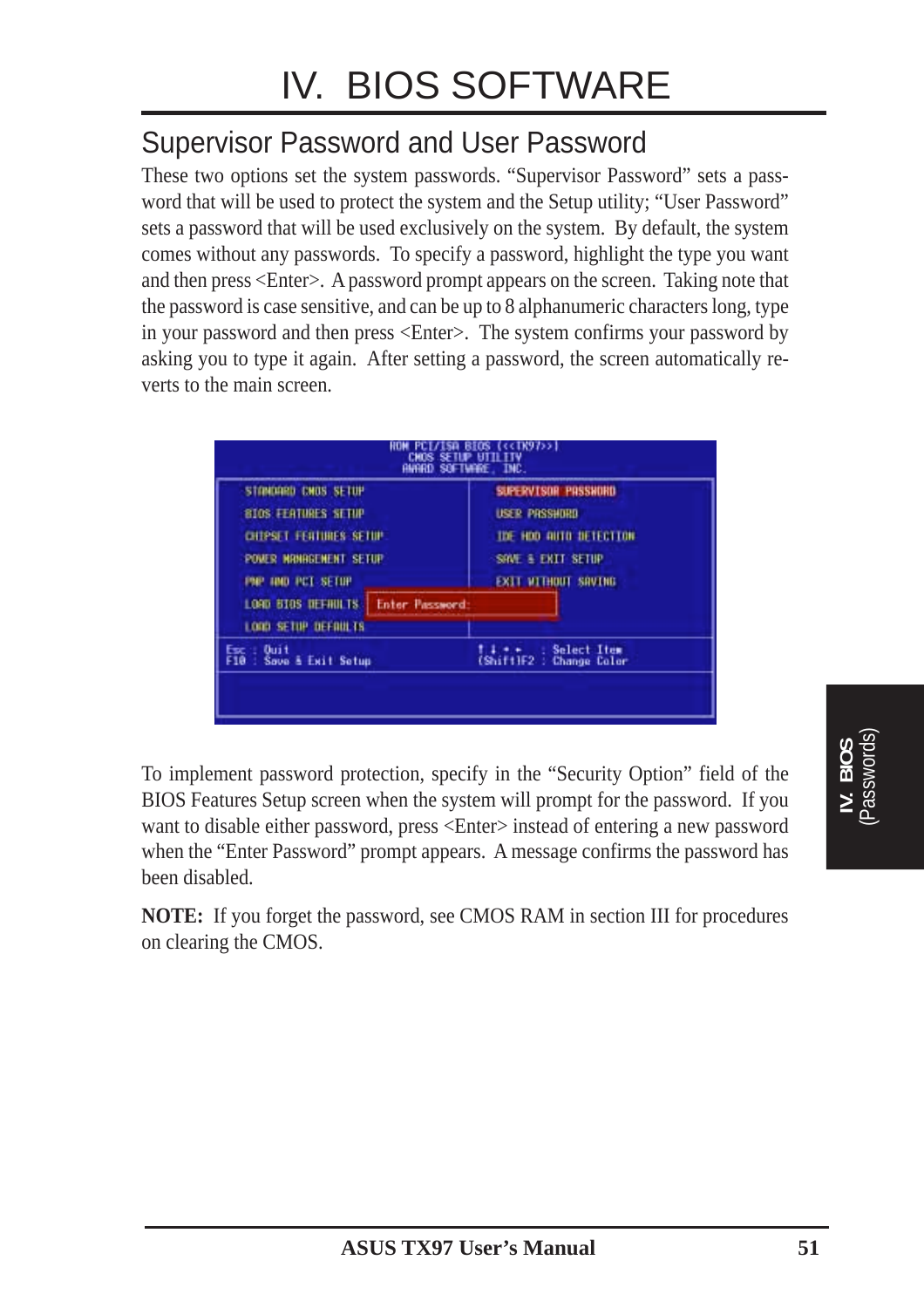### IDE HDD Auto Detection

This "IDE HDD Auto Detection" option detects the parameters of an IDE hard disk drive, and automatically enters them into the Standard CMOS Setup screen.



Up to four IDE drives can be detected, with parameters for each listed inside the box. To accept the optimal entries, press  $\langle Y \rangle$  or else select from the numbers displayed under the OPTIONS field (2, 1, 3 in this case); to skip to the next drive, press  $\langle N \rangle$ . If you accept the values, the parameters will appear listed beside the drive letter on the screen. The process then proceeds to the next drive letter. Pressing  $\langle N \rangle$  to skip rather than to accept a set of parameters causes the program to enter zeros after that drive letter.

Remember that if you are using another IDE controller that does not feature Enhanced IDE support for four devices, you can only install two IDE hard disk drives. Your IDE controller must support the Enhanced IDE features in order to use Drive E and Drive F. The onboard PCI IDE controller supports Enhanced IDE, with two connectors for connecting up to four IDE devices. If you want to use another controller that supports four drives, you must disable the onboard IDE controller in the Chipset Features Setup screen.

When auto-detection is completed, the program automatically enters all entries you accepted on the field for that drive in the Standard CMOS Setup screen. Skipped entries are ignored and are not entered in the screen.

If you are auto-detecting a hard disk that supports the LBA mode, three lines will appear in the parameter box. Choose the line that lists LBA for an LBA drive. Do not select Large or Normal.

The auto-detection feature can only detect one set of parameters for a particular IDE hard drive. Some IDE drives can use more than one set. This is not a problem if the drive is new and empty.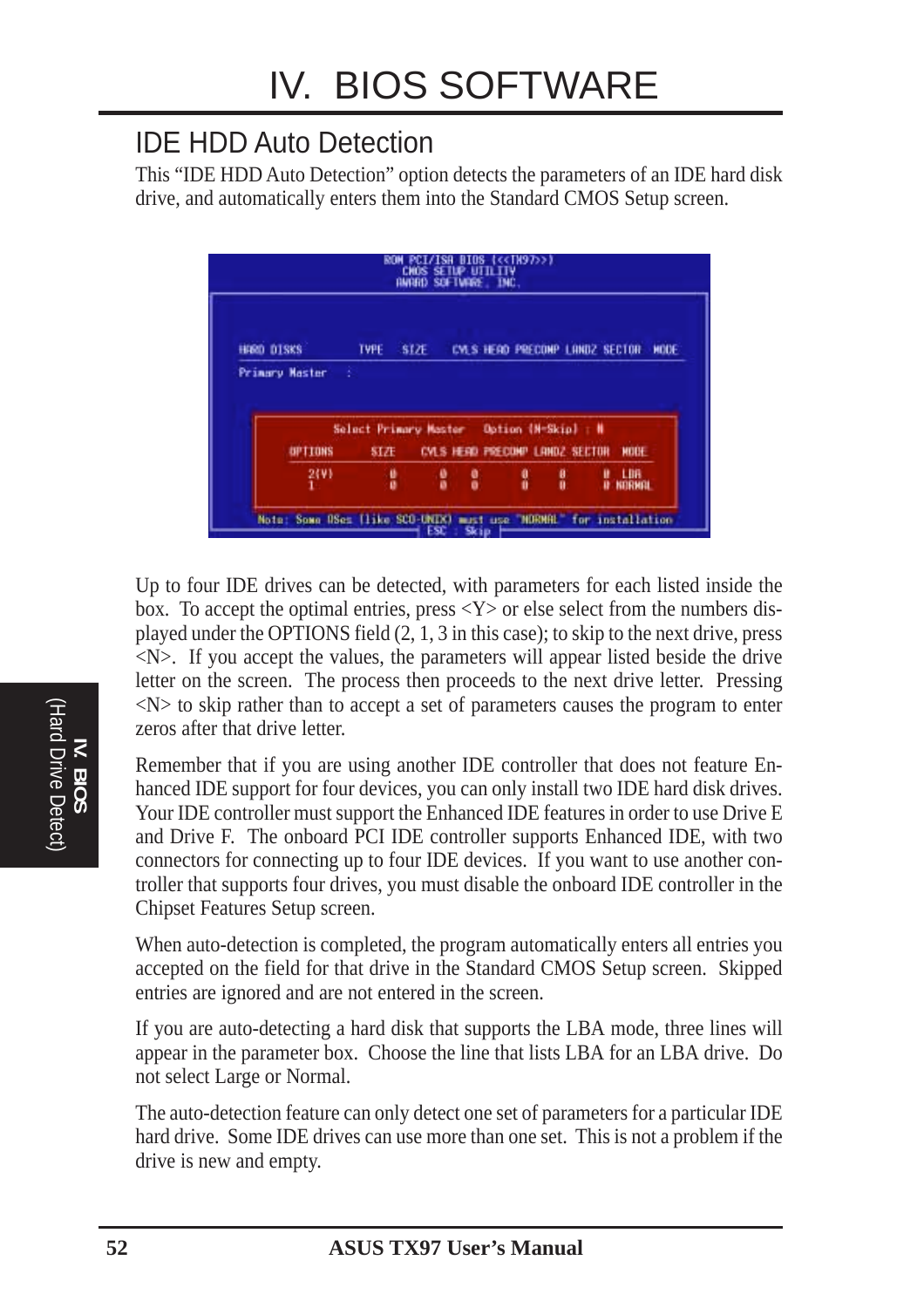# IV. BIOS SOFTWARE

**IMPORTANT:** If your hard disk was already formatted on an older previous system, incorrect parameters may be detected. You will need to enter the correct parameters manually or use low-level format if you do not need the data stored on the hard disk.

If the parameters listed differ from the ones used when the disk was formatted, the disk will not be readable. If the auto-detected parameters do not match the ones that should be used for your disk, do not accept them. Press <N> to reject the presented settings and enter the correct ones manually from the Standard CMOS Setup screen.

### Save & Exit Setup

Select this option to save into the CMOS memory all modifications you specified during the current session. To save the configuration changes, highlight the "Save & Exit Setup" option on the main screen, type "Y", and then press <Enter>.

| STANDARD CMDS SETUP<br><b>BTOS FEATURES SETUP</b><br><b>CHIPSET FEATURES SETUP</b><br>PORER MANAGEMENT SETUP | SUPERVISOR PASSHUAD<br><b>USER PASSHORD</b><br>TOE HOD RUTO DETECTION<br>SAVE & EXIT SETUP |
|--------------------------------------------------------------------------------------------------------------|--------------------------------------------------------------------------------------------|
| PNP AND PCT SETUP<br>LOAD BIDS DEFAULT<br>LOAD SETUP DETAIL TS                                               | SAVING<br>SRVE to CHOS and EXIT (V/M)? V                                                   |
| <b>Ouit</b><br>Fl0 : Save & Exit Setuu                                                                       | <b>Select Item</b><br>$ShiFHF2 +$<br><b>Change Color</b>                                   |

### Exit Without Saving

Select this option to exit the Setup utility without saving the modifications you specify during the current session. To exit without saving, highlight the "Exit Without Saving" option on the main screen and then press <Enter>.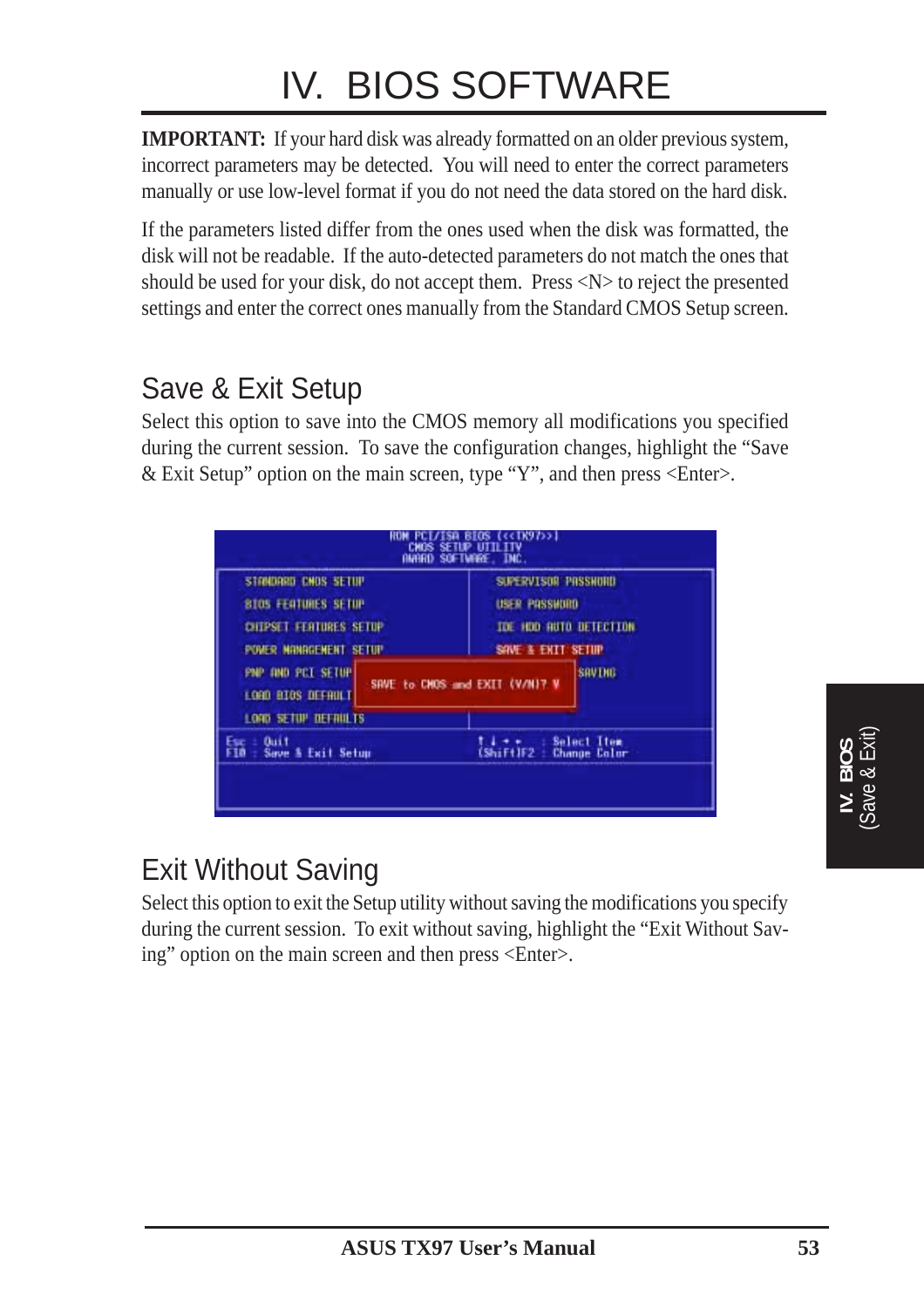# ASUS TX97 Motherboard Series Support CD

Run **INSTALL.EXE** in the root directory of this CD for the following options:

- **LDCM Local Setup:** Installs software to monitor the local system. The LANDesk Client Manager must be installed in order to use the hardware manager features.
- **LDCM Administrator Setup:** Installs software to monitor PC systems on the network within the same bridge address with the Local software installed. The administrator should install both Local and Administrator Software.
- **Adobe Acrobat Reader:** Installs the Adobe Acrobat Reader software necessary to view the LDCM manual (LDCM\_30.PDF) in the LDCM directory.
- **DMI Configuration:** Runs (requires Real Mode DOS Box) the DMI Configuration utility as described at the end of section V.
- **PFLASH:** Runs (requires Real Mode DOS Box) the Flash Memory Writer utility as described at the beginning of section IV.

**BusMaster:** Installs Intel BusMaster IDE drivers.

**Browse this CD:** Allows you to see the contents of the ASUS support CD.

**Technical Support Form:** View the Technical Support Form with Notepad.

**Read Me:** View additional notes with Notepad.

**Exit:** Exit the installation screen.

# LANDesk Client Manager (LDCM)

Use Adobe Acrobat Reader to view the LDCM manual on the ASUS support CD.

#### **LDCM Administrator Setup:** Installs software to monitor PC systems on the network within the same bridge address with Local software installed. The administrator should install both Local and Administrator Software.

**LDCM Local Setup:** Installs software to monitor the local system.

**• Express Setup: (Recommended) Settings can be autodetected or changed.**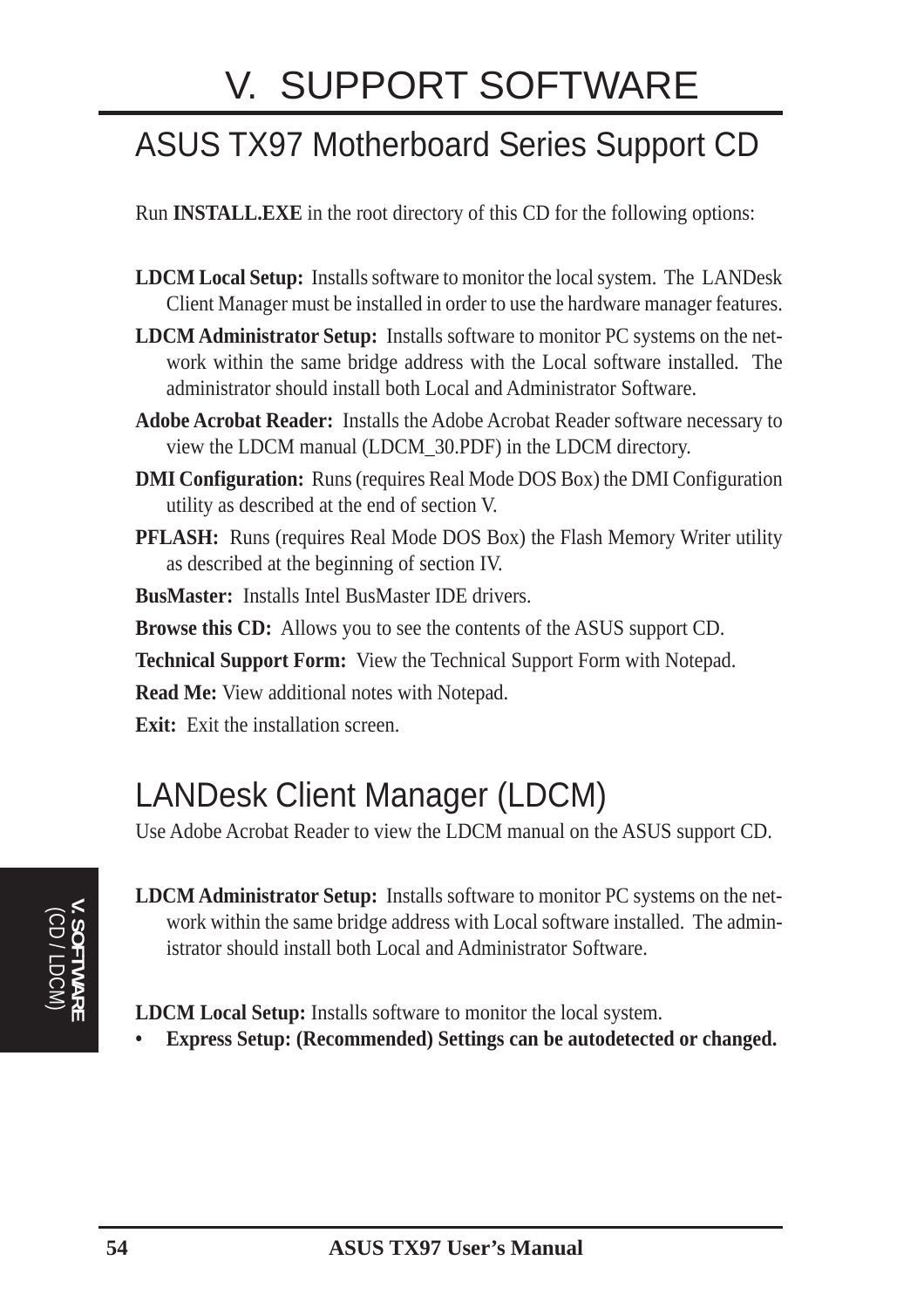#### **• Custom Setup: (For Experienced Users)**

- 1. Choose File | New from the pull-down menu of the "Untitled" screen. Type in a system name.
- 2. Make the appropriate settings on the right-hand side. Note following:
	- I2C and Network should not be modified
	- Currently only ATI Video cards can be monitored by LDCM, do not select Video ATI if you are using other video cards.
- 3. Choose LM78 from the pull-down menu. Note the following:
	- The fans are auto-detected, do not make any selections for Chassis Fan, CPU A Fan, CPU B Fan.
	- Change the Threshold RPM to 1,500 RPM
	- Change the Threshold RPM Min to 1,320 RPM
- 4. Click Save button to save settings and exit.
- 5. Choose File|Save from pull-down menu, enter a file name, click Save.
- 6. Exit the program screen.
- 7. Run SETUP.EXE and choose the your system configuration file that you have just created.

#### **NOTES:**

- 1. System will hang if you click the "Workstation Summary" or "Drives" Icon when a floppy drive is not installed. For a faster response, insert a floppy diskette before choosing this function.
- 2. The LDCM only displays half the actual fan RPM. Multiply the displayed fan RPM by 2 for the actual fan RPM.
- 3. Chassis Fan and CPU A Fan RPM must be at least 2,640 RPM to be monitored by the LDCM.
- 4. CPU B Fan must be at least 2,660 RPM to be monitored by the LDCM.
- 5. Fan labels are not consistent, use this table for reference:

| <b>PC</b> Health | <b>LDCM</b> Notification Config. | <b>BIOS/Motherboard</b> |  |  |  |  |  |  |  |  |
|------------------|----------------------------------|-------------------------|--|--|--|--|--|--|--|--|
| Chassis          | <b>CPU</b>                       | Chassis                 |  |  |  |  |  |  |  |  |
| <b>CPUA</b>      | Chassis                          | CPU                     |  |  |  |  |  |  |  |  |
| <b>CPU B</b>     | Extra                            | Power                   |  |  |  |  |  |  |  |  |

- 6. LDCM currently can only detect ATI video cards, choose "Non-ATI" in Local Setup otherwise a one-time message will show (Error [1] retrieving Mach64 attributes). You may ignore this message by clicking the OK button.
- 7. The administrator LDCM cannot cross a network bridge to other workgroups.
- 8. AMD and Cyrix CPUs cannot be detected by the LDCM.
- 9. The COM port that is in use will not show up in "Input/Output Ports."
- 10. LDCM Administrator installation requires a network card or else the administrator features will run very slowly.
- 11. Mouse (Pointer) information does not show when there is mouse activity after Workstation Summary is selected in Windows NT.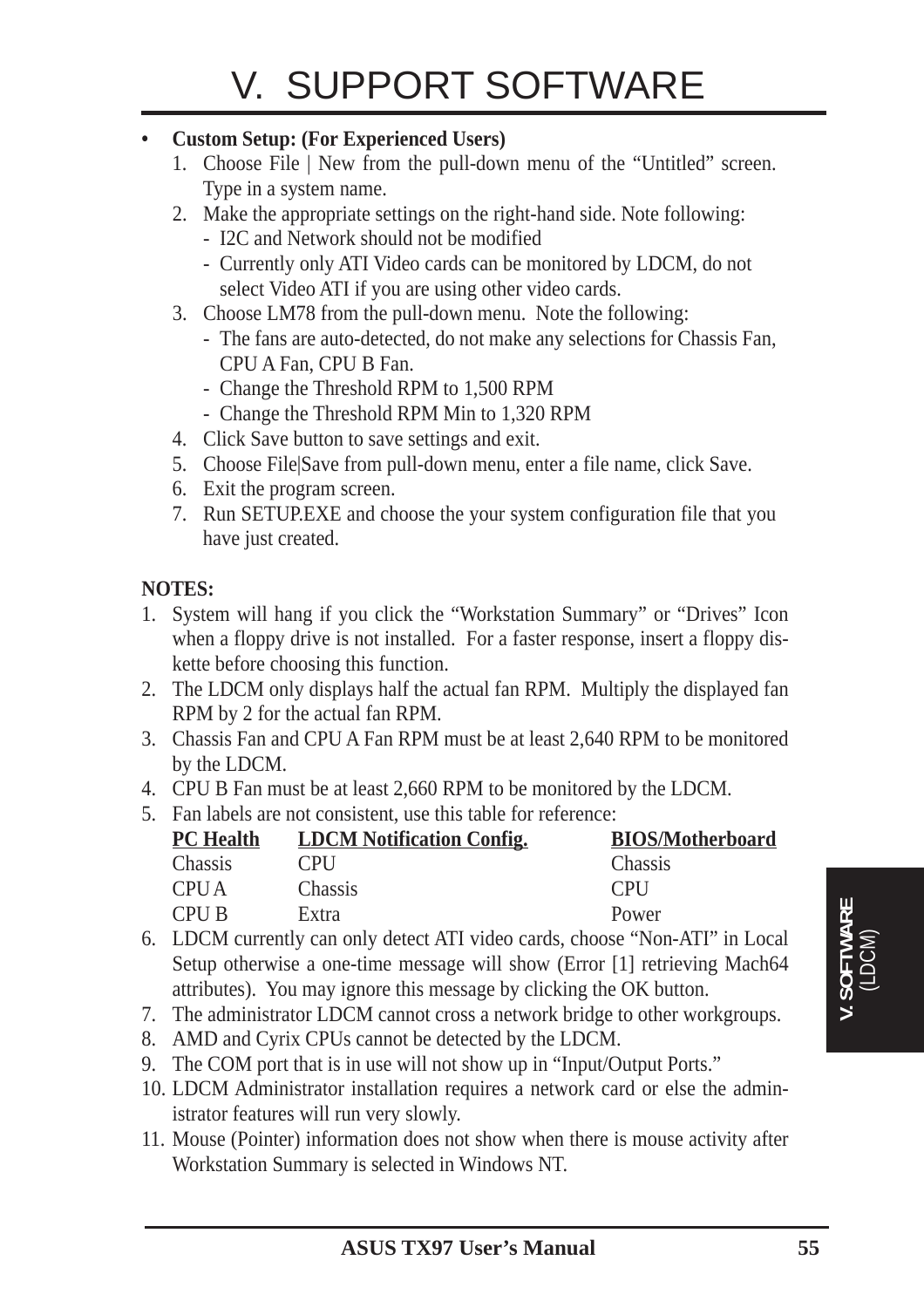# Desktop Management Interface (DMI)

#### Introducing the ASUS DMI Configuration Utility

This motherboard supports DMI within the BIOS level and provides a DMI Configuration Utility to maintain the Management Information Format Database (MIFD). DMI is able to auto-detect and record information pertinent to a computer's system such as the CPU type, CPU speed, and internal/external frequencies, and memory size. The onboard BIOS will detect as many system information as possible and store those collected information in a 4KB block in the motherboard's Flash EPROM and allow the DMI to retrieve data from this database. Unlike other BIOS software, the BIOS on this motherboard uses the same technology implemented for Plug and Play to allow dynamic real-time updating of DMI information versus creating a new BIOS image file and requiring the user to update the whole BIOS. This DMI Configuration Utility also allows the system integrator or end user to add additional information into the MIFD such as serial numbers, housing configurations, and vendor information. Those information not detected by the motherboard BIOS and has to be manually entered through the DMI Configuration Utility and updated into the MIFD. This DMI Configuration Utility provides the same reliability as PnP updating and will prevent the refreshing failures associated with updating the entire BIOS.

#### System Requirements

The DMI Configuration Utility (DMICFG.EXE) must be used in real mode in order for the program to run, the base memory must be at least 180K. Memory managers like HIMEM.SYS (required by windows) must not be installed. You can boot up from a system diskette without AUTOEXEC.BAT and CONFIG.SYS files, "REM" HIMEM.SYS in the CONFIG.SYS, or press <F5> during bootup to bypass your AUTOEXEC.BAT and CONFIG.SYS files.

(DMI Introductior (DMI Introduction) **V. SOFTWARE**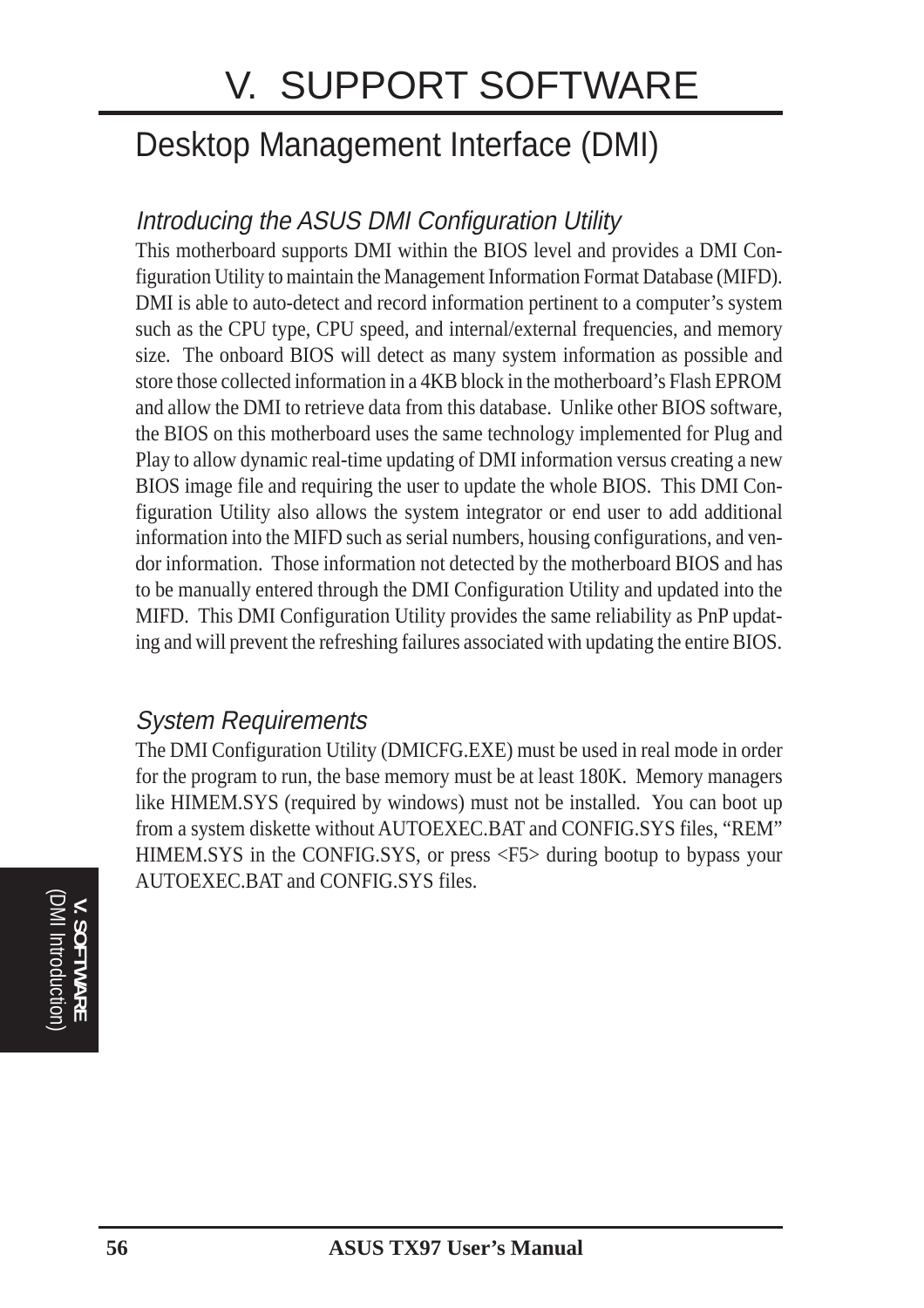### Using the ASUS DMI Configuration Utility

#### **Edit DMI (or delete)**



Use the  $\leftarrow \rightarrow$  (left-right) cursors to move the top menu items and the  $\uparrow \downarrow$  (up-down) cursor to move between the left hand menu items. The bottom of the screen will show the available keys for each screen. Press enter at the menu item to enter the right hand screen for editing. "Edit component" appears on top. The reversed color field is the current cursor position and the blue text are available for editing. The orange text shows auto-detected information and are not available for editing. The blue text "Press [ENTER] for detail" contains a second pop-up menu is available, use the + - (plus-minus) keys to change the settings. Enter to exit *and save*, ESC to exit *and not save*.

If the user has made changes, ESC will prompt you to answer Y or N. Enter Y to go back to the left-hand screen *and save*, enter N to go back to left-hand screen and *not save*. If editing has not been made, ESC will send you back to the left hand menu without any messages.

#### **Notes**

A heading, \*\*\* BIOS Auto Detect \*\*\*, appears on the right for each menu item on the left side that has been auto detected by the system BIOS.

A heading, \*\*\* User Modified \*\*\*, will appear on the right for menu items that have been modified by the user.

**THE USE MORELL CO.**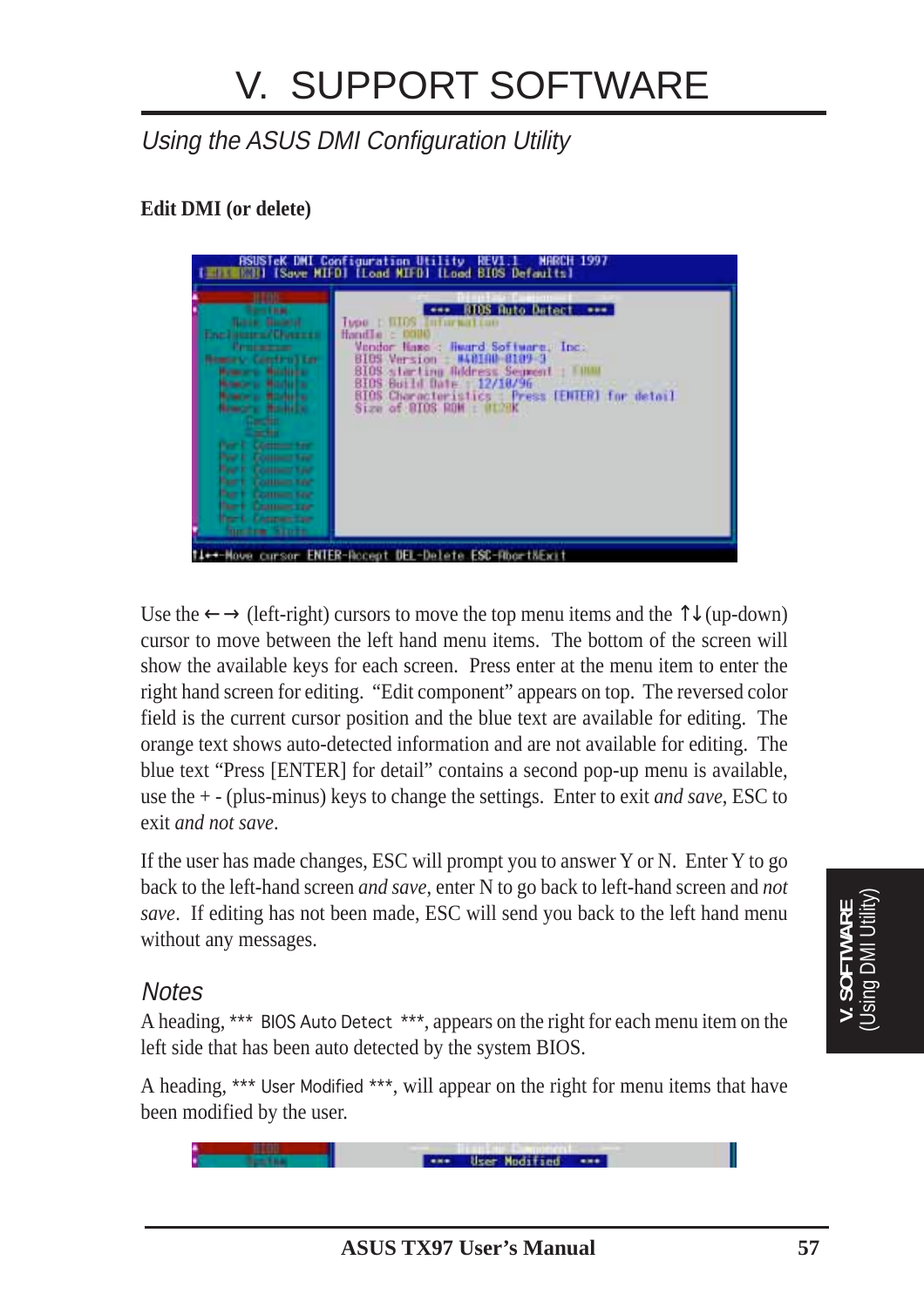#### **Save MIFD**



You can save the MIFD (normally only saved to flash ROM) to a file by entering the drive and path here. If you want to cancel save, you may press ESC and a message "Bad File Name" appears here to show it was not saved.

#### **Load MIFD**



You can load the disk file to memory by entering a drive and path and file name here.

#### **Load BIOS Defaults**



You can load the BIOS defaults from a MIFD file and can clear all user modified and added data. You must reboot your computer in order for the defaults to be saved back into the Flash BIOS.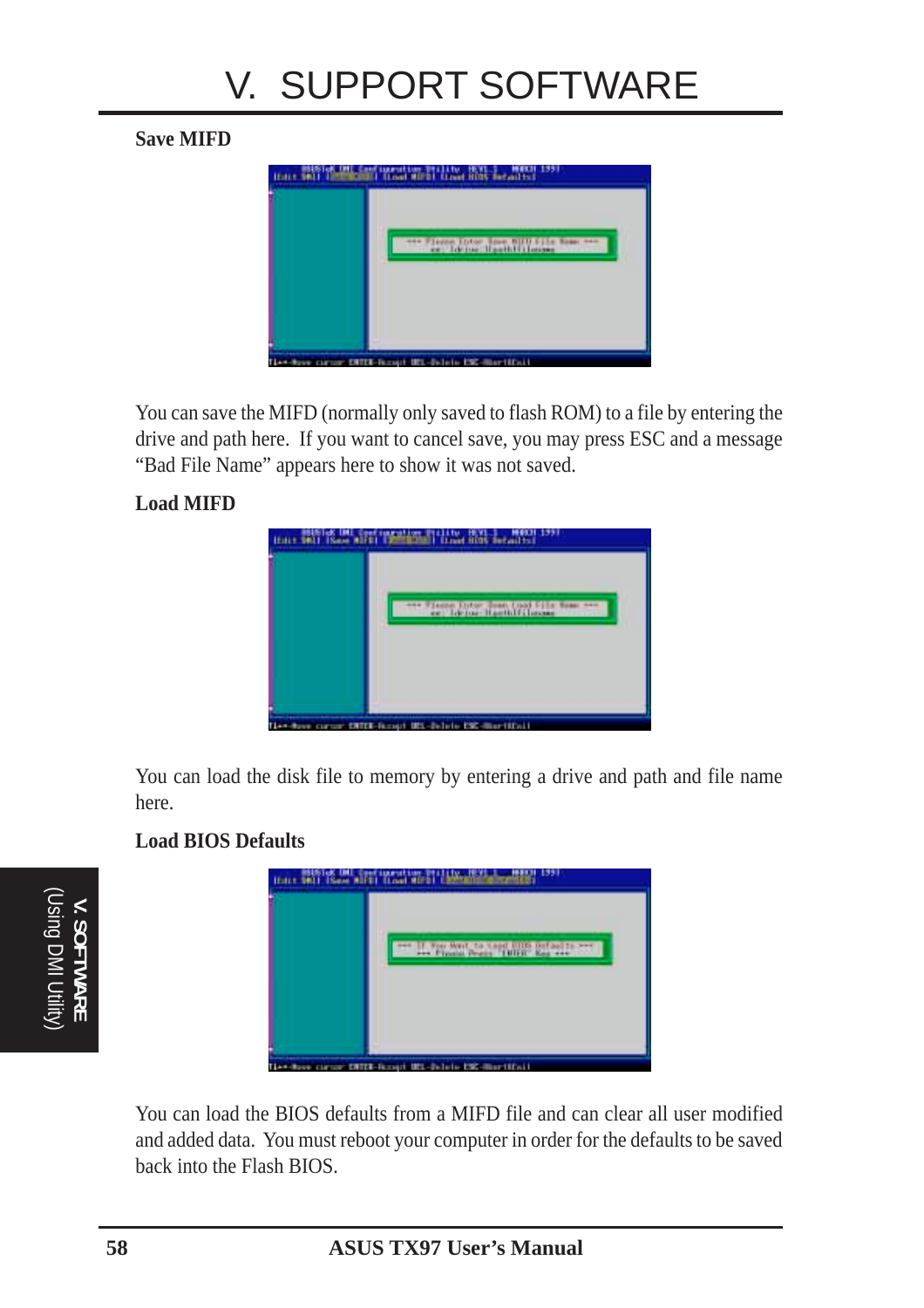# Symbios SCSI BIOS and Drivers

Aside from the system BIOS, the Flash memory chip on the motherboard also contains the Symbios SCSI BIOS. This Symbios SCSI BIOS works in conjunction with the optional ASUS PCI-SC200 controller card to provide Fast SCSI-2 interface when using compatible SCSI devices or the ASUS PCI-SC860 SCSI controller cards to provide Ultra-Fast SCSI-2 interface when using Ultra-Fast SCSI-2 devices.

All SCSI devices you install on your system require driver software to function. The Symbios SCSI BIOS directly supports SCSI hard disks under the DOS, Windows and OS/2 environments. It also uses device drivers from the DOS floppy disk included in the ASUS PCI-SC200 and ASUS PCI-SC860 controller card packages to support hard disks and other SCSI devices working under DOS, Microsoft Windows, Microsoft Windows NT, Novell NetWare and IBM OS/2. These drivers provide higher performance than the direct BIOS support. To use these drivers, you must install them into your system and add them to your system configuration files. Driver support for SCSI devices used with SCO UNIX is also provided. These drivers are included in the second SCO UNIX floppy disk. Windows 95 support is also available using the device drivers included within the Windows software. The ASUS PCI-SC200 and ASUS PCI-SC860 are Plug and Play adapters that are auto detected by BIOS and current operating systems that support Plug and Play features.

For information about these drivers and their usage, view the Readme files included in the driver packages.

# ASUS PCI-SC200 & PCI-SC860 SCSI Cards

The ASUS PCI-SC200 or the ASUS PCI-SC860 may be bundled with your motherboard or purchased separately. Both cards provide the option of connecting internal or external SCSI devices for a total of 7 devices on each SCSI card.

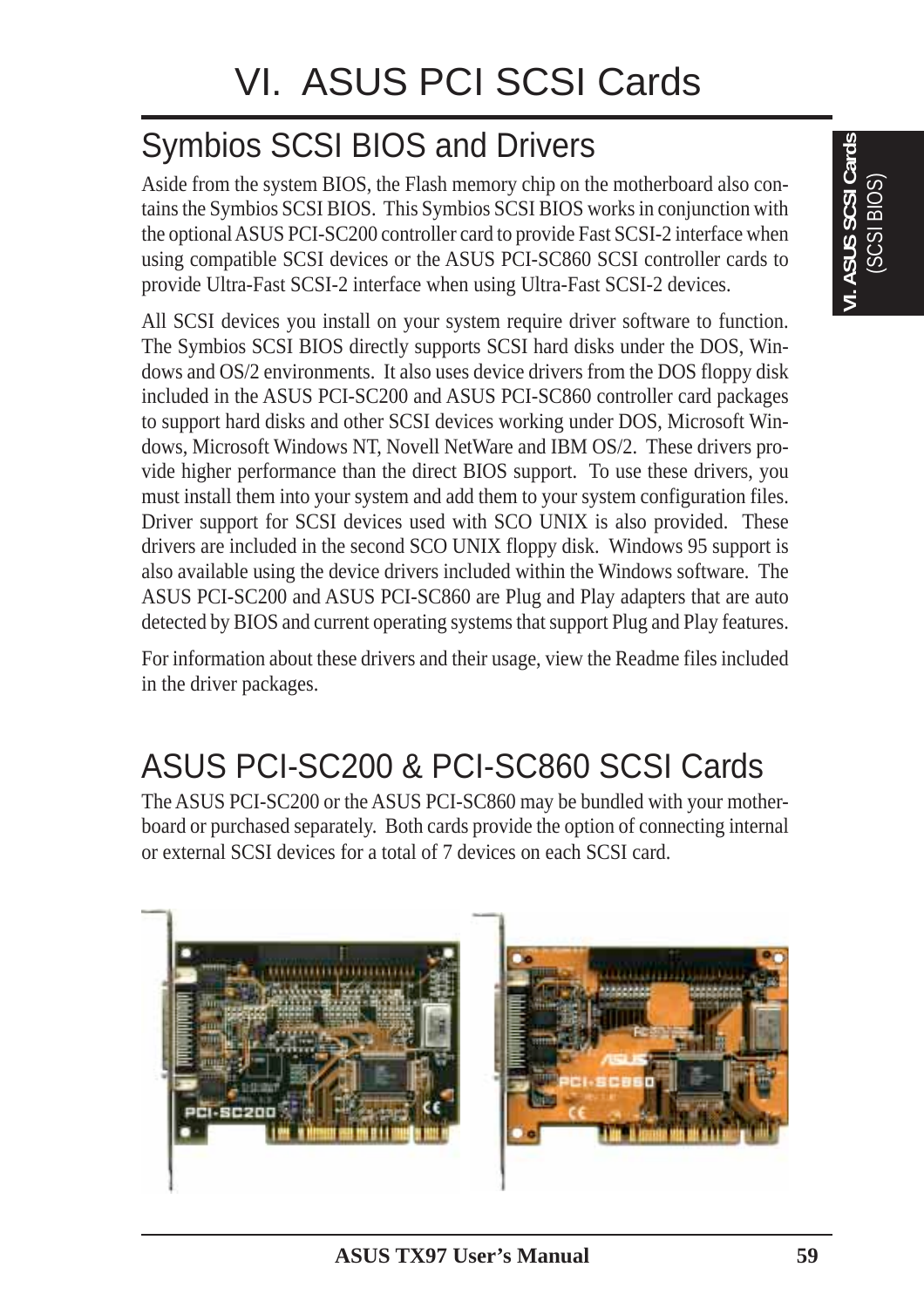# **VI. ASUS SCSI Cards** (Setup)

# Setting Up the ASUS PCI-SC200 & PCI-SC860

There are two jumper settings you may need to make on the ASUS PCI-SC200 to set it up. One setting assigns the PCI INT interrupt, the other sets the card's termination. The ASUS PCI-SC860 has no jumper settings but you should read the "Terminator Requirements."

# Setting the INT Assignment for the ASUS PCI-SC200

You must use PCI INT A setting in order to properly assign the ASUS PCI-SC200's interrupt. On the ASUS PCI-SC200, you assign the INT by setting jumper JP1 or JP2. The default setting for the card already is INT A, so you do not need to change the setting to use the ASUS PCI-SC200 with this motherboard.



# Terminator Requirements for SCSI Devices

SCSI devices are connected together in a "chain" by cables. Internal devices connect to the ASUS PCI-SC200 or ASUS PCI-SC860 with a fifty-pin flat ribbon cable. External devices connect to the external port with a SCSI-2 cable. If there are more than one internal or external devices, additional devices are connected with cables to form a "daisy chain." Terminating the devices on the ends of the SCSI Bus "chain" is necessary for SCSI devices to work properly. Termination of the devices between the ends must be *Disabled*.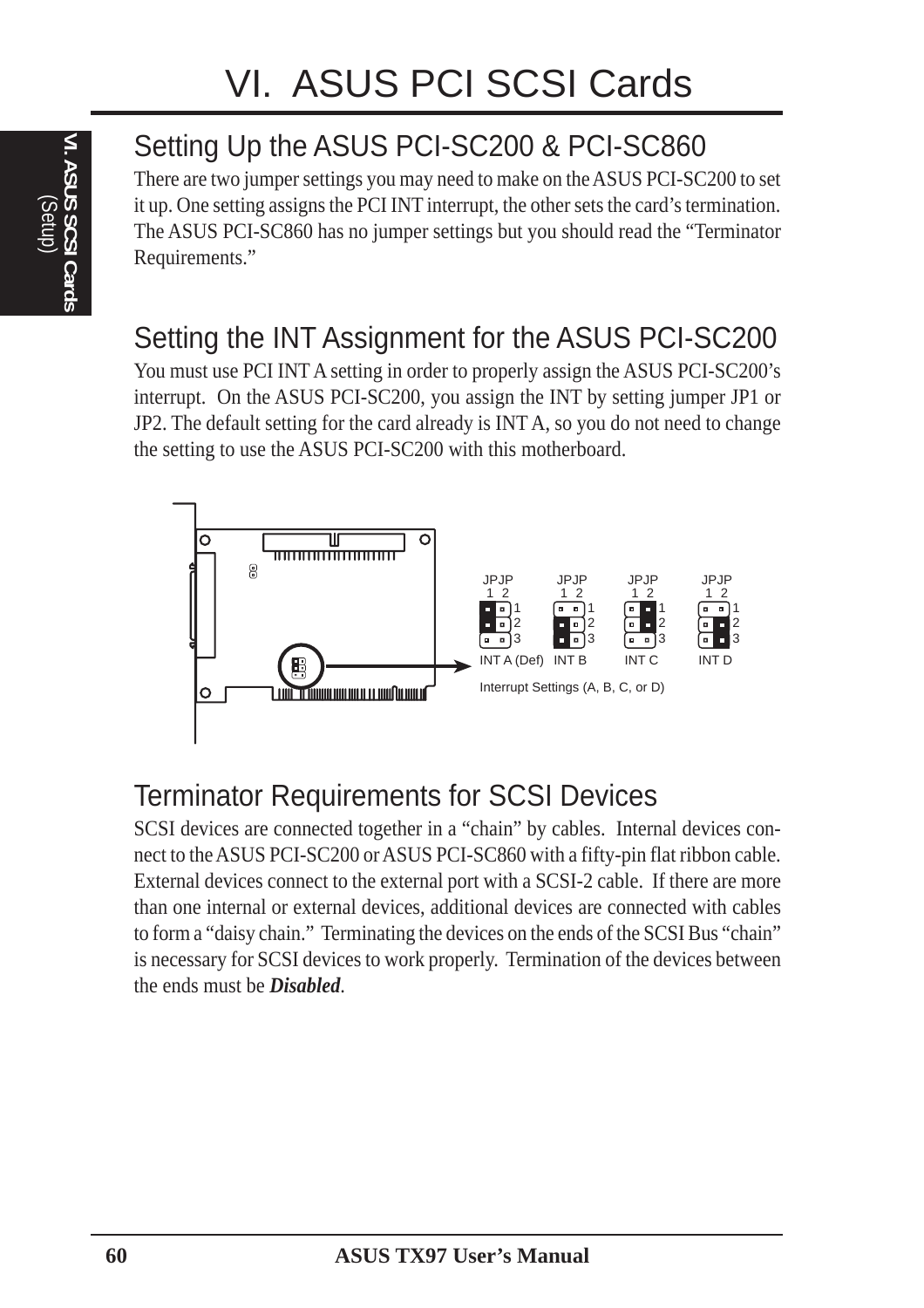# Terminator Settings for the ASUS PCI-SC860

Many SCSI devices including the ASUS PCI-SC860 use a set of onboard active resistors to terminate the devices at the ends automatically. Automatic termination requires that the SCSI devices be connected in a straight linear connection or "chain." Connect SCSI devices to one or two of the SCSI connectors in a linear "chain" for auto termination of the ASUS PCI-SC860 to be effective. Other formations will cause your SCSI devices to not mount properly. You must use the **end** of the ribbon cable when using the internal connector(s) to keep a linear path.

**Additional Note: The Symbios Logic SCSI Configuration Utility is a powerful tool. If, while using it, you somehow disable all your controllers or cannot enter the configuration utility, pressing "Ctrl-A" after memory count during reboot allows you to recover and reconfigure.**

# Terminator Settings for the ASUS PCI-SC200

The ASUS PCI-SC200, on the other hand, has "active" termination that you must set using jumper JP5. There are two settings, "terminated" and "not terminated," as shown below.



Decide whether or not you need to terminate the ASUS PCI-SC200 based on its position in the SCSI chain. Only the devices at each end of the chain need to be terminated. If you have **only** internal or **only** external devices connected to the ASUS PCI-SC200, then you **must** terminate the ASUS PCI-SC200. If you have **both** internal and external devices connected, you **must not** terminate the card. See the following example which illustrates this concept.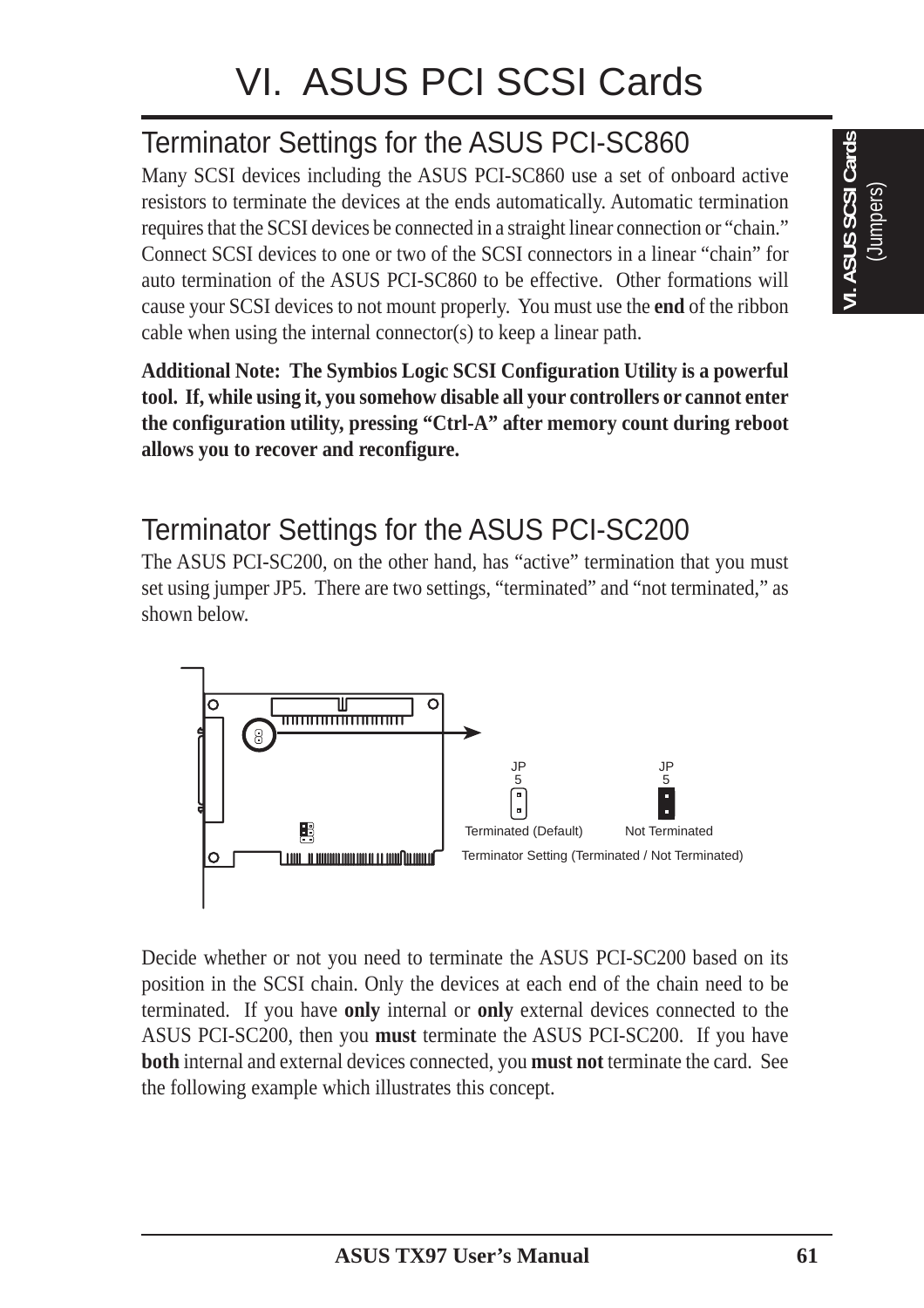# VI. ASUS PCI SCSI Cards



# SCSI ID Numbers for SCSI Devices

All SCSI devices, including the ASUS PCI-SC200 and ASUS PCI-SC860 interface card must have a SCSI identification number that is not in use by any other SCSI device. There are eight possible ID numbers, 0 through 7. The ASUS PCI-SC200 and ASUS PCI-SC860 cards have fixed SCSI IDs of 7. The SCSI ID serves two purposes:

- It uniquely defines each SCSI device on the bus.
- It determines which device controls the bus when two or more devices try to use it at the same time.

SCSI IDs on one channel do not interfere with the IDs on another channel. This applies to two SCSI host adapters that implement different buses as well as dual channels on a single host adapter. You can connect up to seven SCSI devices to the interface card. You must set a SCSI ID number (ID 0 to ID 6) for each device. SCSI devices vary in how they set the ID number. Some use jumpers, others have some kind of selector switch. Refer to the manual for any device you install for details on how to set its ID number.

### SCSI ID Priority

The ASUS PCI-SC200 and ASUS PCI-SC860 are 8bit single-channel SCSI cards. SCSI ID 7 has the highest priority, and SCSI ID 0 has the lowest priority.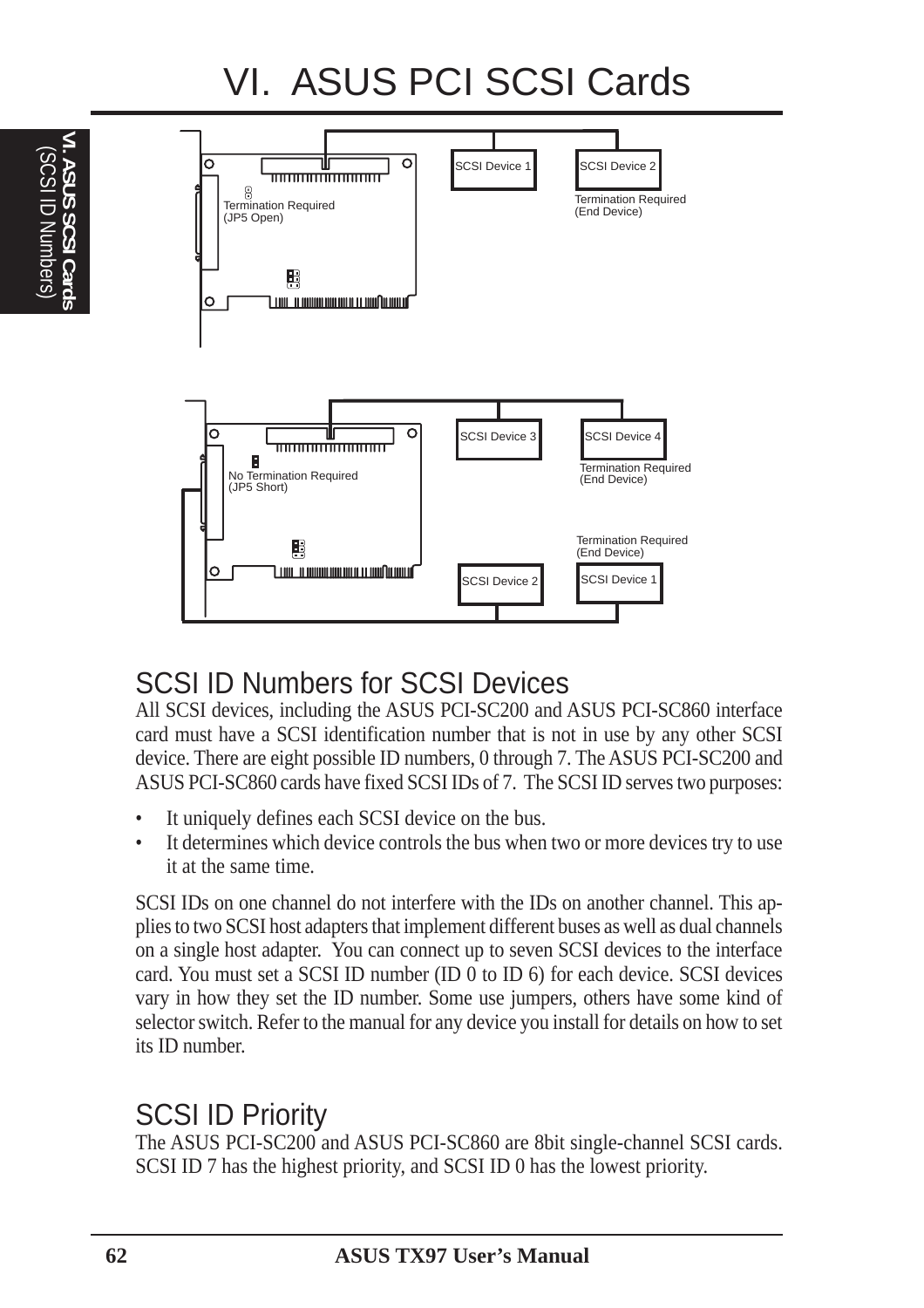(This page was intentionally left blank)

|  | and the contract of the contract of the contract of the contract of the contract of the contract of the contract    |  |  |  |  |  |  |  |  |  |                                                                                                                    |  |  |  |  |  |  |  |
|--|---------------------------------------------------------------------------------------------------------------------|--|--|--|--|--|--|--|--|--|--------------------------------------------------------------------------------------------------------------------|--|--|--|--|--|--|--|
|  | المناقل فالقارض والمنافر فالقارف والقارف والمنافر فالقارف والقارف والقارف والقارف والقارف والقارف والقارف والمنافر  |  |  |  |  |  |  |  |  |  |                                                                                                                    |  |  |  |  |  |  |  |
|  | and a complete the complete of the complete complete the complete of the complete complete the complete of the      |  |  |  |  |  |  |  |  |  |                                                                                                                    |  |  |  |  |  |  |  |
|  | a construction of the construction of the construction of the construction of the construction of the construction  |  |  |  |  |  |  |  |  |  |                                                                                                                    |  |  |  |  |  |  |  |
|  | المناجر والمناجر والمناجر والمناجر والمناجر والمناجر والمناجر والمناجر والمناجر والمناجر والمناجر والمناجر والمناجر |  |  |  |  |  |  |  |  |  |                                                                                                                    |  |  |  |  |  |  |  |
|  | and the company of the company of the company of the company of the company of the company of the company of the    |  |  |  |  |  |  |  |  |  |                                                                                                                    |  |  |  |  |  |  |  |
|  | a constitution of the constitution of the constitution of the constitution of the constitution of the constitution  |  |  |  |  |  |  |  |  |  |                                                                                                                    |  |  |  |  |  |  |  |
|  | a constitution of the constitution of the constitution of the constitution of the constitution of the constitution  |  |  |  |  |  |  |  |  |  |                                                                                                                    |  |  |  |  |  |  |  |
|  | المنام المنام المنام المنام المنام المنام المنام المنام المنام المنام المنام المنام المنام المنام المنام المنام     |  |  |  |  |  |  |  |  |  |                                                                                                                    |  |  |  |  |  |  |  |
|  |                                                                                                                     |  |  |  |  |  |  |  |  |  | a construction of the construction of the construction of the construction of the construction of the construction |  |  |  |  |  |  |  |
|  |                                                                                                                     |  |  |  |  |  |  |  |  |  |                                                                                                                    |  |  |  |  |  |  |  |
|  | and a company of the company of the company of the company of the company of the company of the company of the      |  |  |  |  |  |  |  |  |  |                                                                                                                    |  |  |  |  |  |  |  |
|  | a car a car a car a car a car a car a car a car a car a car a car a car a car a car a car a car a car a car a       |  |  |  |  |  |  |  |  |  |                                                                                                                    |  |  |  |  |  |  |  |
|  | a constitution of the constitution of the constitution of the constitution of the constitution of the constitution  |  |  |  |  |  |  |  |  |  |                                                                                                                    |  |  |  |  |  |  |  |